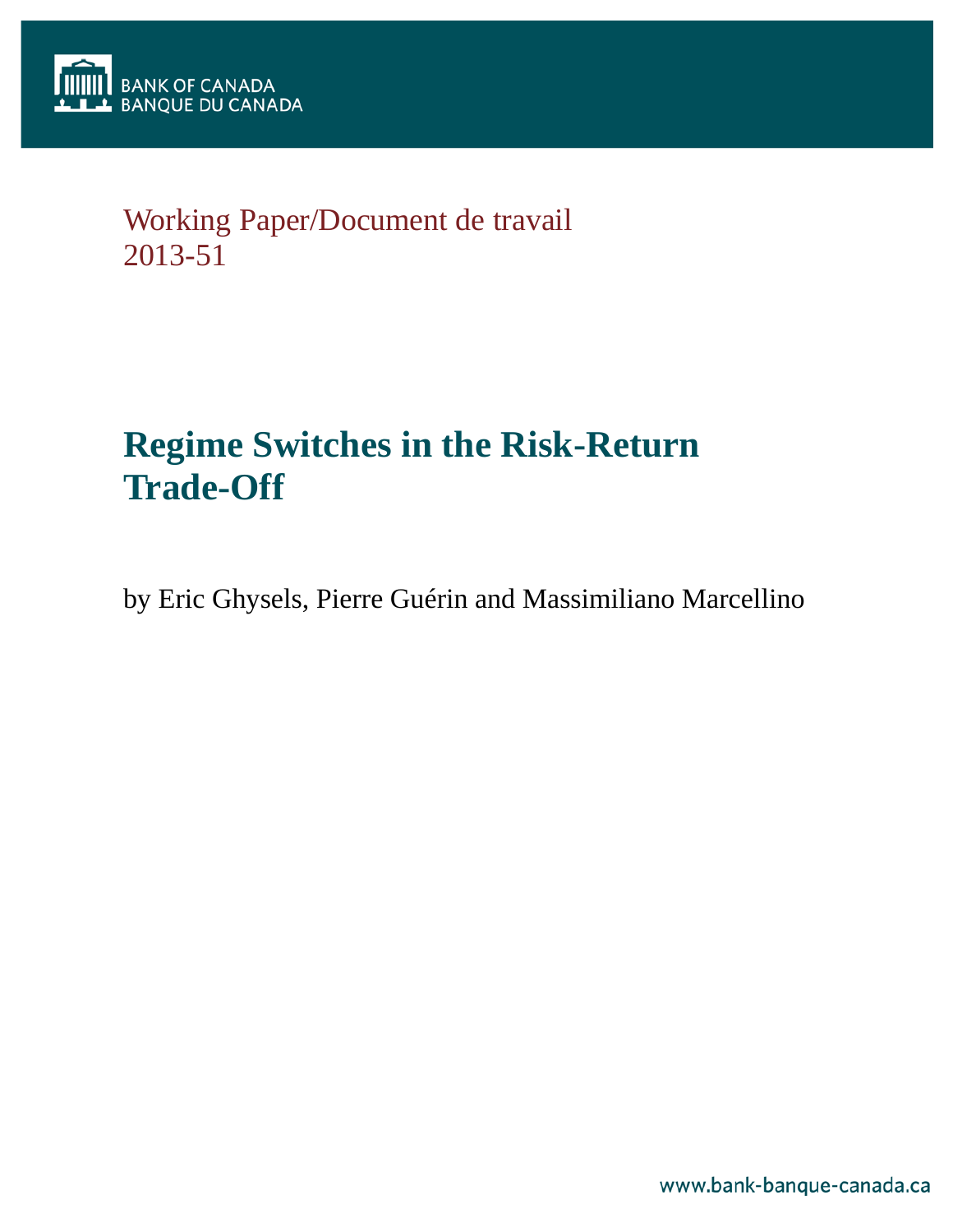Bank of Canada Working Paper 2013-51

December 2013

## **Regime Switches in the Risk-Return Trade-Off**

**by**

## **Eric Ghysels,<sup>1</sup> Pierre Guérin2 and Massimiliano Marcellino3**

1Department of Finance, Kenan-Flagler Business School, Department of Economics, University of North Carolina at Chapel Hill, and Centre for Economic Policy Research eghysels@unc.edu

> 2International Economic Analysis Department Bank of Canada Ottawa, Ontario, Canada K1A 0G9 Corresponding author: pguerin@bank-banque-canada.ca

3Bocconi University, Innocenzo Gasparini Institute for Economic Research, and Centre for Economic Policy Research massimiliano.marcellino@unibocconi.it

Bank of Canada working papers are theoretical or empirical works-in-progress on subjects in economics and finance. The views expressed in this paper are those of the authors. No responsibility for them should be attributed to the Bank of Canada.

ISSN 1701-9397 © 2013 Bank of Canada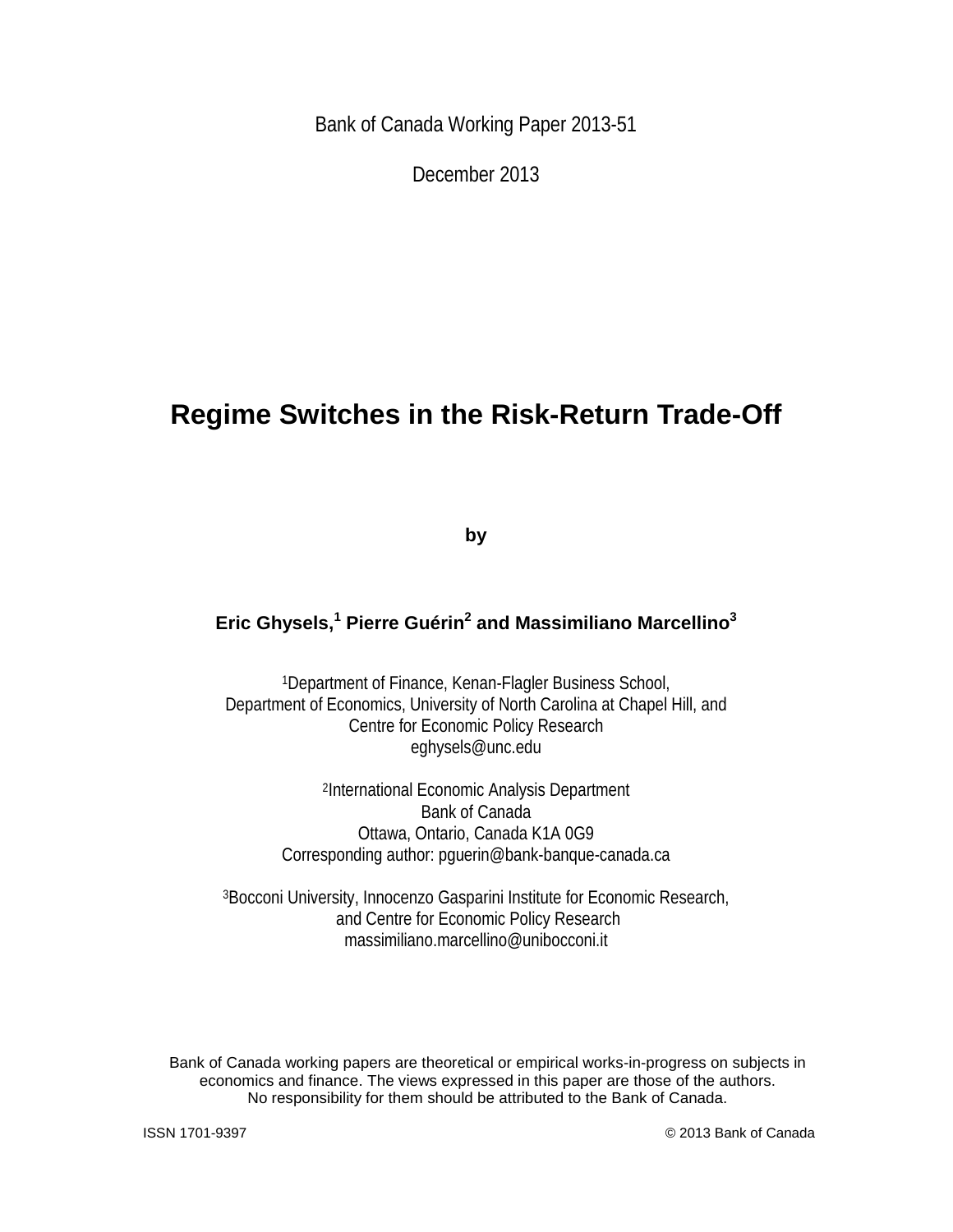## **Acknowledgements**

We would like to thank Robert Hodrick and an anonymous referee for helpful comments on a previous version of this paper. The first author acknowledges support of a Marie Curie FP7-PEOPLE-2010-IIF grant.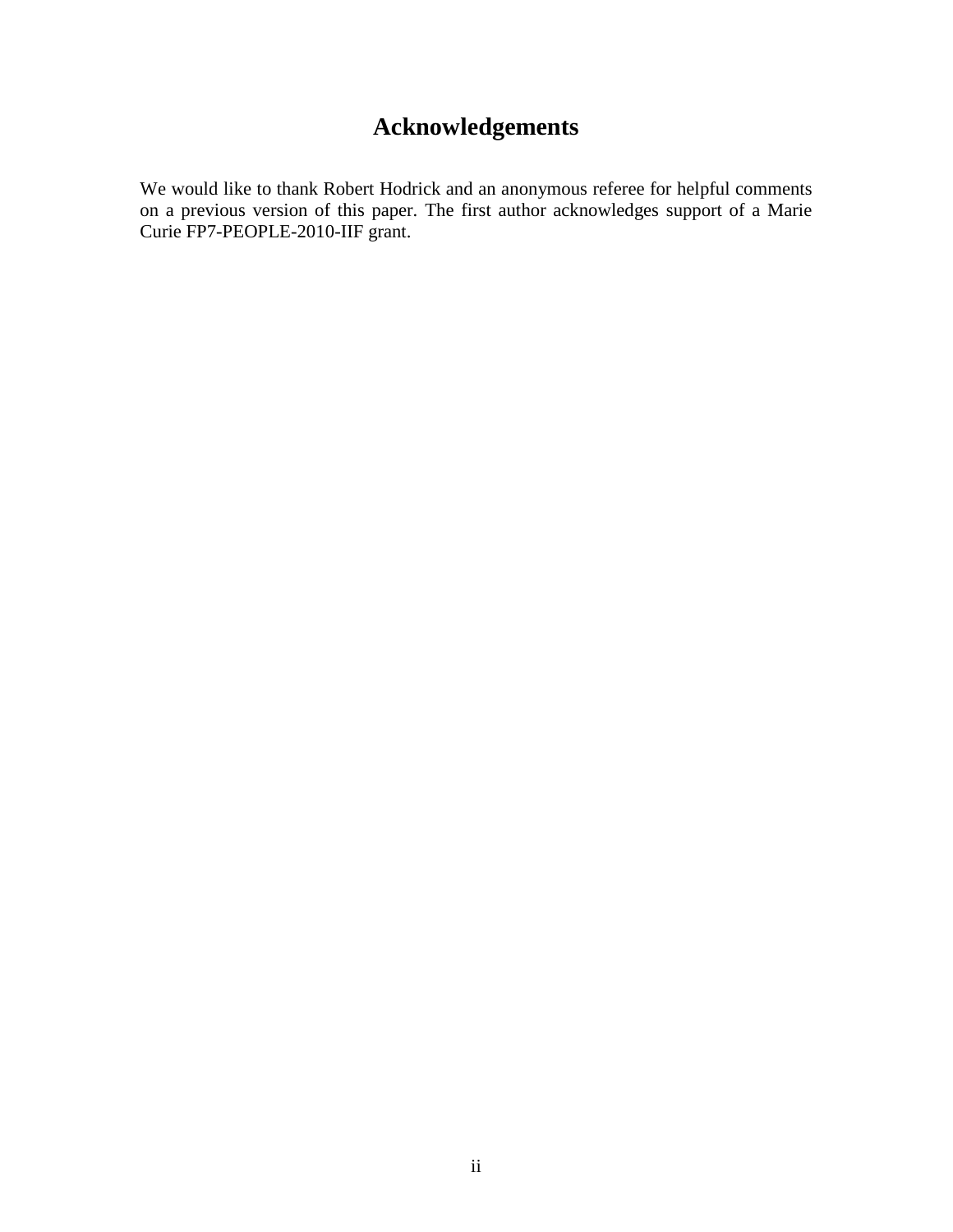## **Abstract**

This paper deals with the estimation of the risk-return trade-off. We use a MIDAS model for the conditional variance and allow for possible switches in the risk-return relation through a Markov-switching specification. We find strong evidence for regime changes in the risk-return relation. This finding is robust to a large range of specifications. In the first regime characterized by low ex-post returns and high volatility, the risk-return relation is reversed, whereas the intuitive positive risk-return trade-off holds in the second regime. The first regime is interpreted as a "flight-to-quality" regime.

*JEL classification: G10, G12 Bank classification: Economic and statistical models; Financial markets*

## **Résumé**

Notre étude porte sur l'estimation de la relation entre le risque et le rendement. À cette fin, nous estimons cette relation avec un modèle à changements de régimes markoviens en utilisant un modèle MIDAS pour la variance conditionnelle. Les résultats obtenus à partir de nombreuses spécifications militent fortement en faveur de changements de régimes dans la relation entre le risque et le rendement. Dans le premier régime, caractérisé par de faibles rendements ex post et une forte volatilité, la relation entre le risque et le rendement est négative; à l'inverse, la relation de ces deux éléments est positive dans le second régime comme le prévoit le modèle théorique. Le premier régime constitue selon nous un mouvement de report vers la qualité.

*Classification JEL : G10, G12, Classification de la Banque : Méthodes économétriques et statistiques; Marchés financiers*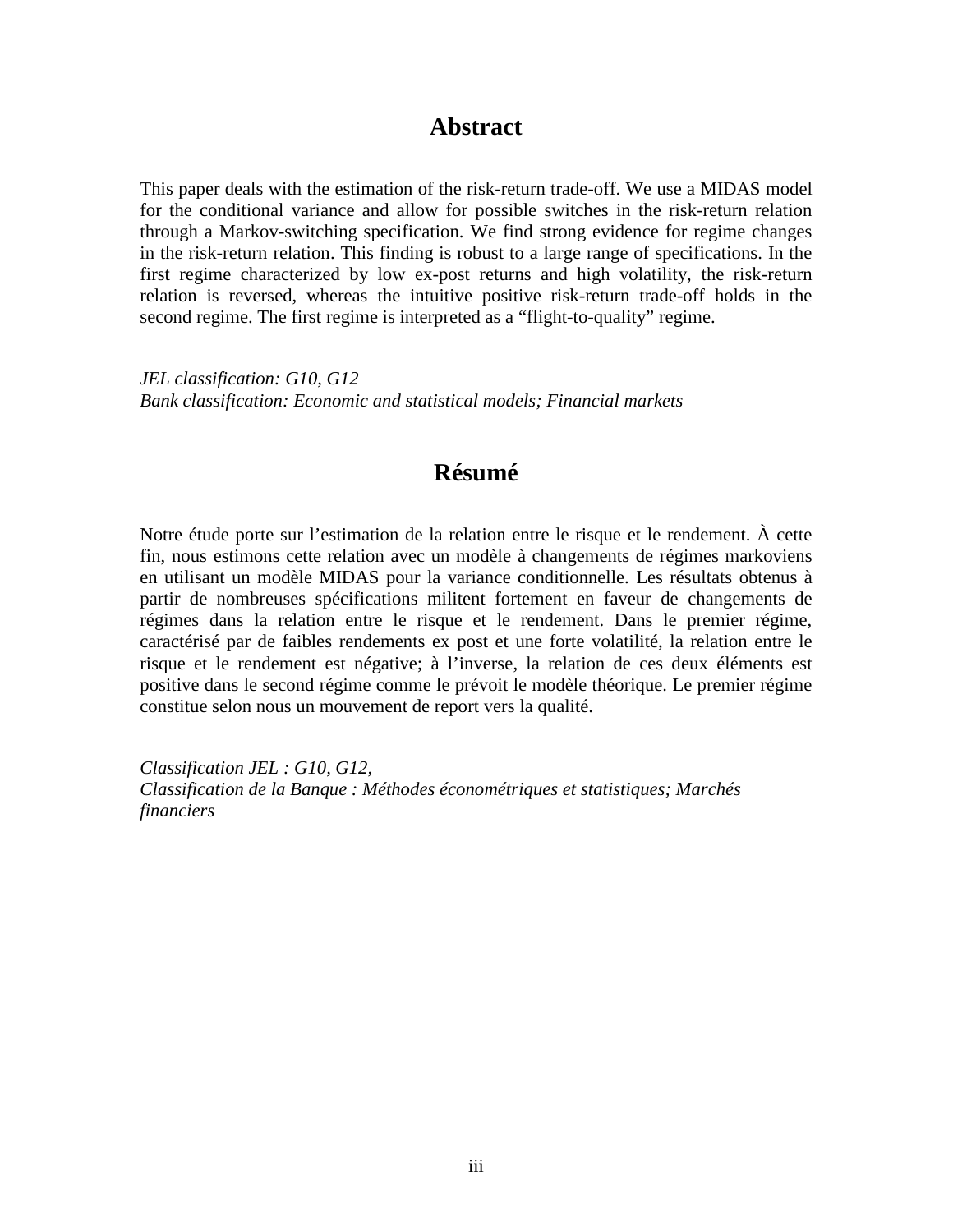## 1 Introduction

The Intertemporal Capital Asset Pricing Model (ICAPM) of Merton (1973) states that the expected excess return on the stock market is positively related to its conditional variance:

$$
E_t(R_{t+1}) = \mu + \gamma V_t(R_{t+1}),
$$
\n(1)

formalizing the intuition that a riskier investment should demand a higher expected return (relative to the risk-free return). However, in the empirical literature, there is mixed evidence on whether the parameter  $\gamma$  is indeed positive and statistically significant. Examples include Ghysels, Santa-Clara, and Valkanov (2005), Guo and Whitelaw (2006), and Ludvigson and Ng  $(2007)$ , who all find a positive risk-return trade-off.<sup>1</sup> In contrast, Glosten, Jagannathan, and Runkle (1993), using different GARCH specifications, find a negative relation between risk and return. Similarly, Brandt and Kang (2004) model both the expected returns and conditional variance as latent variables in a multivariate framework and find a negative trade-off. Alternatively, Yu and Yuan (2011) use data on investor sentiment to study the risk-return trade-off. They find that expected returns and conditional variance are positively related in low-sentiment periods, but unrelated during high-sentiment periods.

Omitted variables could play a role in explaining these conflicting results. For example, Scruggs (1998) and Guo and Whitelaw (2006)) emphasize the need to include additional variables in the risk-return relation to capture shifts in investment opportunities. Lettau and Ludvigson (2001) suggest using the consumption-wealth ratio in the risk-return relation. Ludvigson and Ng (2007) instead include factors summarizing the information from a large set of predictors, and Lettau and Ludvigson (2010) find that a positive risk-return relation is uncovered using lagged mean and lagged volatility as additional predictors.

Another reason for the conflicting results reported in the literature is in the way that the conditional variance is modelled. Indeed, if one wants to estimate the risk-return trade-off over a long period of time, the conditional variance is not directly observable and must be filtered out from past returns. An attractive approach is the one developed by Ghysels, Santa-Clara, and Valkanov (2005). They introduce a new estimator for the conditional variance - the MIDAS (MIxed DAta Sampling) estimator - where the conditional variance depends on the lagged daily returns aggregated through a parametric weight function. The crucial difference with rolling-window estimators of the conditional variance is that the weights on lagged returns are determined endogenously and in a parsimonious way with the MIDAS approach. In this paper, we follow the approach of Ghysels, Santa-Clara, and Valkanov (2005) and use a MIDAS estimator of the conditional variance, since it is likely that this estimator can more fully describe the dynamics of market risk.<sup>2</sup> It is also a

<sup>1</sup>French, Schwert, and Stambaugh (1987) find a strong negative relation between the unpredictable component of volatility and expected returns, whereas expected risk premiums are positively related to the predictable component of volatility.

<sup>2</sup>Hedegaard and Hodrick (2013) point out a coding error in Ghysels, Santa-Clara, and Valkanov (2005), which affected the estimated risk-return trade-offs, particularly in samples covering financial crises. See Ghysels, Plazzi, and Valkanov (2013) for further discussion.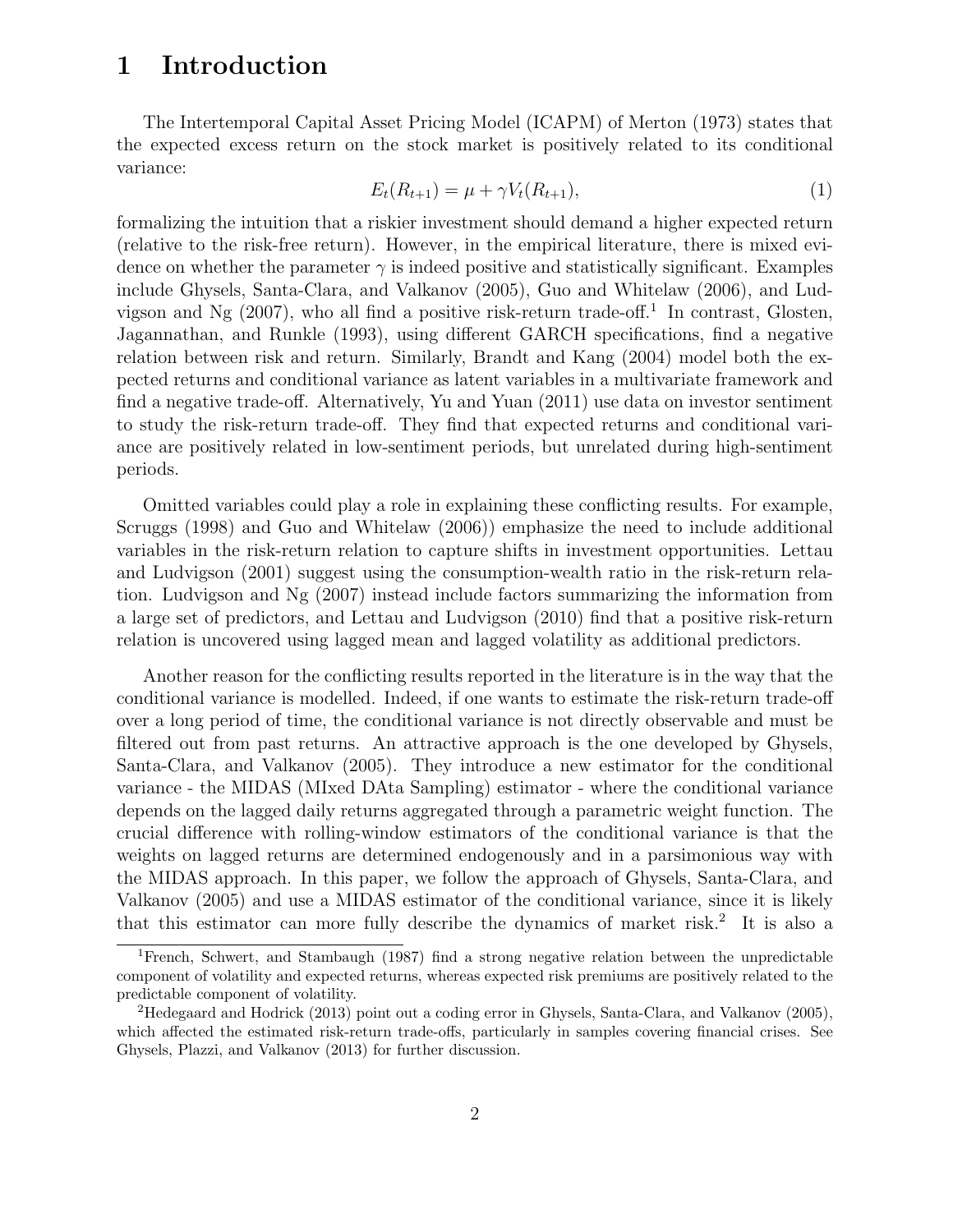convenient approach, since it permits us to easily model the dynamics of the risk-return trade-off at different frequencies.

In this paper, we also consider regime changes in the parameter  $\gamma$  entering before the conditional variance to reflect the possibility of a changing relationship between risk and return.<sup>3</sup> The relation between risk and return should not necessarily be linear. For example, Backus and Gregory (1993) and Whitelaw (2000) show that non-linear models are consistent with a general equilibrium approach. Campbell and Cochrane (1999) underline the time-varying nature of risk premiums. In particular, Whitelaw (2000) estimates a two-regime Markov-switching model with time-varying transition probabilities that include aggregate consumption as a driving variable for the transition probabilities to account for the changes in investment opportunities. He then finds a non-linear and time-varying relation between expected returns and volatility. Alternatively, Tauchen (2004) criticizes the reduced-form nature of the models that estimate the risk-return trade-off. He develops a general equilibrium model where volatility is driven by a two-factor structure, with a risk premium that is decomposed between risk premiums on consumption risk and volatility risk.

More recently, Rossi and Timmermann (2010) proposed new evidence on the risk-return relationship by claiming that the assumption of a linear coefficient entering before the conditional variance is likely to be too restrictive. They use an approach based on boosted regression trees and find evidence for a reversed risk-return relation in periods of high volatility, whereas the relation is positive in periods of low volatility.<sup>4</sup> They also propose to model risk with a new measure, the realized covariance calculated as the product between the changes in the Aruoba, Diebold, and Scotti (2009) index of business conditions and the stock returns. We follow their approach and include this new measure of risk as a conditioning variable for estimating the risk-return trade-off.

We estimate regime-switching risk-return relations using 1-week, 2-week, monthly and quarterly returns, ranging from February 1929 to December 2010. Our empirical results can be summarized as follows:

- There is strong evidence for regime changes in the risk-return relation, as supported by the test for Markov-switching parameters recently introduced by Carrasco, Hu, and Ploberger (2013).
- In the first regime characterized by low ex post returns and high volatility, the riskreturn relation is negative, whereas the risk-return relation is positive in the second regime. This is consistent across all the frequencies that we consider and a wide range of specifications (the inclusion of additional predictors, the use of time-varying transition probabilities, the use of Student-t rather than normal innovations and the use of an asymmetric MIDAS estimator of the conditional variance).

<sup>&</sup>lt;sup>3</sup>While writing the current version of this paper, we became aware of independent and simultaneously written work by Arago, Floros, and Salvador (2013) using a similar approach with European data.

<sup>&</sup>lt;sup>4</sup>The boosted regression trees approach is a statistical technique that combines tree-based methods (i.e., methods that partition the space of predictors in disjoint regions and then fit simple models in each of these regions) with boosting (i.e., iterative methods designed to increase predictive power).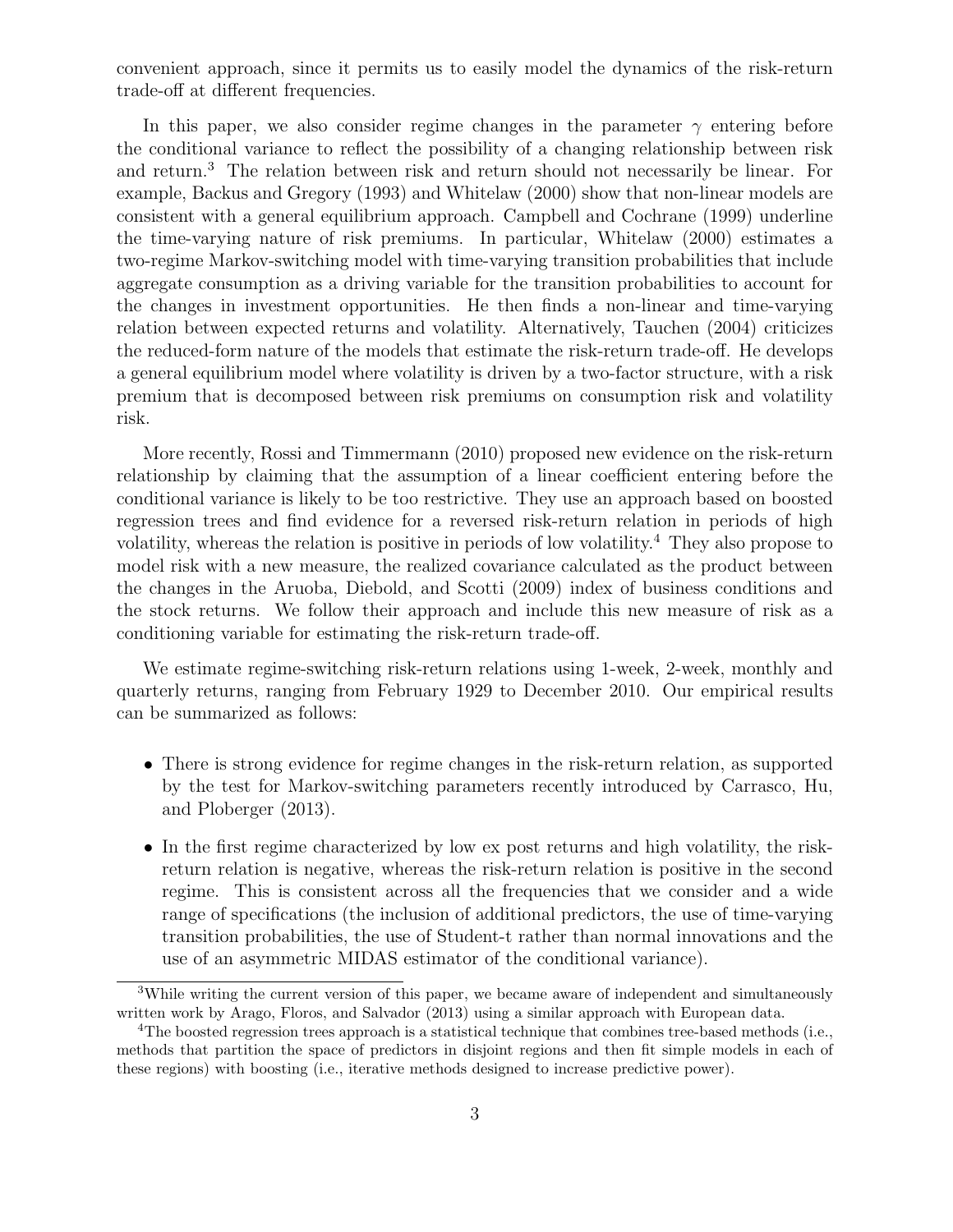• The first regime can be interpreted as a "flight-to-quality" regime. This evidence corroborates the findings in Ghysels, Plazzi, and Valkanov (2013), who document that the Merton model holds over samples that exclude financial crises, in particular, the Great Depression and/or the subprime mortgage financial crisis and the resulting Great Recession. They also report that a simple flight-to-quality indicator, based on the ex post extreme tail events, separates the traditional risk-return relation from financial crises, which amount to fundamental changes in that relation. In this paper, we show that a Markov switching regime model is indeed recovering a similar pattern.

The paper is structured as follows. Section 2 presents the model we use for estimating the risk-return relation. Section 3 details the main results of the paper and provides a comparison of the estimated conditional variances with GARCH specifications. Section 4 provides a sensitivity analysis across a wide range of models as well as an out-of-sample forecasting exercise. Section 5 concludes.

## 2 Estimation of the risk-return trade-off with a Markovswitching MIDAS model

If returns are normally distributed, the MIDAS estimation of the risk-return trade-off is such that:

$$
R_{t+1} \sim N(\mu + \gamma V_t^{MIDAS}, V_t^{MIDAS})
$$
\n<sup>(2)</sup>

However, the assumption of a constant parameter  $\gamma$  can be too restrictive and could miss changes in investment opportunities due to, for example, changes in the level of market volatility. We therefore propose to model regime changes in the parameter  $\gamma$  through a Markov-switching process that can account for time instability in the risk-return relation. We also consider regime changes in the intercept  $\mu$  to account for time variation in the mean of the returns. Equation (2) then becomes:

$$
R_{t+1} \sim N(\mu(S_{t+1}) + \gamma(S_{t+1})V_t^{MIDAS}, V_t^{MIDAS})
$$
\n(3)

where  $S_{t+1}$  is an M-state Markov chain defined by the following constant transition probabilities:

$$
p_{ij} = Pr(S_{t+1} = j | S_t = i)
$$
\n(4)

$$
\sum_{j=1}^{M} p_{ij} = 1 \forall i, j \in \{1, ..., M\}
$$
 (5)

We use a MIDAS estimator for the conditional variance of the stock market, since it has already proven to be a useful specification for the estimation of the risk-return trade-off (see,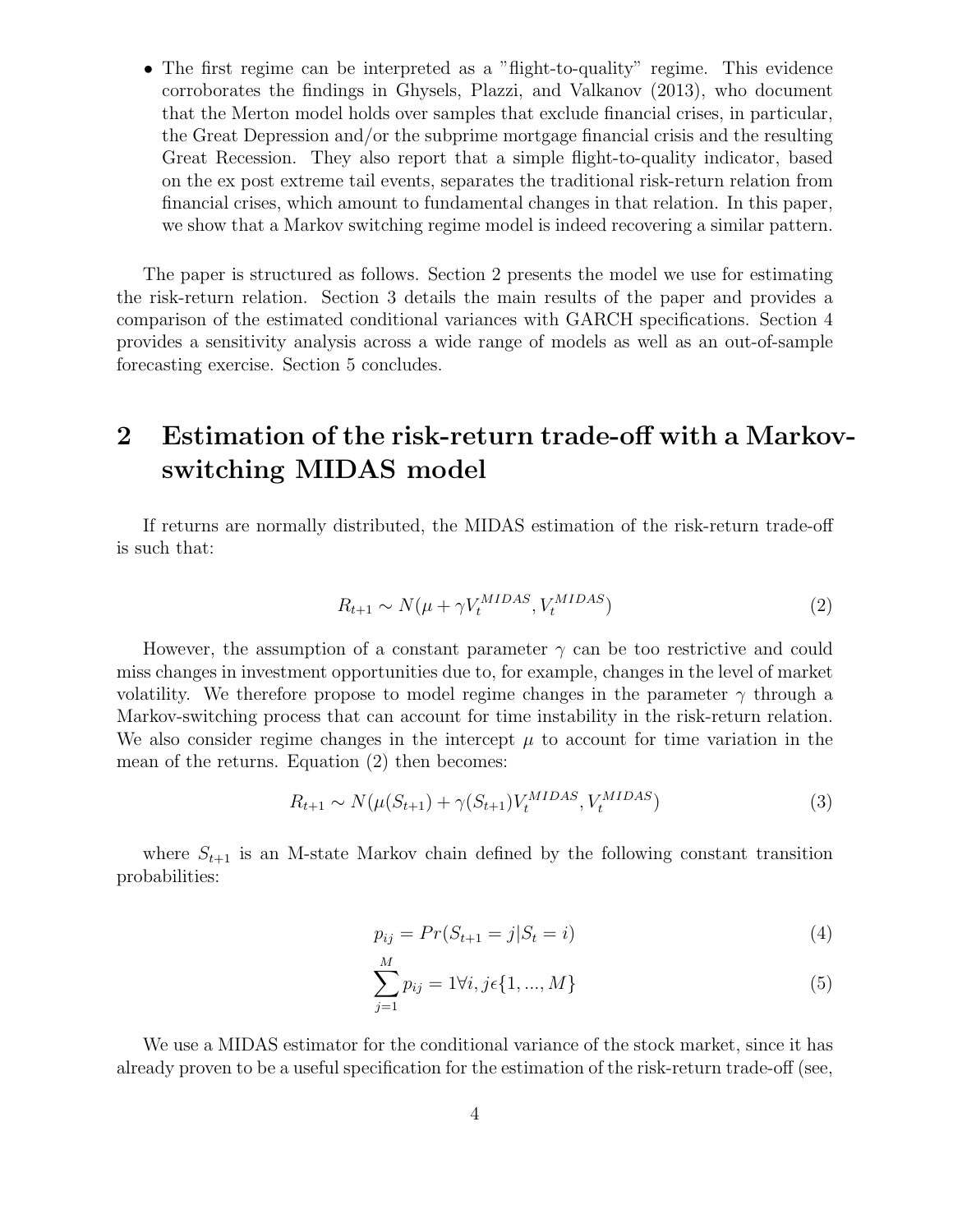e.g., Ghysels, Santa-Clara, and Valkanov (2005)). The MIDAS estimator of the conditional variance is based on the lagged daily returns, which are weighted via a parametric weight function. Two popular choices in the literature are the beta polynomial and the exponential Almon lag weight functions:

$$
w(j; \theta) = \frac{\left(\frac{j}{D}\right)^{\kappa_1} - \left(1 - \frac{j}{D}\right)^{\kappa_2 - 1}}{\sum_{j=0}^{K} \left(\frac{j}{D}\right)^{\kappa_1} - \left(1 - \frac{j}{D}\right)^{\kappa_2 - 1}}\tag{6}
$$

$$
w(j; \theta) = \frac{exp(\kappa_1 j + \kappa_2 j^2)}{\sum_{j=0}^{K} exp(\kappa_1 j + \kappa_2 j^2)}
$$
(7)

The above weight functions can take a large variety of shapes depending on the value of the two parameters  $\kappa_1$  and  $\kappa_2$ . In this paper, we use daily absolute returns rather than squared returns, since the use of absolute returns makes the estimated conditional variance less sensitive to outliers. This is relevant, since we include periods of high volatility in our estimation sample (1929–2010). In addition, Ghysels, Santa-Clara, and Valkanov (2006) and Forsberg and Ghysels (2007) find that realized power (i.e., the daily sum of the 5 minute absolute returns) is the best predictor of future volatility. The MIDAS estimator of the conditional variance is then given by:

$$
V_t^{MIDAS} = N \sum_{d=0}^{D} w_j |r_{t-d}|
$$
\n
$$
(8)
$$

where N is a constant that corresponds to the number of traded days at the frequency of the expected returns to ensure that expected returns and conditional variance have the same scale.<sup>5</sup>

The model is estimated by maximum likelihood via the EM algorithm, since this algorithm performs well for estimating non-linear models (see, e.g., Hamilton (1990) and Guérin and Marcellino (2013)).

Several papers estimate Markov-switching models for assessing the risk-return relation. Whitelaw (2000) estimates a Markov-switching model with time-varying transition probabilities with monthly aggregate consumption data and finds a non-linear and time-varying risk-return relation. Mayfield (2004) introduces regime switching in a general equilibrium model where market risk is characterized by periods of high and low volatility, which evolves according to a Markov-switching process. He finds evidence for a shift in the volatility process in 1940 and uncovers a positive risk-return trade-off. Kim, Morley, and Nelson (2004) estimate a Markov-switching model for stock returns. They find evidence for a negative and significant volatility feedback effect, which supports a positive risk-return trade-off in normal times.

In particular, in a general equilibrium exchange economy, the sign of the risk-return relation depends on the sign of the correlation between the marginal rate of substitution (or "stochastic discount factor") and the market return (see, e.g., Whitelaw (2000)). Therefore,

 $5N = \{5, 10, 22, 66\}$  for regressions at 1-week, 2-week, monthly and quarterly horizons.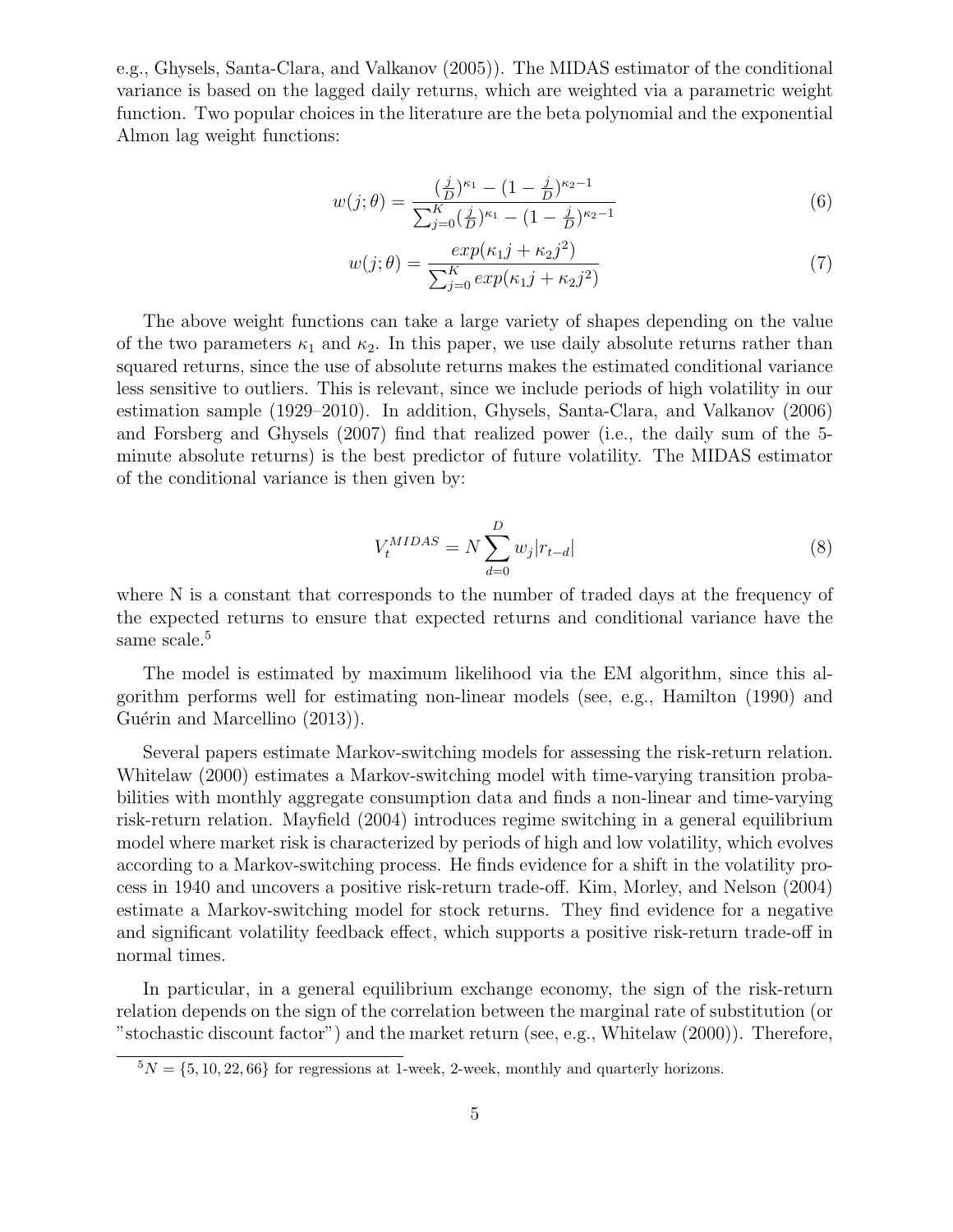the parameter  $\gamma(S_{t+1})$  entering before the conditional variance in equation (3) cannot be directly interpreted as the coefficient of relative risk-aversion. Instead,  $\gamma(S_{t+1})$  corresponds to the product of the volatility of the stochastic discount factor and the correlation between the stochastic discount factor and the market return.

## 3 Data and empirical results

#### 3.1 Data

We use the S&P500 composite portfolio index, ranging from 1 February 1929 to 31 December 2010, as a proxy for stock returns. The daily returns are taken as 100 times the daily percentage change in the index. The risk-free rate is obtained from the 3-month Treasury bill, which is transformed at the daily frequency by appropriately compounding it and then subtracted from the returns to obtain excess returns. We use excess returns in the empirical analysis of the paper, but, for brevity, we refer to them as returns. The data for stock returns are obtained from the Global Financial Data website. The risk-free rate series from 1929 to 1933 are the "Yields on Short-Term U.S. Securities Three-Six Month Treasury Notes and Certificates, Three Month Treasury" from the NBER Macrohistory database. The risk-free rate from 1934 to 2010 is the 3-month Treasury bill taken from the Federal Reserve website.

Table 1 shows summary statistics for monthly excess returns. We consider two estimation samples: from February 1929 to December 2010 and from February 1964 to December 2010. Following Ghysels, Santa-Clara, and Valkanov (2005), we choose 1964 as the start year for the subsample analysis. The average monthly excess return over the full sample sample is 0.399%, which is slightly higher than in the shorter estimation sample at 0.387%. The monthly excess returns over the full estimation sample also have higher standard deviation and a larger range than the shorter estimation sample. Figure 1 plots the data.

#### 3.2 MIDAS and GARCH estimates of the risk-return relation

The MIDAS estimator of the conditional variance aggregates past absolute daily returns so that, to compute the conditional variance for a given month  $N$ , we use daily returns until the last traded day of month  $N-1$ . The past daily returns are aggregated with the beta weight function, since Ghysels, Santa-Clara, and Valkanov (2006) find that it performs well with  $S\&P500$  data.<sup>6</sup> We then regress the returns of month N on the MIDAS estimator of the conditional variance for month  $N$  to estimate the risk-return relation in equation (1).

The monthly realized absolute variance is computed from the within-month daily absolute returns:

$$
RVAR_{t+1} = \sum_{d=0}^{D} |r_{t+1-d}|
$$

<sup>&</sup>lt;sup>6</sup>The use of an exponential Almon lag weight function yields qualitatively similar results.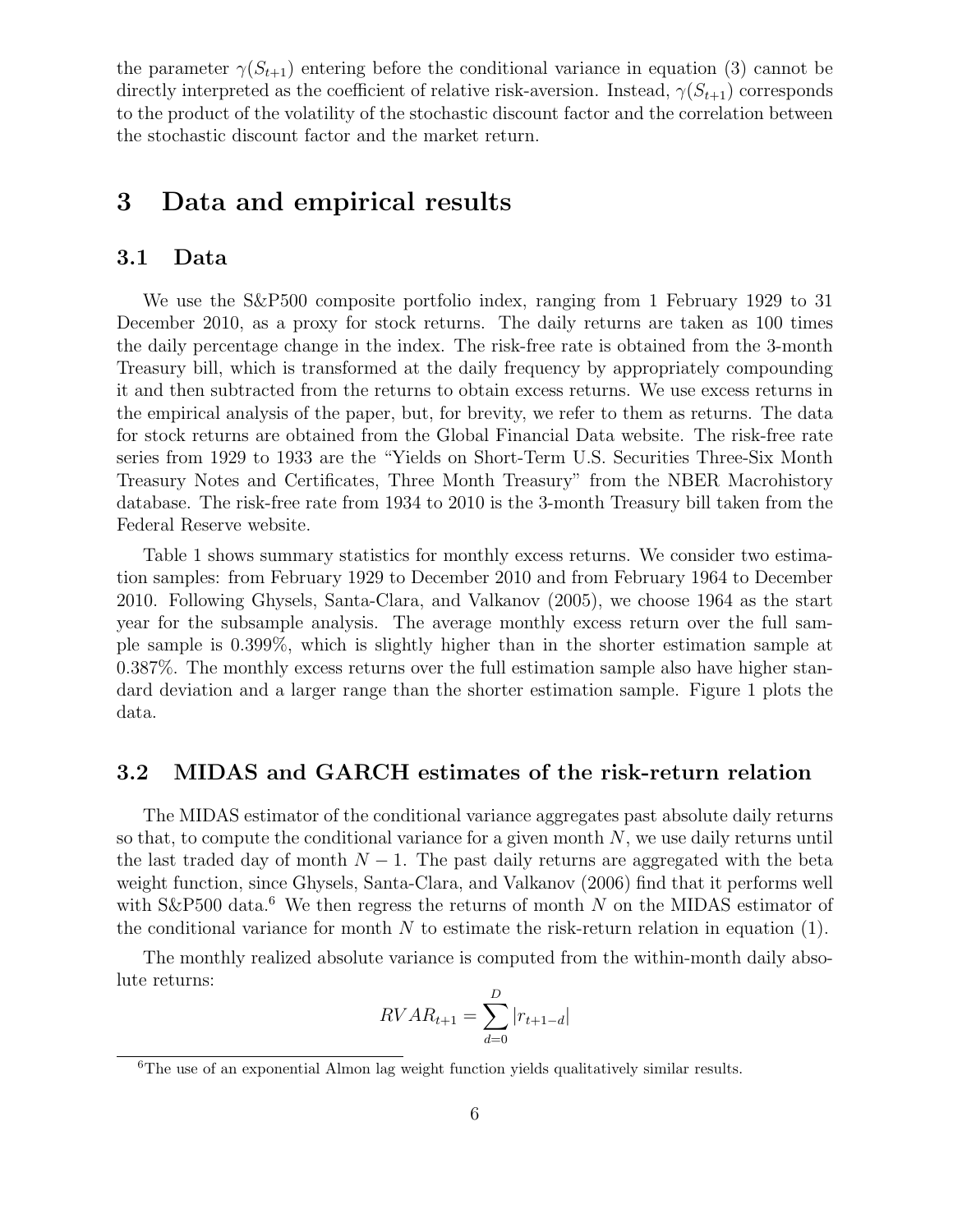| <b>Statistic</b>       |           | $1929:02 - 2010:12$ $1964:02 - 2010:12$ |
|------------------------|-----------|-----------------------------------------|
| Mean                   | 0.399     | 0.387                                   |
| Standard deviation     | 5.581     | 4.370                                   |
| Minimum                | $-29.991$ | $-21.954$                               |
| Maximum                | 42.207    | 15.989                                  |
| Number of observations | 983       | 563                                     |
|                        |           |                                         |

Table 1: Summary statistics for monthly U.S. excess stock returns

The last two columns report the sample statistics. Data are the S&P 500 composite portfolio returns obtained from the Global Financial Database website.



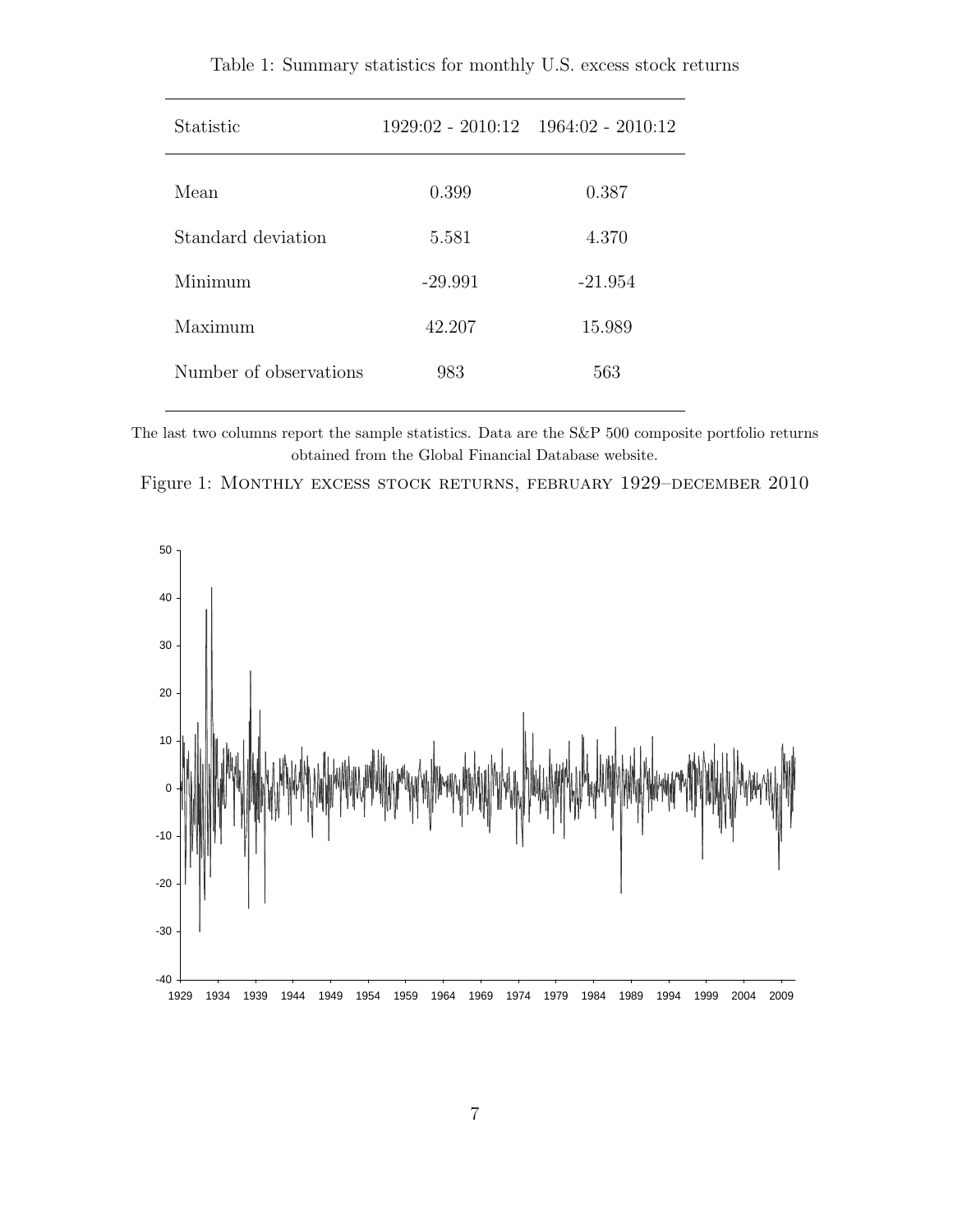where D is the number of traded days in month  $t + 1$ . For brevity, from this point on, we refer to realized absolute variance simply as realized variance.

Table 2 shows the empirical results for the linear estimates of the risk-return tradeoff using returns  $R_{t+1}$  for the left-hand side of equation (1) ranging from the weekly to the quarterly frequency. The results show a positive relation between expected returns and conditional volatility for both the subsample and full-sample analyses and across all frequencies for the expected returns  $R_{t+1}$ . However, the coefficient  $\gamma$  entering before the conditional variance is not significant at the 10% level, except in the subsample analysis at the 2-week horizon.  $R_R^2$  is the coefficient of determination from regressing  $R_{t+1}$  on the MIDAS estimator of the conditional variance. The explanatory power for the returns is low and typically increasing at lower frequency. The last column of Table 2 reports the  $R^2_{\sigma^2}$ , which is obtained from the regression of the realized variance on the MIDAS estimator of the conditional variance. MIDAS estimators of the conditional variance explain between 47.52% and 58.74% of the realized variance. Moreover, the predictive power of the MIDAS estimators is higher at the monthly frequency. Indeed, Figure 2 shows that the monthly MIDAS estimator of the conditional variance tracks the monthly realized variance very well.



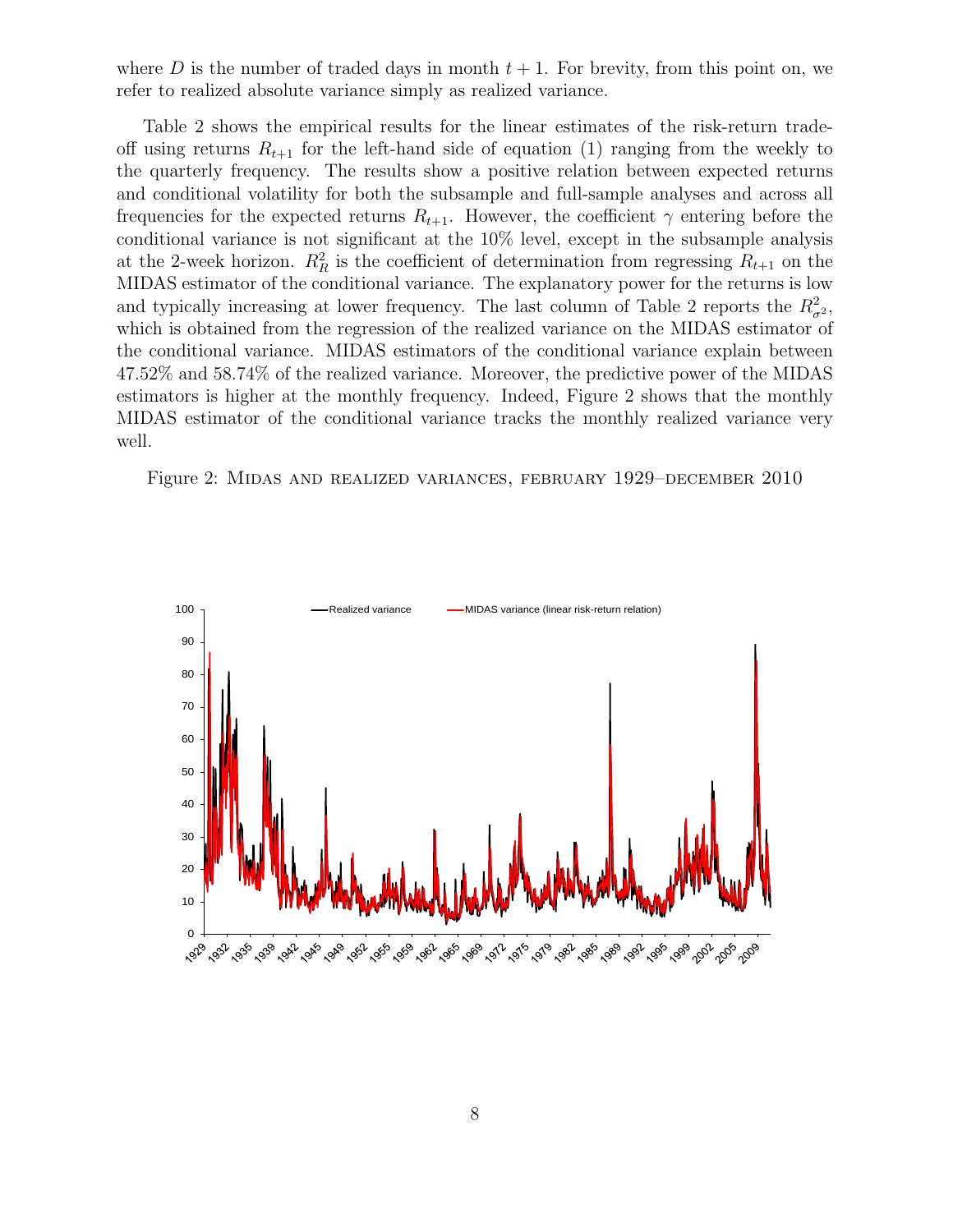Table 2: Linear risk-return relation:  $R_{t+1} \sim N(\mu + \gamma V_t^{MIDAS}, V_t^{MIDAS})$ 

|           | LogL | $R_R^2$ | $R_{\sigma^2}^2$ |
|-----------|------|---------|------------------|
| $(*10^2)$ |      |         |                  |

Full-sample analysis: February 1929–December 2010

| Quarterly | 0.129<br>[0.030] | [0.273]            | $0.025$ -1227.190 $0.94\%$ 57.38% |         |
|-----------|------------------|--------------------|-----------------------------------|---------|
| Monthly   | 0.262<br>[1.334] | 0.009<br>[0.664]   | $-2987.476$ $0.01\%$ 58.74\%      |         |
| 2-week    | 0.088<br>[0.828] | 0.013<br>$[0.750]$ | $-5562.106$ 0.02\%                | 56.26\% |
| $1$ -week | 0.066<br>[1.750] | 0.007<br>[0.948]   | $-9532.267$ $0.01\%$ 50.56\%      |         |

Subsample analysis: February 1964–December 2010

|         | $[-0.339]$ $[1.418]$             |       | Quarterly -0.327 0.034 -642.927 0.33% 47.52% |  |
|---------|----------------------------------|-------|----------------------------------------------|--|
| Monthly | 0.271<br>$[0.709]$ $[0.285]$     |       | $0.008$ -1593.271 $0.10\%$ 54.12%            |  |
| 2-week  | $-0.001$<br>$[-0.008]$ $[2.214]$ |       | $0.026$ -2992.930 $0.03\%$ 54.08%            |  |
| 1-week  | 0.014<br>$[0.783]$ $[1.626]$     | 0.022 | $-5133.369$ $0.01\%$ $48.71\%$               |  |

The MIDAS estimator of the conditional variance is computed using 120 lags for the daily absolute returns, which are aggregated with the beta polynomial weight function. T-statistics are computed from the inverse of the outer product estimate of the Hessian and are reported in brackets.  $Log L$  is the value of the log-likelihood function.  $R_R^2$  is the coefficient of determination when regressing the returns on  $V_t^{MIDAS}$  and  $R_{\sigma^2}^2$  is the coefficient of determination when regressing the realized variance on  $V_t^{MIDAS}$ .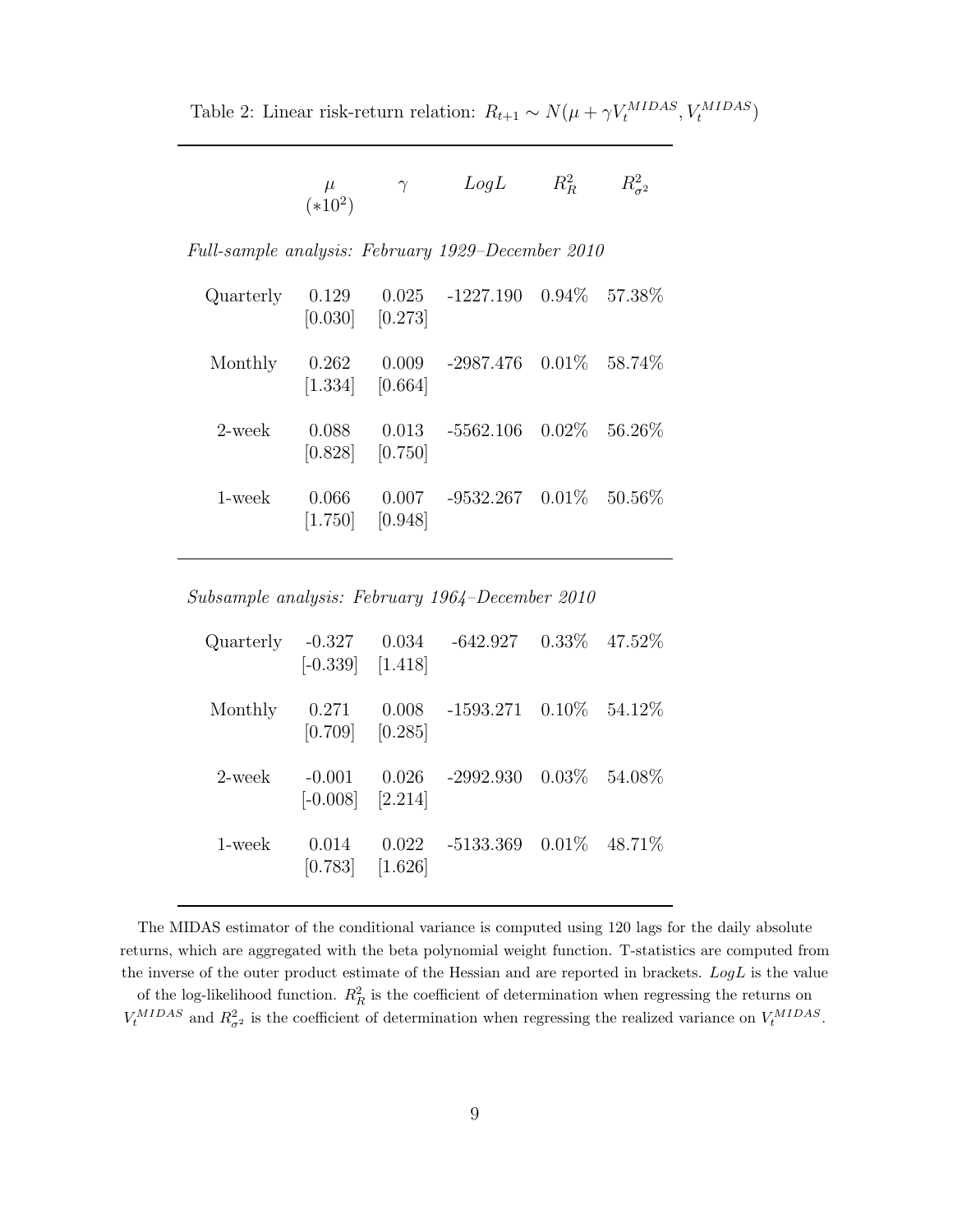Another way to model the conditional variance is to use GARCH specifications. The GARCH-in-mean specification is another estimate of the risk-return trade-off (see, for example, French, Schwert, and Stambaugh (1987) and Glosten, Jagannathan, and Runkle (1993)). It is described by the following equations:

$$
R_t = \mu + \gamma V_t^{GARCH} + \epsilon_t \tag{9}
$$

$$
V_t^{GARCH} = \omega + \alpha \epsilon_{t-1}^2 + \beta V_{t-1}^{GARCH} \tag{10}
$$

The absolute GARCH-in-mean (ABSGARCH) specification is instead defined as:

$$
(V_t^{ABSGARCH})^{1/2} = \omega + \alpha |\epsilon_{t-1}| + \beta (V_{t-1}^{ABSGARCH})^{1/2}
$$
(11)

We use both Student-t innovations and Normal innovations and consider two different sample sizes (1929–2010 and 1964–2010). Table 3 presents the results for the monthly GARCH-in-mean and monthly absolute GARCH-in-mean specifications, estimated with quasi-maximum likelihood via the EM algorithm. First note that the use of Student-t innovations rather than Normal innovations increases the log likelihood by about 20 in the full sample, which is a significant gain from estimating a single parameter  $\nu$ . In the shorter sample size, the increase in the log likelihood is lower (about 10). Second, the estimates for  $\gamma$  - the parameter entering before the conditional variance - are positive in each case. However, it is significant only with the absolute GARCH-in-mean specification with Student-t and Normal innovations in the full sample period, 1929–2010. Finally, the coefficients of determination  $R^2_{\sigma^2}$ s are roughly equivalent to their MIDAS counterparts and the  $R_R^2$  is higher, especially with Student-t innovations (see Table 2).

Figure 3 plots the ABSGARCH variance with the realized variance. Unlike the MI-DAS variance, the ABSGARCH variance has difficulty accommodating the period of high volatility, from 1929 to 1940.

## 3.3 MIDAS estimates of the regime-switching risk-return relation

Table 4 provides the estimates for the regime-switching risk-return relation described by equation  $(3)$ .<sup>7</sup> For the full sample analysis  $(1929-2010)$ , we find that for regressions at the 1-week, 2-week and monthly horizons, the coefficient  $\gamma_1$  is negative and significant, while the coefficient in the second regime  $\gamma_2$  is positive and significant. In both regimes, the coefficients  $\gamma_1$  and  $\gamma_2$  tend to be higher in absolute value at higher frequency, which indicates a steeper risk-return relation at higher frequencies. For the subsample 1964–2010, we find qualitatively similar results.<sup>8</sup>

An attractive feature of Markov-switching models is their ability to endogenously generate probabilities of being in a given regime. The unconditional probabilities of being in the

<sup>&</sup>lt;sup>7</sup>Note that considering only regime changes in the slope parameter  $\gamma$  yields qualitatively similar results.

<sup>8</sup>Table C1 in the appendix provides additional estimation results with different estimation window sizes. The results reported are consistent with those of Table 4.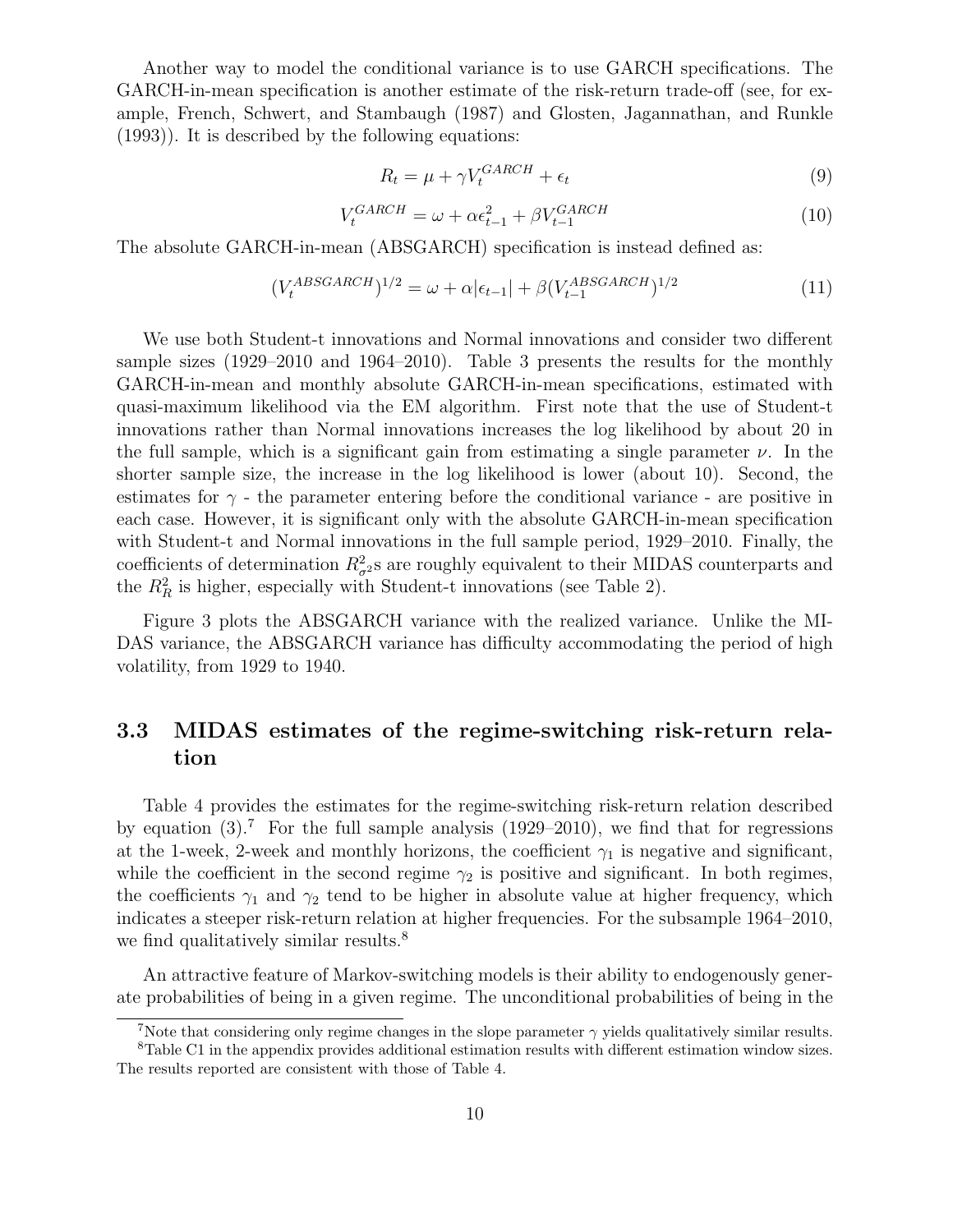|                             | Model                             | $\mu$ (x10 <sup>2</sup> )                    | $\sim$             | $(\mathbf{x} 10^4)$<br>3 | ð                              | $\varnothing$                 | Z                  | $R_{\cal R}^2$  | $R_{\sigma^2}^2$ | LogL                      |
|-----------------------------|-----------------------------------|----------------------------------------------|--------------------|--------------------------|--------------------------------|-------------------------------|--------------------|-----------------|------------------|---------------------------|
|                             | $Student \cdot t \; in novations$ |                                              |                    |                          |                                |                               |                    |                 |                  |                           |
|                             | GARCH-in-mean                     | $[2.207]$<br>$0.478\,$                       | [0.933]<br>0.009   | [3.344]<br>1.199         | [28.104]<br>0.809              | [5.374]<br>0.152              | $[4.464]$<br>7.598 |                 |                  | $0.29\%$ 47.27% -2889.709 |
| 1929-2010                   | ABSGARCH-in-mean                  | [1.562]<br>0.331                             | $[2.206]$<br>0.019 | $[5.083]$<br>0.410       | [28.212]<br>0.775              | $\left[7.082\right]$<br>0.188 | $[5.012]$<br>6.862 |                 |                  | $0.10\%$ 58.07% -2895.954 |
|                             | GARCH-in-mean                     | [0.397]<br>0.124                             | [1.588]<br>0.028   | [2.334]<br>0.843         | [25.023]<br>0.848              | [3.577]<br>$0.114\,$          | [3.293]<br>8.012   |                 |                  | $0.23\%$ 30.95% -1587.517 |
| 1964-2010                   | ABSGARCH-in-mean                  | [0.974]<br>0.342                             | $[0.988]$<br>0.020 | [3.769]<br>0.380         | $\left[20.945\right]$<br>0.808 | [4.093]<br>0.137              | [3.225]<br>8.355   | $0.61\%$        |                  | 53.89% -1587.601          |
| $\emph{Normal}$ innovations |                                   |                                              |                    |                          |                                |                               |                    |                 |                  |                           |
|                             | GARCH-in-mean                     | [1.580]<br>0.334                             | [1.325]<br>0.012   | [4.109]<br>$1.024\,$     | [40.627]<br>$0.813\,$          | [6.876]<br>0.159              | T                  | $0.24\%$ 47.13% |                  | $-2907.405$               |
| 1929-2010                   | ABSGARCH-in-mean                  | $[0.807]$<br>0.147                           | [4.306]<br>0.028   | [7.143]<br>0.400         | [42.595]<br>0.773              | [9.693]<br>0.195              | $\mathbf I$        | $0.02\%$        | 58.46%           | $-2920.288$               |
|                             | GARCH-in-mean                     | [0.576]<br>0.154                             | [1.280]<br>0.020   | [2.546]<br>$0.640\,$     | [34.206]<br>0.864              | [4.050]<br>0.112              | $\mathbf I$        |                 |                  | $0.06\%$ 28.18% -1596.769 |
| 1964-2010                   | ABSGARCH-in-mean                  | [63.787]<br>$\overline{\mathcal{C}}$<br>0.41 | [1.280]<br>0.012   | [5.027]<br>0.349         | [28.391]<br>0.821              | [4.441]<br>0.129              | $\mathsf{I}$       |                 |                  | $0.32\%$ 51.93% -1596.442 |

Table 3: Monthly GARCH estimates of the risk-return relation

returns on the estimated GARCH variance and  $R^2_{\sigma^2}$  is the coefficient of determination when regressing the realized variance on the estimated GARCH variance. LogL is the value of the log-likelihood function. variance. LogL is the value of the log-likelihood function.

returns on the estimated GARCH variance and  $R_{\sigma^2}^2$  is the coefficient of determination when regressing the realized variance on the estimated GARCH

11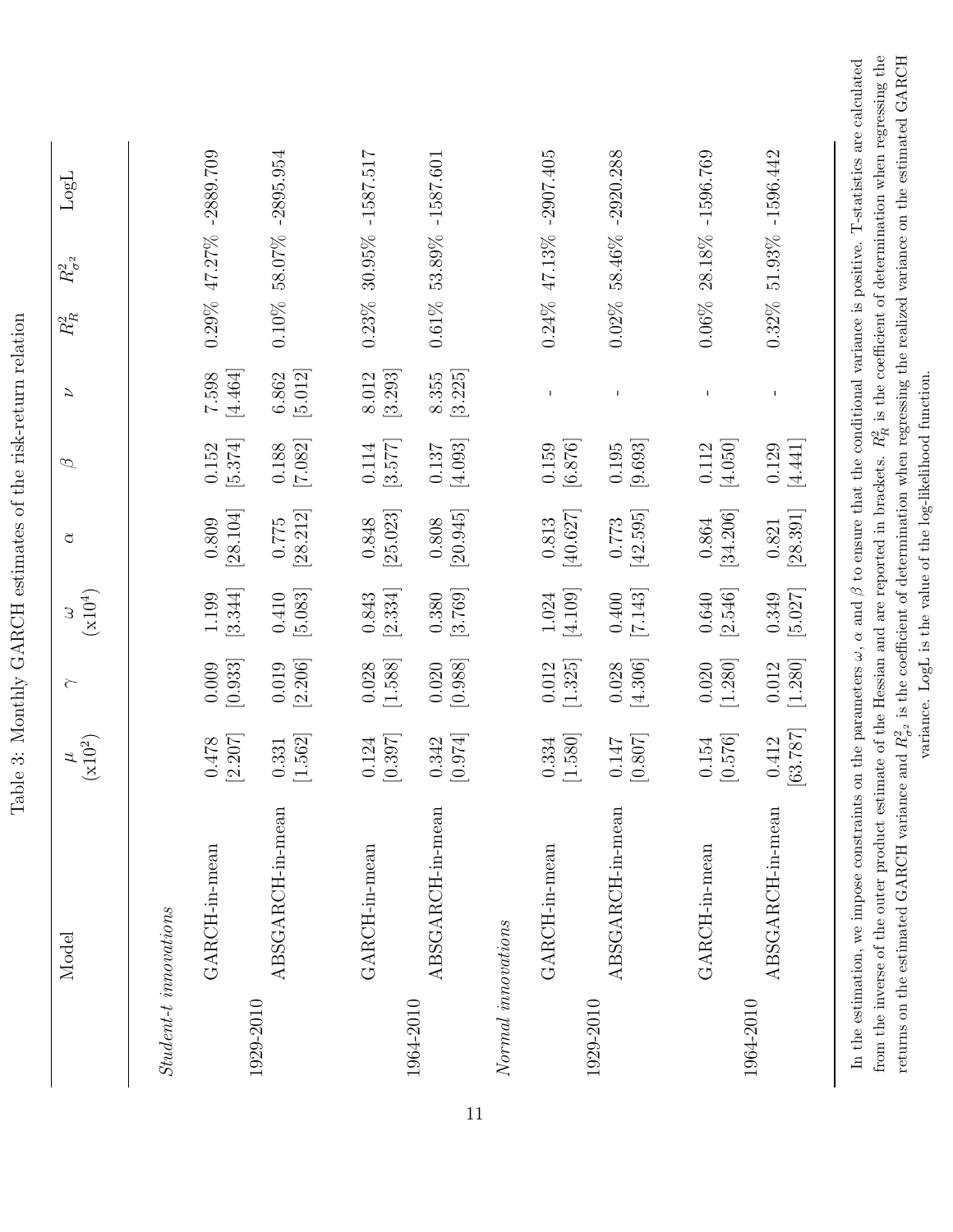

first regime are low (between 2.49% and 20.09%) and are - as expected - typically higher in the full estimation sample (1929–2010) than in the shorter estimation sample (1964–2010). Moreover, in the regime-switching case, the coefficients of determination  $R^2_{\sigma^2}$ s are roughly equivalent to the linear case, and so are the  $R_R^2$ s. The monthly MIDAS conditional variance obtained from the regime-switching risk-return relation is very close to the monthly realized variance (see Figure 4).

Figure 5 plots the weights attached to the lagged daily absolute returns at different frequencies for the regime-switching risk-return relation. For the 1-week and 2-week horizons, the weight function has a decreasing shape, whereas the weight function has a hump shape at the monthly and quarterly horizons. In all cases, the weights are negligible after 80 trading days, which emphasizes the importance of including more than a month of daily returns for measuring the conditional variance and the relevance of the MIDAS approach.

Figure 6 shows the estimated probability of being in the first regime (dotted line) and the actual returns (solid line). The probability is high in periods of high volatility and low returns. In particular, it peaks at one in all periods of financial turmoil.

To further understand the regime probabilities, we first run OLS regressions for the smoothed probabilities of the first regime on the slope of the yield curve, the expected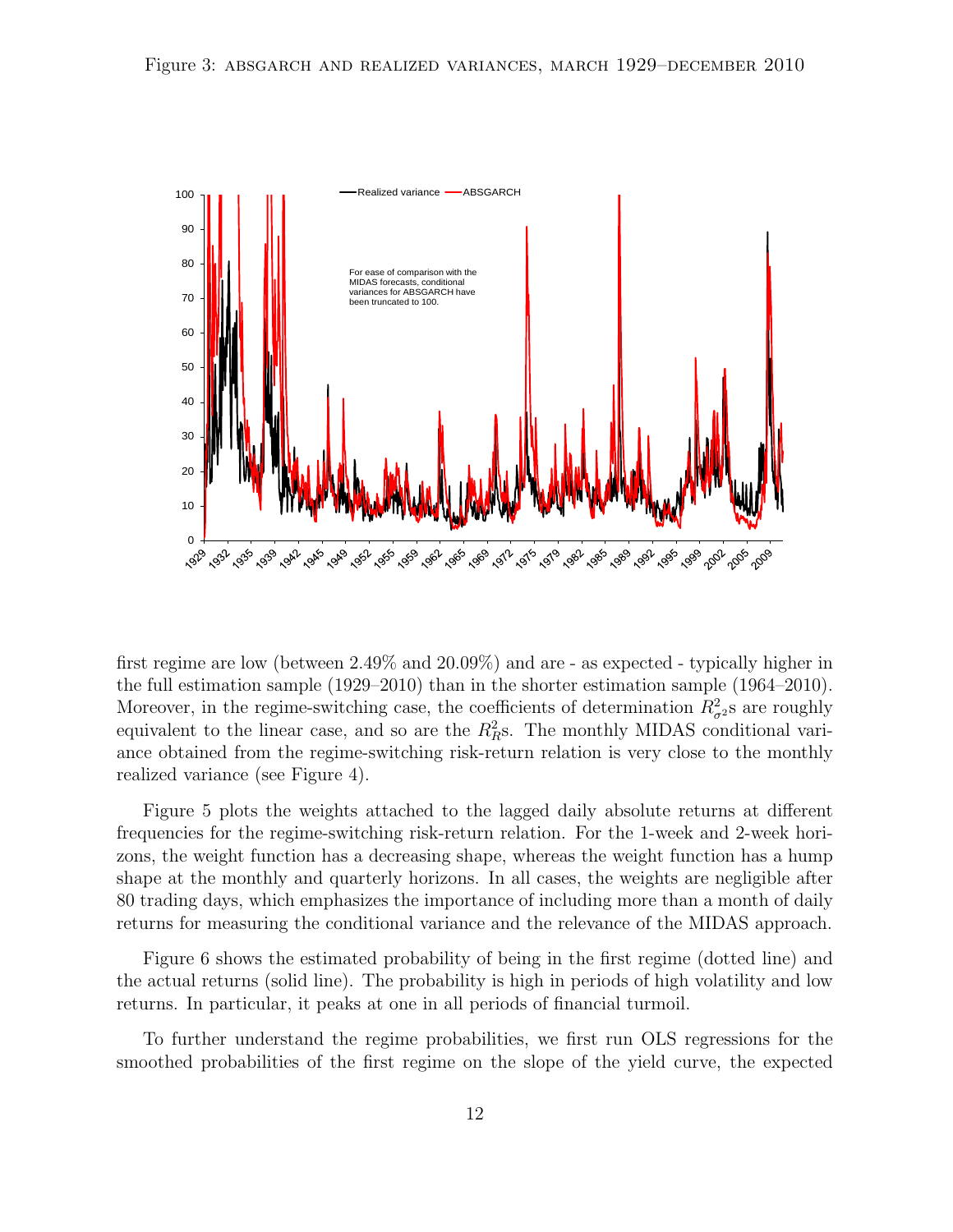

returns, and the changes in volatility, and we control for business cycle conditions by including the Aruoba, Diebold, and Scotti (2009) index of business cycle conditions (ADS index) in the regression. Second, we use the same set of explanatory variables, but run logistic regressions using as a dependent variable a dummy variable that takes on a value of 1 if the smoothed probability of being in regime 1 is higher than 0.5 and 0 otherwise. The results are reported in Table 5. First, expected returns always affect negatively and significantly the regime probabilities. Second, an increase in volatility is positively related to the regime probabilities. Third, the slope of the yield curve affects negatively and significantly the regime probabilities, except at the 2-week and quarterly horizons for the OLS regressions, where the coefficient on the slope of the yield curve is not significant at the 10% level. This means that when the slope of the yield curve becomes less steep (resulting from a flight-to-quality episode, for example), the probability of the first regime increases. This holds even when controlling for business cycle conditions, as defined by the Aruoba, Diebold, and Scotti (2009) index of business cycle conditions.

Therefore, in the first regime - characterized by high volatility and low ex post returns - we find that there is a reversed risk-return relation with a low premium for volatility. In contrast, in the second regime, a positive and significant risk-return relation holds. In addition, the first regime can be interpreted as a flight-to-quality regime, since the slope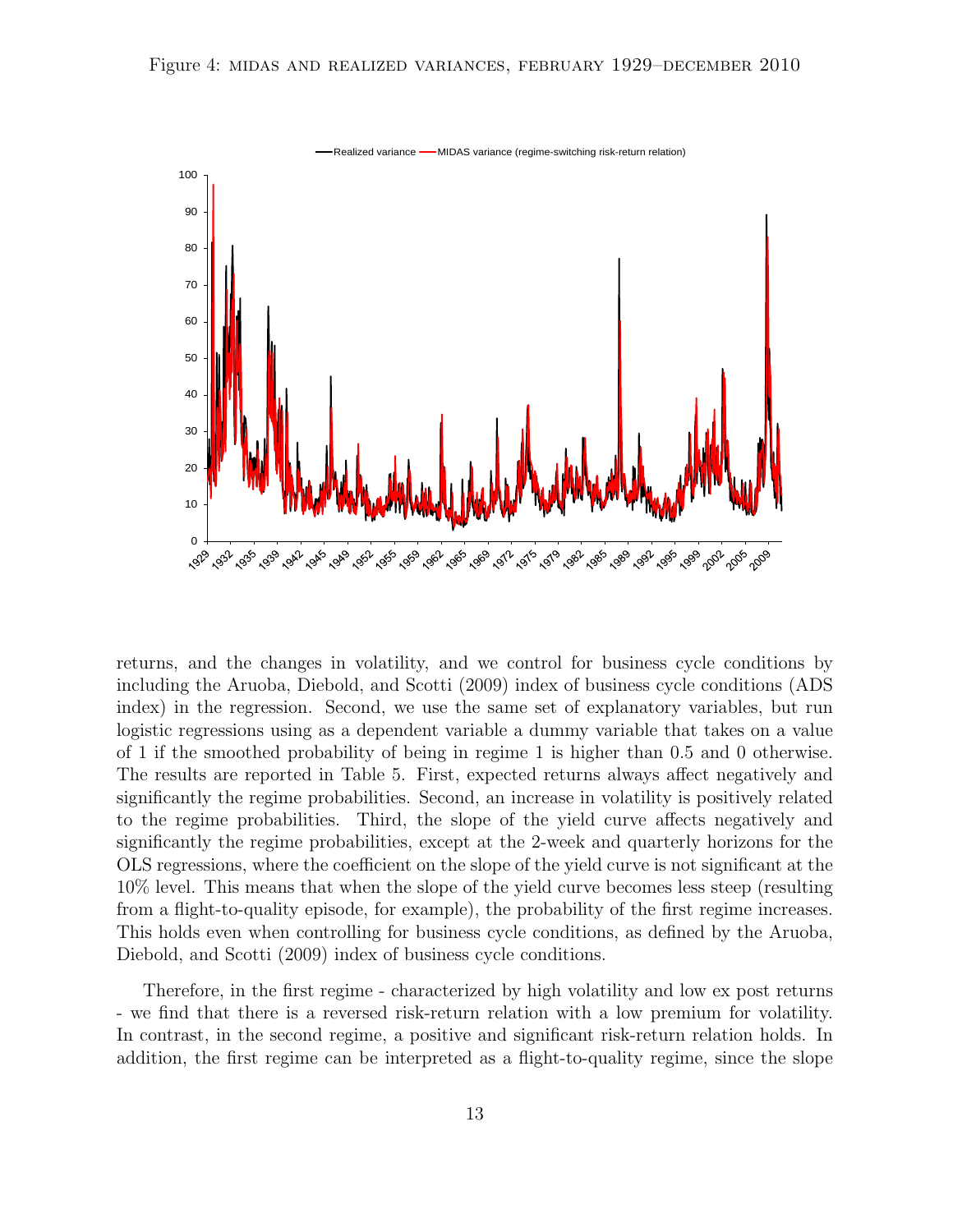Figure 5: Weights for the midas estimator of the conditional variance (regime-switching risk-return relation) at different frequencies, february 1929–december 2010



of the yield curve appears to be negatively related to the regime probabilities of the first regime. As noted earlier, this evidence corroborates the findings in Ghysels, Plazzi, and Valkanov (2013), who estimate the risk-return relationship using a simple flight-to-quality indicator.

We now compare the different estimated variance processes in Table 6. Panel A reports the means, variances and goodness-of-fit measures for the MIDAS (for both linear and non-linear cases) and ABSGARCH conditional variances using the realized variance as a benchmark. The goodness-of-fit measure is computed as one minus the sum of the absolute differences between the estimated conditional variance and the realized variance divided by the sum of the realized variance. The means and the variances of the MIDAS estimators of the conditional variances are close but slightly below the mean and the variance of the realized variance. The mean and variance of the ABSGARCH variance are instead strongly higher than the mean and variance of the realized variance. The goodness-of-fit measure is higher for the MIDAS estimators of the conditional variance than the ABSGARCH variance. This finding is particularly acute in the full sample, which is expected since the ABSGARCH variance has difficulty accommodating the high volatility episodes of the late 1920s and 1930s.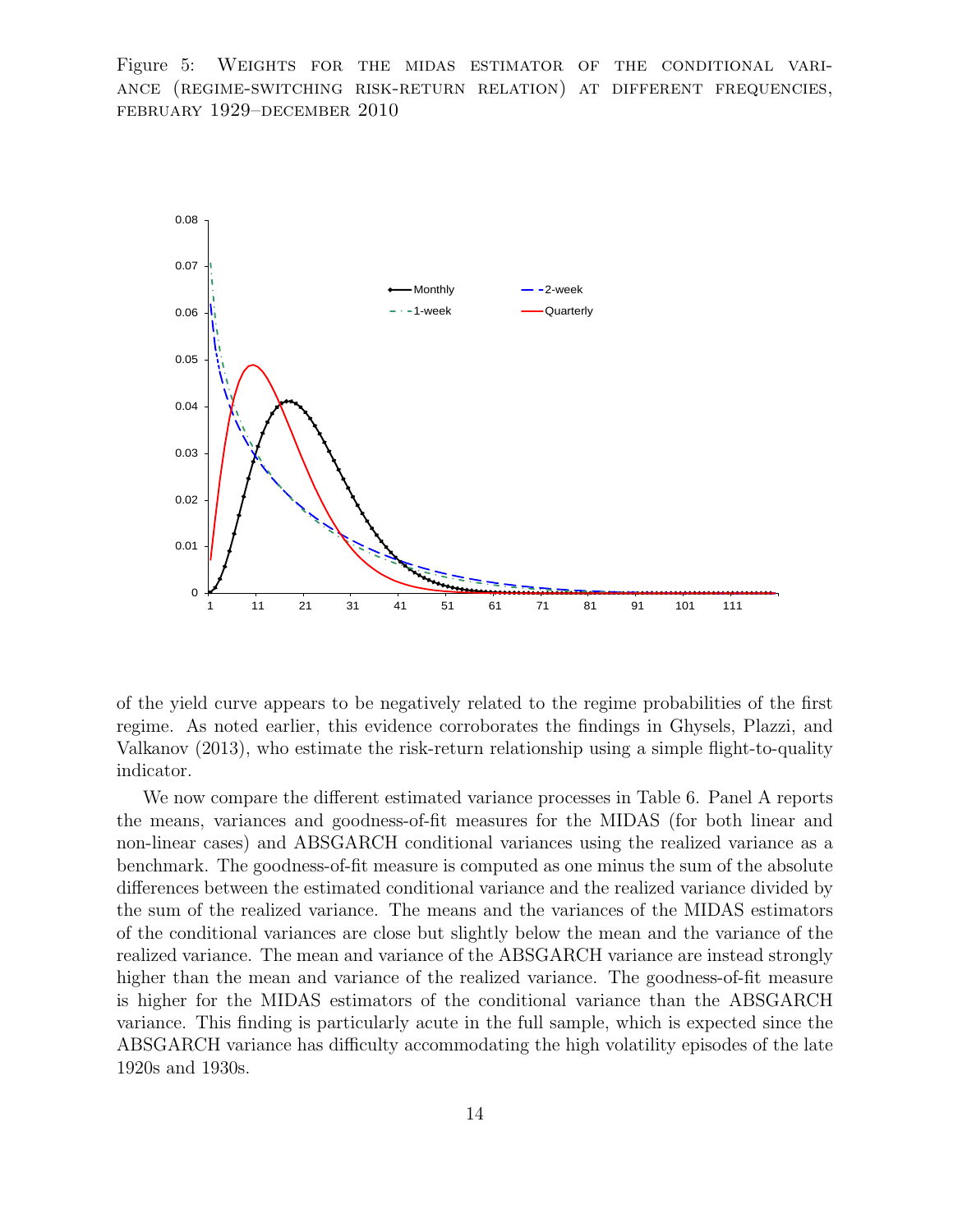Table 4: Regime-switching risk-return relation:  $R_{t+1} \sim N(\mu(S_{t+1}) + \gamma(S_{t+1})V_t^{MIDAS}, V_t^{MIDAS})$ 

|                                                     | $p_{11}$         | $p_{22}$          | $\mu_1$<br>$(*10^2)$    | $\mu_2$<br>$(*10^2)$   | $\gamma_1$             | $\gamma_2$       | LogL        | $R_R^2$  | $R_{\sigma^2}^2$ | $P(S_t = 1)$ |
|-----------------------------------------------------|------------------|-------------------|-------------------------|------------------------|------------------------|------------------|-------------|----------|------------------|--------------|
| Full-sample analysis: February 1929 - December 2010 |                  |                   |                         |                        |                        |                  |             |          |                  |              |
| Quarterly                                           | 0.516<br>[4.475] | 0.907<br>[32.219] | $-13.106$<br>$[-4.143]$ | -1.845<br>$[-1.738]$   | 0.006<br>[0.159]       | 0.135<br>[4.377] | $-1174.979$ | $1.99\%$ | 52.76\%          | 16.13\%      |
| Monthly                                             | 0.255<br>[3.352] | 0.934<br>[43.215] | $-2.610$<br>$[-1.548]$  | 0.158<br>[0.517]       | $-0.346$<br>$[-3.223]$ | 0.066<br>[2.827] | $-2915.114$ | $0.02\%$ | 54.17\%          | $8.11\%$     |
| $2$ -week                                           | 0.269<br>[4.464] | 0.938<br>[72.979] | $-2.228$<br>$[-2.810]$  | $-0.137$<br>$[-0.886]$ | $-0.459$<br>$[-6.281]$ | 0.122<br>[4.993] | $-5407.312$ | $0.01\%$ | $56.38\%$        | 7.86\%       |
| 1-week                                              | 0.315<br>[6.454] | 0.914<br>[37.292] | $-0.387$<br>$[-0.843]$  | $-0.088$<br>$[-1.009]$ | $-0.747$<br>$[-9.878]$ | 0.174<br>[4.016] | $-9271.982$ | $0.01\%$ | $50.79\%$        | 11.11\%      |

Subsample analysis: February 1964 - December 2010

| Quarterly | 0.647<br>[3.402] | 0.911<br>[13.357] | $-5.256$<br>$[-0.829]$ | $-2.342$<br>$[-1.496]$ | $-0.035$<br>$[-0.319]$ | 0.138<br>[3.444] | $-632.893$  | $0.30\%$ | $50.48\%$ | $20.09\%$ |
|-----------|------------------|-------------------|------------------------|------------------------|------------------------|------------------|-------------|----------|-----------|-----------|
| Monthly   | 0.202<br>[1.059] | 0.944<br>[22.766] | $-1.551$<br>$[-0.530]$ | 0.208<br>[0.446]       | $-0.303$<br>$[-1.360]$ | 0.043<br>[1.157] | $-1583.303$ | $0.02\%$ | $53.23\%$ | $6.54\%$  |
| 2-week    | 0.104<br>[1.039] | 0.977<br>[99.000] | $-1.716$<br>$[-1.092]$ | $-0.039$<br>$[-0.441]$ | $-0.789$<br>$[-3.072]$ | 0.061<br>[3.322] | $-2951.106$ | $0.04\%$ | 53.75%    | 2.49\%    |
| 1-week    | 0.273<br>[3.005] | 0.961<br>[50.523] | $-0.238$<br>$[-0.212]$ | $-0.033$<br>$[-0.487]$ | $-0.924$<br>$[-4.557]$ | 0.094<br>[4.675] | $-5070.936$ | $0.01\%$ | 48.51\%   | $5.08\%$  |

The MIDAS estimator of the conditional variance is calculated using 120 lags for the daily absolute returns, which are aggregated with the beta polynomial weight function. T-statistics are calculated from the inverse of the outer product estimate of the Hessian and are reported in brackets.  $LogL$  is the value of the log-likelihood function.  $R_R^2$  is the coefficient of determination when regressing the returns on  $V_t^{MIDAS}$  and  $R_{\sigma^2}^2$  is the coefficient of determination when regressing the realized variance on  $V_t^{MIDAS}$ .  $p_{11}$  and  $p_{22}$  are the transition probabilities of staying in the first and second regime, respectively.  $P(S_t = 1)$  is the unconditional probability of being in the first regime.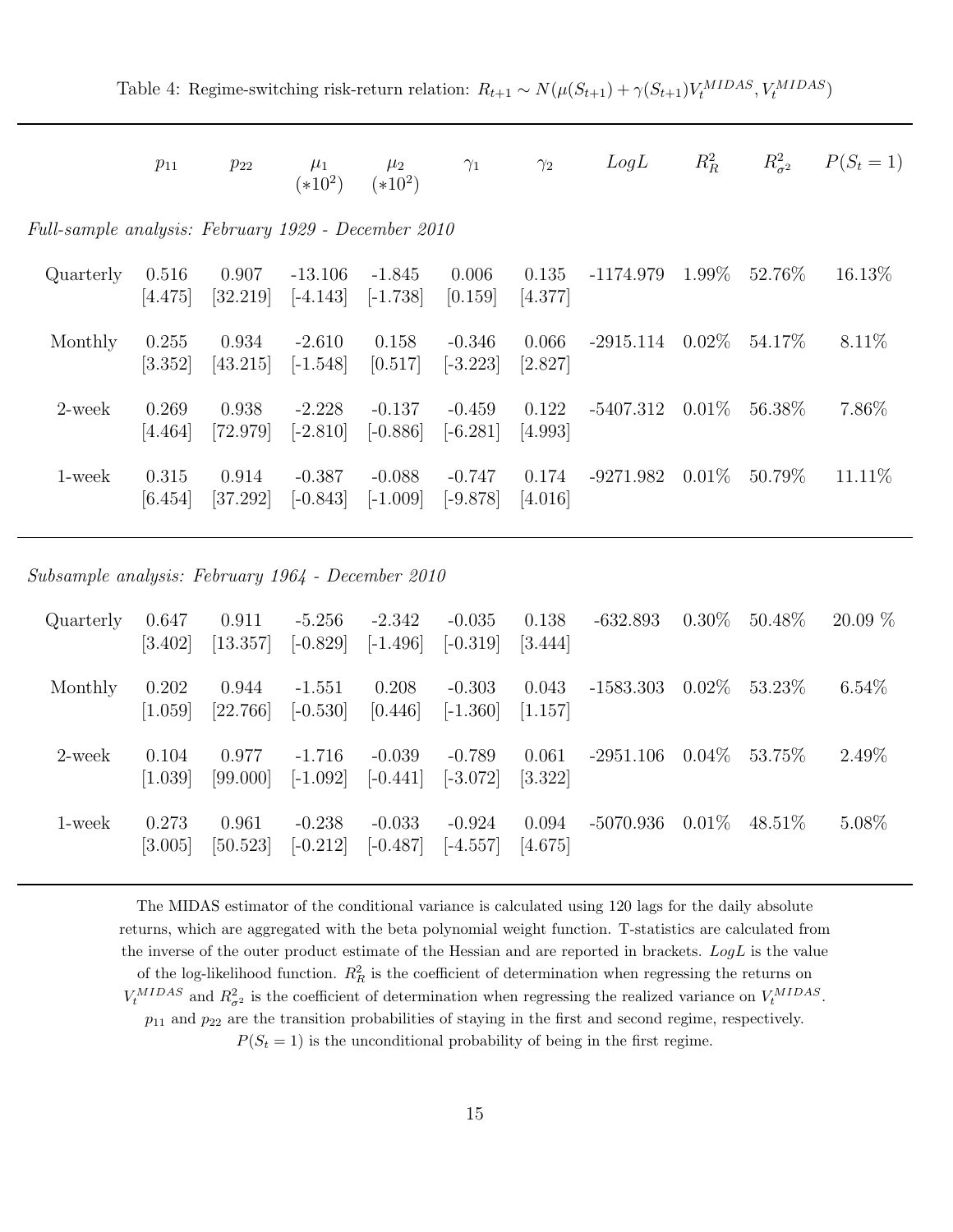Table 5: Explaining the regime probabilities  $P(S_{t+1})$ 

|           | (Slope of the<br>yield curve) $_{t+1}$ | $\Delta V^{MIDAS}_{t+1}$ | $R_{t+1}$   | $ADS_{t+1}$ |
|-----------|----------------------------------------|--------------------------|-------------|-------------|
|           | Panel A: OLS regression                |                          |             |             |
| $1$ -week | $-0.006***$                            | $0.016***$               | $-0.039***$ | $-0.009**$  |
| $2$ -week | $-0.003$                               | $0.007***$               | $-0.021***$ | $-0.004$    |
| Monthly   | $-0.007**$                             | 0.001                    | $-0.023***$ | $-0.011**$  |
| Quarterly | $-0.010$                               | 0.001                    | $-0.024***$ | $-0.098***$ |
|           | Panel B: Logistic regression           |                          |             |             |
| 1-week    | $-0.372***$                            | 0.331                    | $-1.450***$ | 0.286       |
| $2$ -week | $-1.163***$                            | 0.019                    | $-1.378***$ | $1.625***$  |
| Monthly   | $-0.591*$                              | 0.010                    | $-1.086***$ | 0.229       |
| Quarterly | $-0.375*$                              | 0.004                    | $-0.287***$ | $-1.308***$ |

Panel A reports the results of OLS regressions of the estimated smoothed probability of being in the first regime  $P(S_{t+1})$  on the level of the slope of the yield curve, the changes in the MIDAS estimator of the conditional variance  $\Delta V_{t+1}^{MIDAS}$ , the returns  $R_{t+1}$  and the level of the ADS index of business cycle conditions  $ADS_{t+1}$ . Panel B reports results of logistic regressions using a dummy variable as a dependent variable and the same set of explanatory variables. The dummy variable takes on a value of 1 if the smoothed probability of being in regime 1 is higher than 0.5 and 0 otherwise. The slope of the yield curve is defined as the difference between the yields on a 10-year Treasury bond and the yields on a 3-month Treasury bill. \*, \*\*, \*\*\* indicate significance at the 10% level, 5% level and 1% level, respectively. We use only the subsample 1964–2010, since we do not have data for the ADS index and the weekly slope of the yield curve for the entire sample.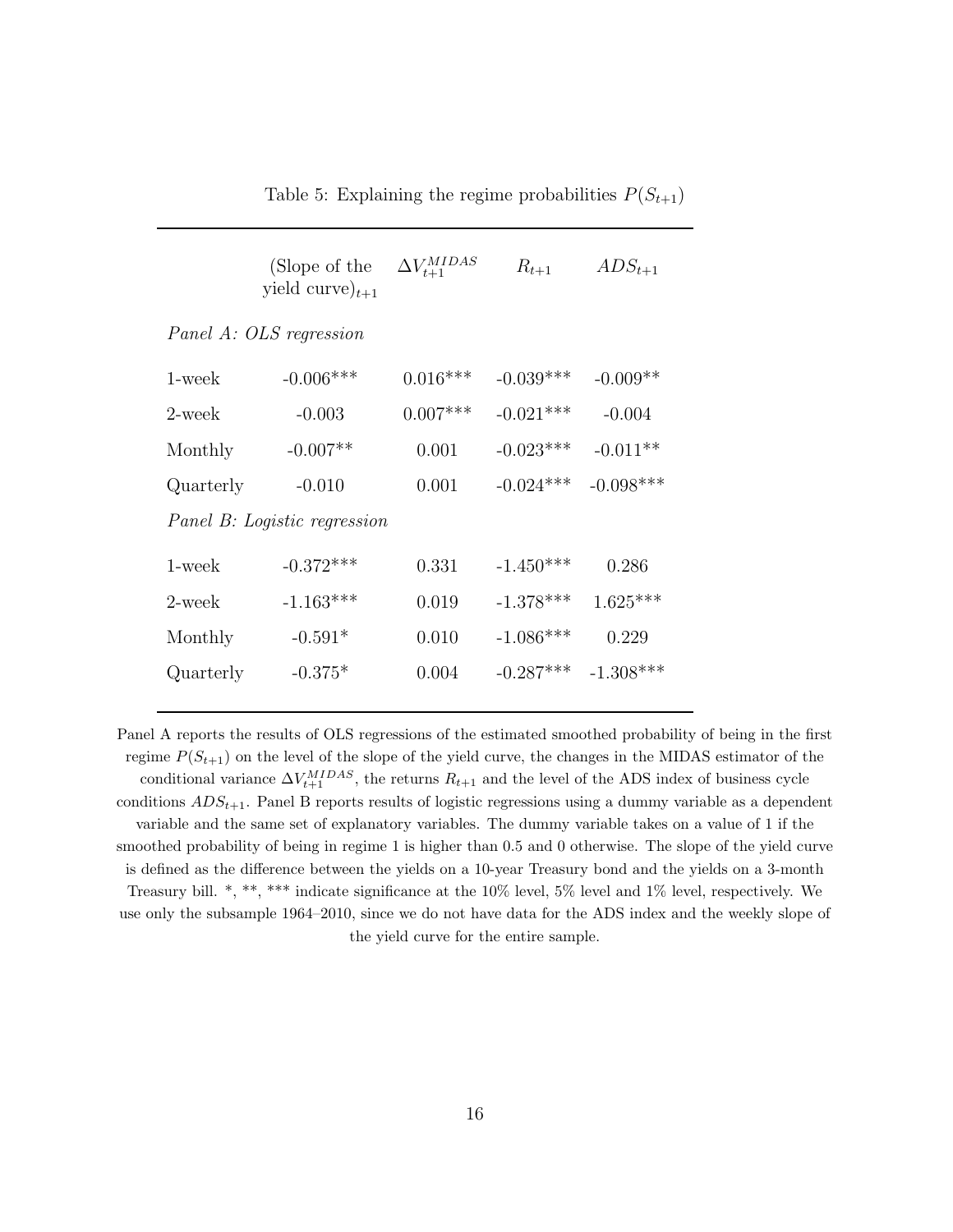Figure 6: MONTHLY RETURNS AND PROBABILITIES OF BEING IN THE FIRST REGIME, february 1929–december 2010



Panel B of Table 6 reports the cross-correlation matrix for the MIDAS (for both the linear and non-linear cases), the ABSGARCH conditional variances and the realized variance. The MIDAS conditional variance in the linear case exhibits the highest correlation with the realized variance for both samples. Not surprisingly, the MIDAS conditional variances in the linear and non-linear cases are very highly correlated. The ABSGARCH conditional variance is the second best correlated with the realized variance, although they have smaller goodness-of-fit values than the MIDAS conditional variances (see the last column of Panel A).

Figure 7 provides further insights about the variance processes under scrutiny. Panels A, B and C plot the MIDAS conditional variances (both in the linear and non-linear cases) and the ABSGARCH variance against the realized variance with a 45◦ line, which indicates a perfect fit with the realized variance. The MIDAS variances show no clear sign of asymmetry (panels A and B), whereas Panel C shows that the ABSGARCH variance tends to overestimate the realized variance. Finally, Panel D plots the MIDAS variance in the regime-switching case against the MIDAS variance in the linear case: this shows that the MIDAS variances are very close to each other.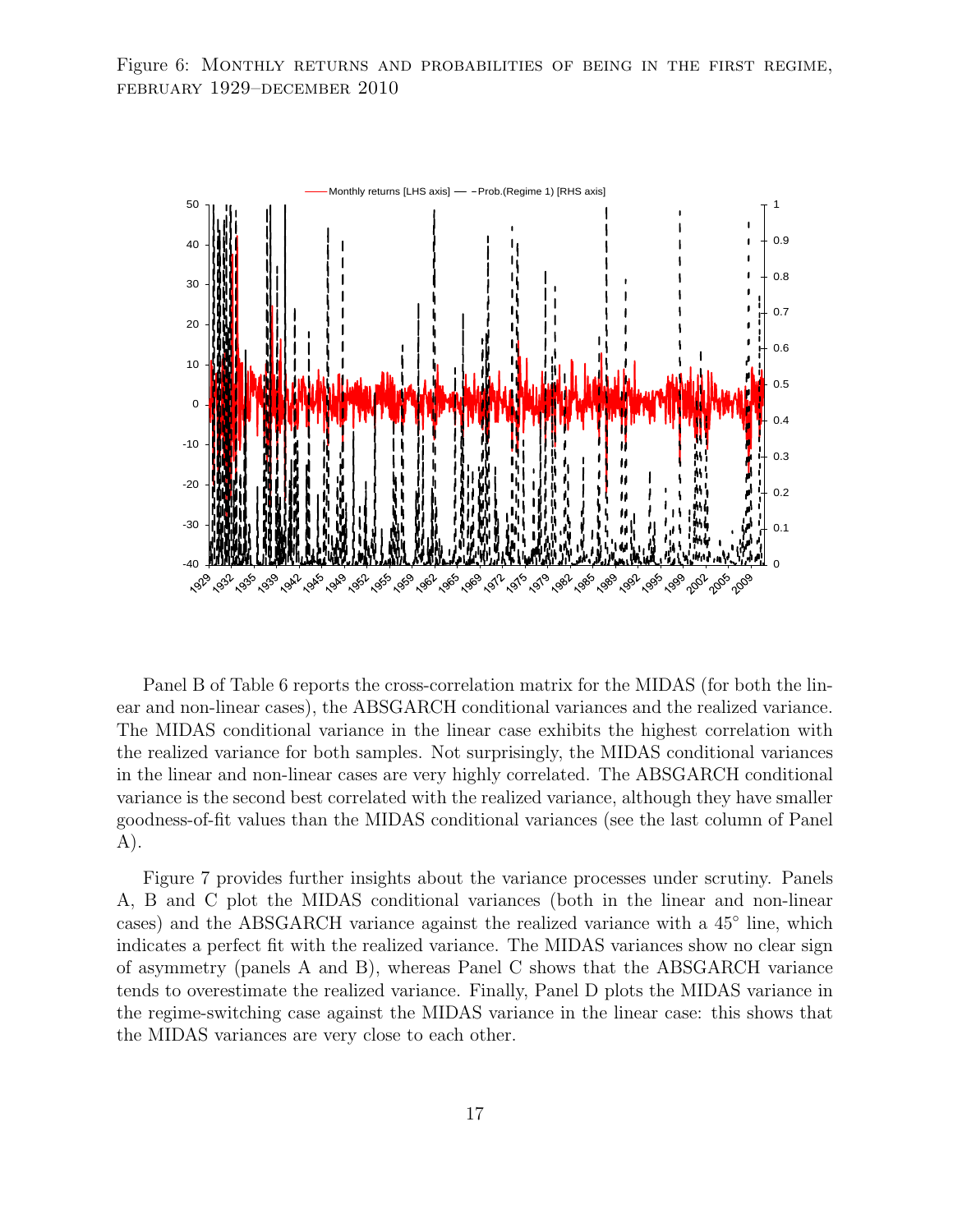#### Panel A: Summary Statistics

#### Full-sample analysis: February 1929 - December 2010

| Estimator      | Mean<br>$(x10^4)$ | Variance<br>$(x10^8)$ | Goodness-of-fit |
|----------------|-------------------|-----------------------|-----------------|
| Realized       | 16.376            | 133.302               |                 |
| MIDAS (linear) | 16.170            | 104.876               | 0.722           |
| MIDAS (MS)     | 16.180            | 109.682               | 0.706           |
| ABSGARCH       | 27.836            | 2271.446              | 0.138           |
|                |                   |                       |                 |

Subsample analysis: February 1964 - December 2010

| Mean<br>$(x10^4)$ | Variance<br>$(x10^8)$ | Goodness-of-fit  |
|-------------------|-----------------------|------------------|
| 14.583            | 73.508                |                  |
|                   |                       | 0.734<br>0.734   |
| 15.346            | 132.171               | 0.647            |
|                   | 15.198<br>15.221      | 72.466<br>70.093 |

Panel B: Correlations

Full-sample analysis: February 1929 - December 2010

|                | Realized | MIDAS (linear) | MIDAS (MS) ABSGARCH |  |
|----------------|----------|----------------|---------------------|--|
| Realized       |          |                |                     |  |
| MIDAS (linear) | 0.766    |                |                     |  |
| MIDAS (MS)     | 0.736    | 0.988          |                     |  |
| ABSGARCH       | 0.759    | 0.715          | 0.706               |  |

Subsample analysis: February 1964 - December 2010

|                | Realized | MIDAS (linear) |       | MIDAS (MS) ABSGARCH |
|----------------|----------|----------------|-------|---------------------|
| Realized       |          |                | -     |                     |
| MIDAS (linear) | 0.736    |                | -     |                     |
| MIDAS (MS)     | 0.730    | 0.996          |       | -                   |
| ABSGARCH       | 0.734    | 0.762          | 0.770 |                     |

Panel A reports summary statistics for the MIDAS estimated conditional variances, the realized variance and the ABSGARCH conditional variances with Student-t innovations. The goodness-of-fit measure is calculated as one minus the sum of absolute differences between the estimated variance process and the realized variance divided by the sum of realized variance. Panel B reports a cross-correlation matrix for the different variance processes under scrutiny.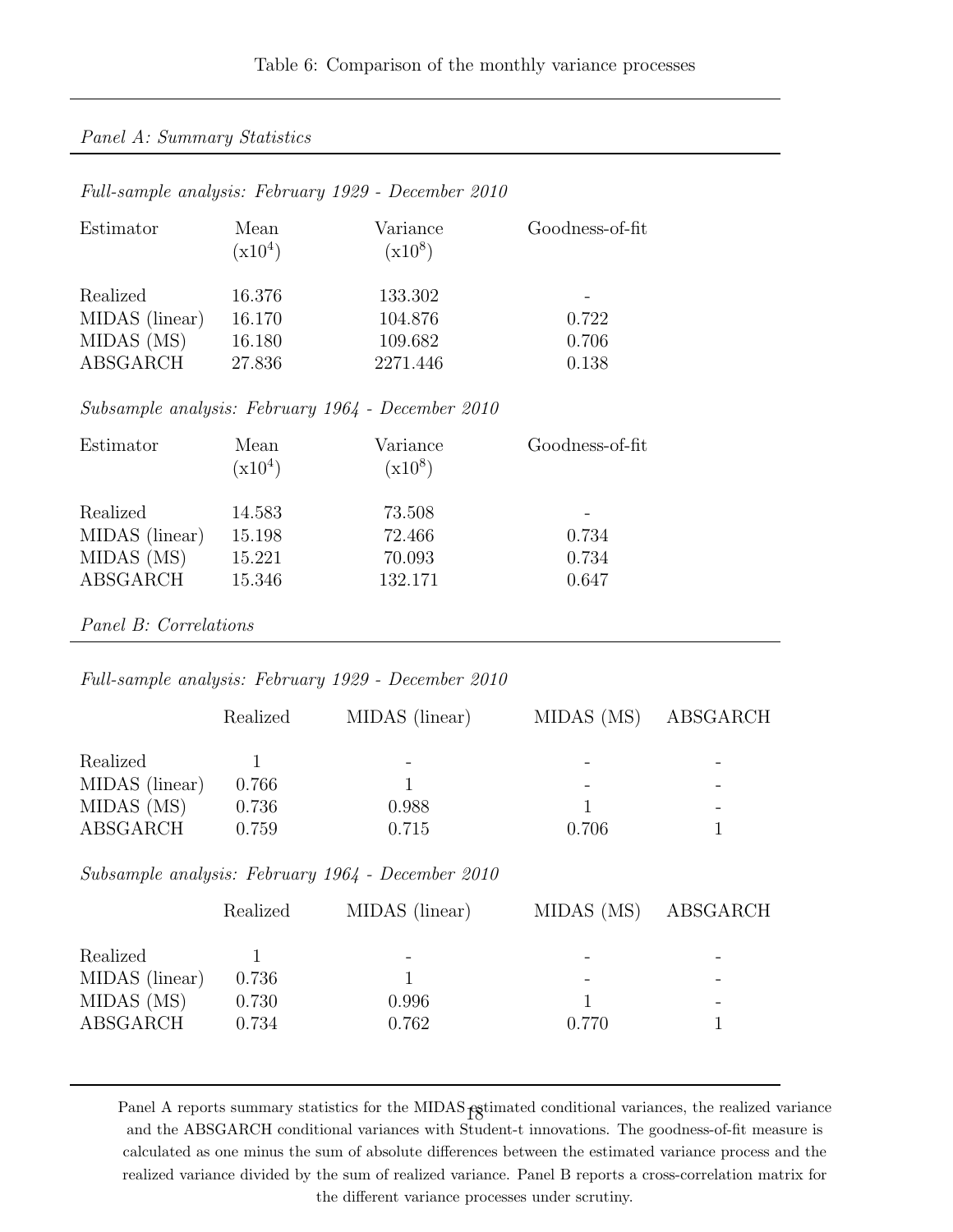



## 3.4 Testing for Markov switching

Testing for parameter changes in Markov-switching models is difficult, since, under the null hypothesis of constant parameters, (i) the transition probabilities are not identified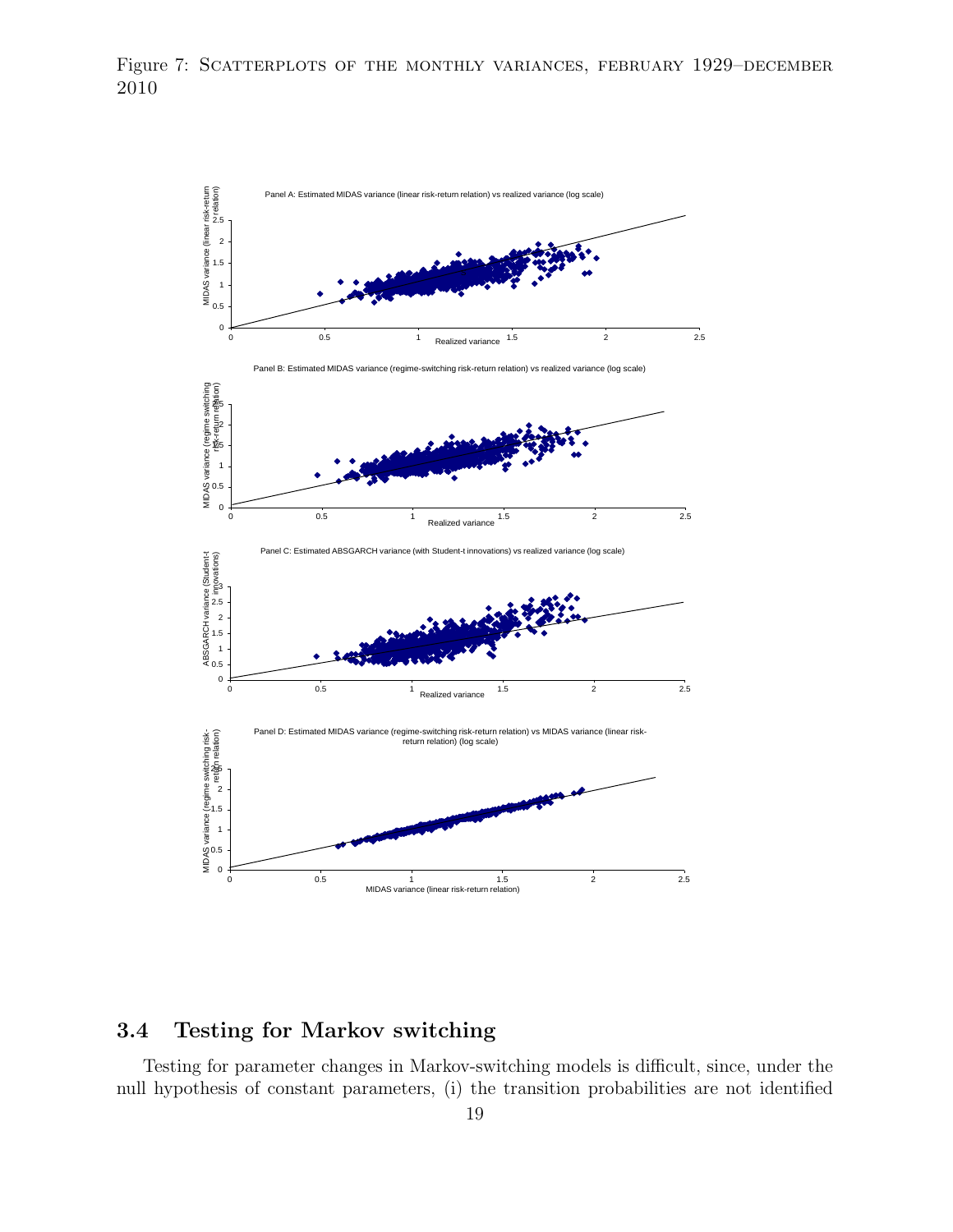and (ii) the scores of the log likelihood are identically equal to zero. Hansen (1992) and Garcia (1998) proposed tests for Markov switching but these tests require the estimation of the model under the alternative hypothesis and are often computationally very expensive. Recently, Carrasco, Hu, and Ploberger (2013) introduced a new test for Markov-switching parameters that requires only the estimation of the model under the null hypothesis of constant parameters. Appendix A describes in detail the Carrasco, Hu, and Ploberger (2013) test for Markov-switching parameters. Table 7 reports their test statistics for regressions at 1-week, 2-week, monthly and quarterly horizons and the corresponding 5% bootstrapped critical values.

There is overwhelming evidence for regime changes in the risk-return relation, since the null hypothesis is rejected at the 5% level in all cases. Note that the test statistics are higher for the full sample estimates (1929–2010) than in the shorter sample (1964–2010). This is expected, since the full-sample contains periods of higher volatility and is thus more prone to exhibit non-linear behaviour. Moreover, the test statistics are higher with higherfrequency data for both samples, which indicates that the evidence for regime switching is stronger at higher frequencies.

Note that the above test requires the parameters to be constant under the null hypothesis; thus, we cannot test a 3-regime model against a 2-regime model. Nevertheless, we report in Appendix B goodness-of-fit measures for these two models and the linear model. First, the linear model is always outperformed in terms of SIC by the Markov-switching models. Second, for the subsample period, 1964–2010, the 2-regime model is preferred at the quarterly and monthly horizons, since it obtains the lowest SIC for these regressions, whereas the 3-regime model gets the lowest SIC at the 1-week and 2-week horizons. Third, the 3-regime model always obtains the lowest SIC for the full-sample estimates. However, the three regime-switching parameters  $\gamma(S_{t+1})$  are not all significant at the 10% level at the monthly and quarterly horizons. In addition, the SIC tends to overestimate the true number of regimes (see, e.g., Smith, Naik, and Tsai (2006)), particularly when parameter changes are small.

Finally, we also consider models with switches in all parameters of the model (that is,  $\mu$ ,  $\gamma$  and the MIDAS parameters  $\kappa_1$  and  $\kappa_2$ ). In this way, the weight function also changes across regimes. The SICs for these models are reported in the fifth column of the table in Appendix B, which shows that these models are always outperformed by the regimeswitching models with constant parameters  $\kappa_1$  and  $\kappa_2$  (except for the subsample analysis at the monthly horizon).

We therefore decide to keep the model with two regimes and regime changes in the parameters  $\mu$  and  $\gamma$  in subsequent analysis.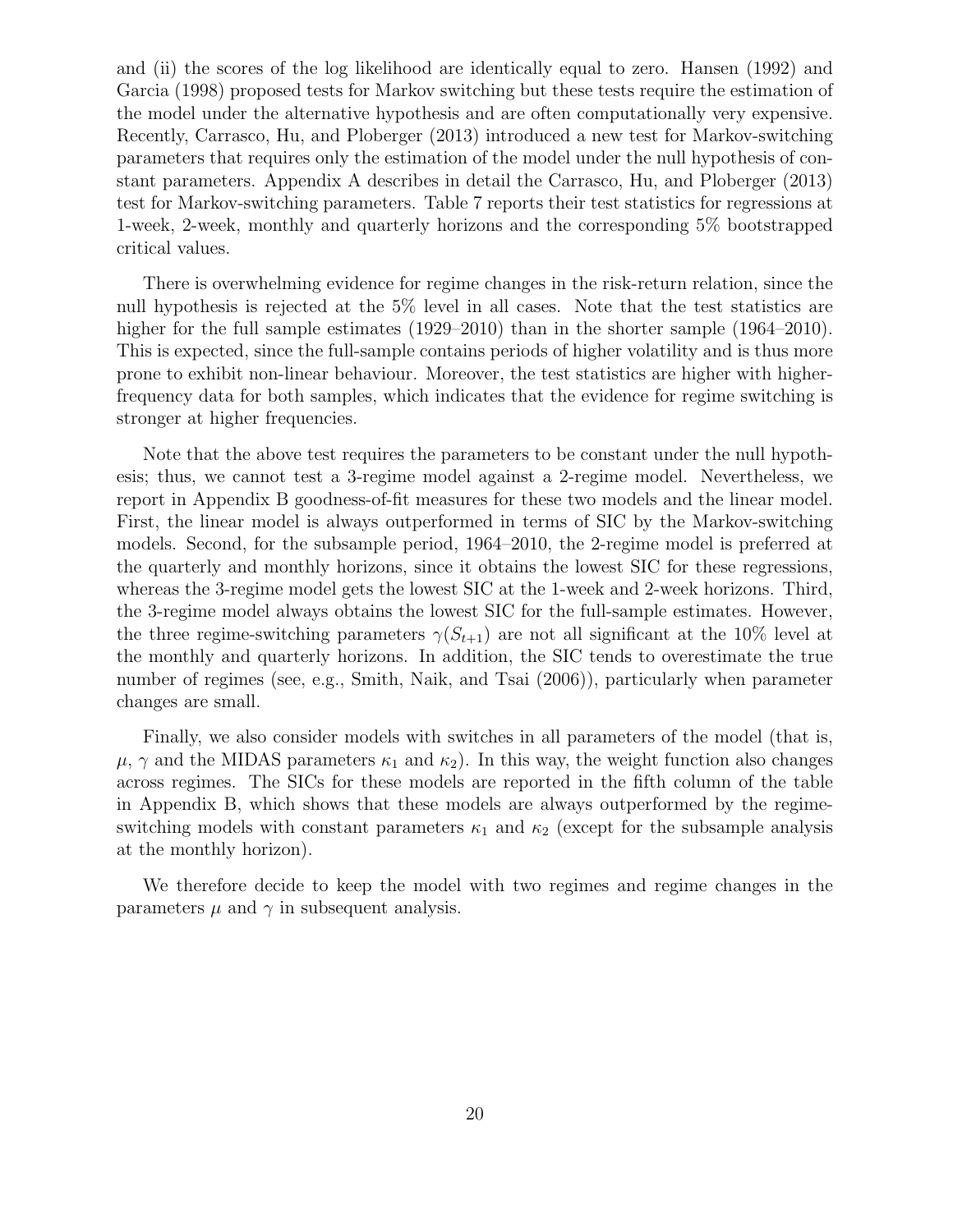Table 7: Tests of regime switching in the risk-return relation

|           | Carrasco et al.<br>test statistic                 | 5\% bootstrapped<br>critical values |
|-----------|---------------------------------------------------|-------------------------------------|
|           | Full-sample analysis: February 1929-December 2010 |                                     |
| Quarterly | 9.265                                             | 2.724                               |
| Monthly   | 14.126                                            | 3.443                               |
| $2$ -week | 21.456                                            | 4.522                               |
| 1-week    | 54.707                                            | 5.605                               |

Subsample analysis: February 1964-December 2010

| Quarterly | 4.358  | 2.445 |
|-----------|--------|-------|
| Monthly   | 3.987  | 3.060 |
| $2$ -week | 6.044  | 3.807 |
| 1-week    | 17.121 | 4.397 |
|           |        |       |

This table shows the Carrasco, Hu, and Ploberger (2013) test statistics and the corresponding 5% bootstrapped critical values. Under the null hypothesis, there is no regime switching in the risk-return relation. The bootstrapped critical values are based on 1,000 Monte Carlo repetitions. Appendix A describes the test in detail.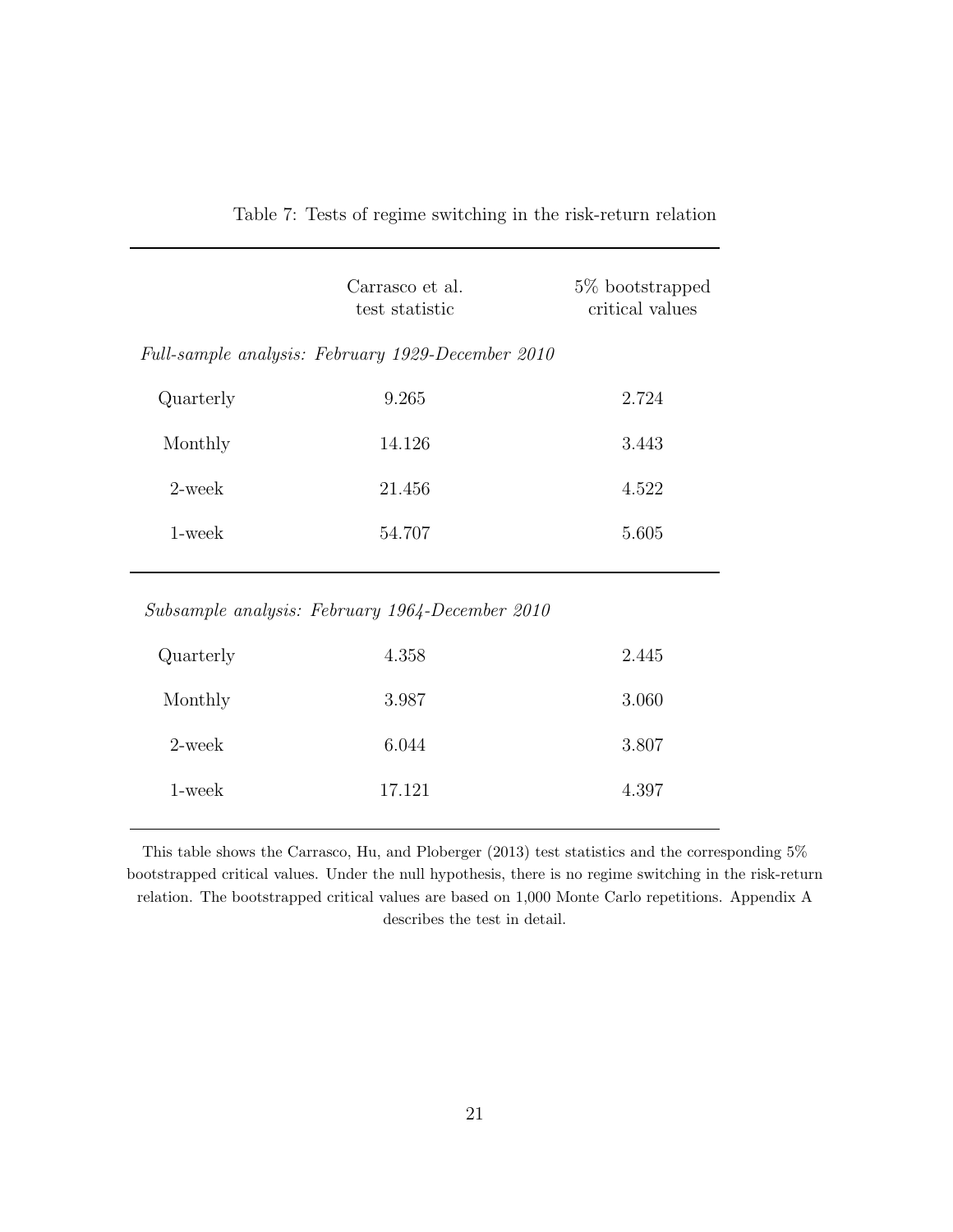## 4 Sensitivity analysis

#### 4.1 Additional predictors in the risk-return relation

The lack of conditioning variables is often cited as a source of misspecification for the estimates of the risk-return trade-off (see, e.g., the literature review in Lettau and Ludvigson (2010)). Guo and Whitelaw (2006) use two additional predictors: the consumption-wealth ratio from Lettau and Ludvigson (2001) and the stochastically detrended risk-free rate to approximate the hedge component of Merton's (1973) model. Ludvigson and Ng (2007) use factors extracted from a large macroeconomic and financial database to enlarge the information set. Both studies conclude that including additional predictors allows the uncovering of a positive risk-return trade-off.

Table 8 presents the results when we include as additional predictors the lagged returns  $R_t$ , the slope of the yield curve  $Slope_t$ , the dividend-price ratio  $(D/P)_t$  and the realized covariance  $Cov_t$  in the risk-return relation. The realized covariance measure is computed as the product between the daily changes in the Aruoba, Diebold, and Scotti (2009) index of business cycle conditions and the expected returns. Rossi and Timmermann (2010) show that the changes in the ADS index are highly correlated with the changes in consumption; the realized covariance can then be seen as an approximation for the time-varying risk premium on consumption that is likely to be important for the estimation of the riskreturn trade-off, as emphasized by Tauchen (2004). More generally, it can be seen as a way of controlling for business cycle conditions. Monthly realized covariance is calculated as follows:

$$
Cov_t = \sum_{i=1}^{N} \Delta ADS_{i,t} * R_{i,t}
$$

where  $\Delta ADS_{i,t}$  is the daily change in the ADS index on day i of month t, and  $R_{i,t}$  is the corresponding stock return.

The slope of the yield curve is taken as the difference between the 10-year Treasury bond and the 3-month Treasury bill. The dividend-price ratio is the difference between the log of dividends and the log of prices, where dividends are 12-month moving sums of dividends. The data for the 10-year Treasury bond and the dividend-price ratio are from Robert Schiller's website.

Note that, unlike a large part of the literature, we consider returns sampled from the weekly to the quarterly frequency to describe more precisely the dynamics of the riskreturn trade-off. The results suggest the following.<sup>9</sup> First, across all the frequencies that we consider, the risk-return relation is reversed in the first regime, while it is positive in the second regime. Second, the risk-return relation is typically steeper at higher frequencies, since the coefficients entering before the conditional variance are higher in absolute value at higher frequencies. Third, expected returns, the dividend-price ratio and the slope of the yield curve enter positively and significantly in the risk-return relation at the quarterly horizon. Overall, the results do not differ much from Table 4, suggesting that the detected regime-switching risk-return relation is robust to the inclusion of additional predictors.

<sup>&</sup>lt;sup>9</sup>Note that the full-sample analysis does not include  $Cov_t$  as an additional predictor, since the ADS index of business cycle conditions is not available before 1960. Likewise, we do not include the slope of the yield curve and the dividend-price ratio at the 1-week and 2-week horizons because of data availability.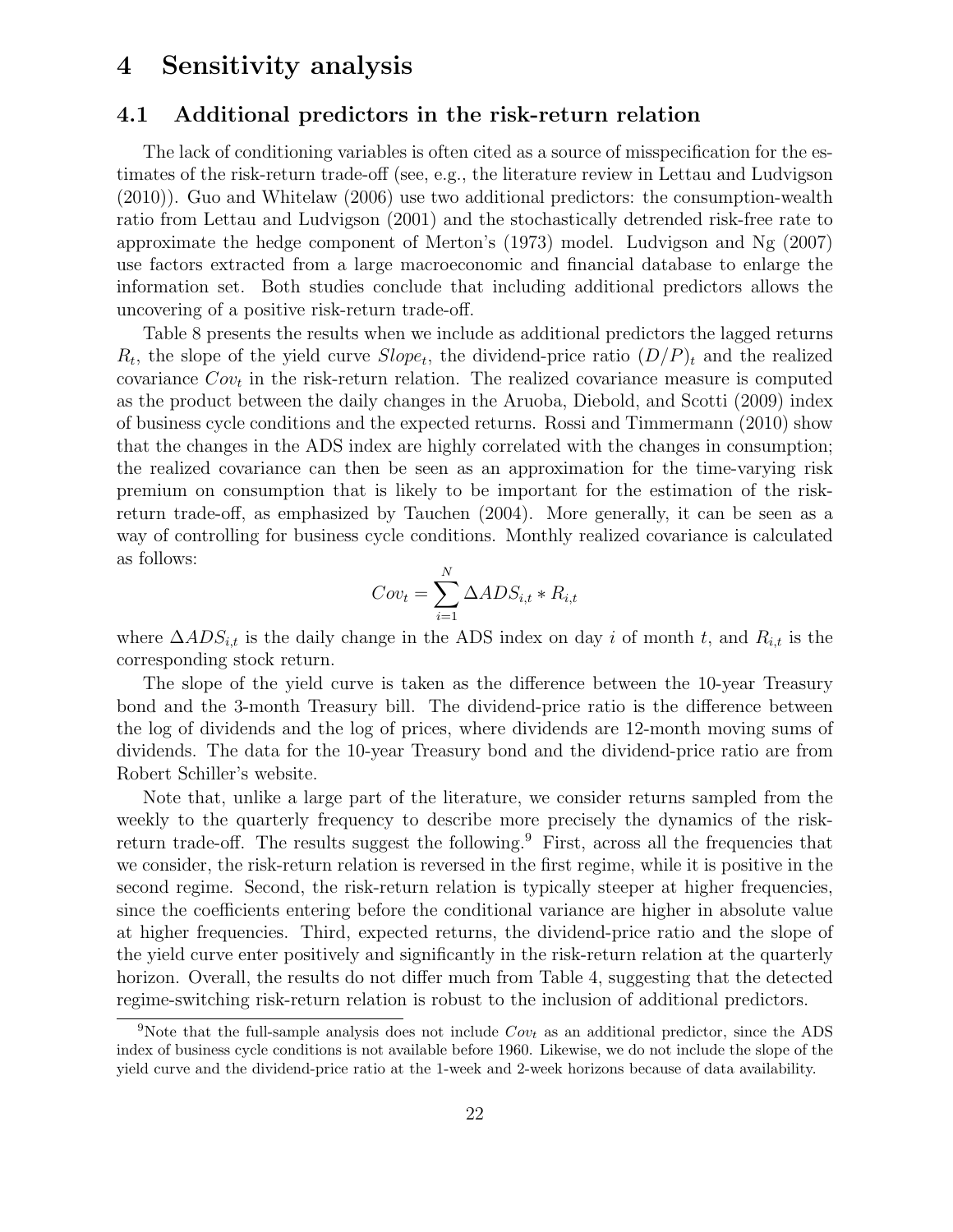|                                                                      | $p_{11}$           | $p_{22}$                       | $\frac{\mu_1}{(*10^2)}$           | $\mu_2$ (*10 <sup>2</sup> )                | $\widetilde{\gamma}$              | $\approx$        | $R_{t}$                | $(D/P)_t$          | $Slope_t$          | $Cov_t$            | $LogL$                                                                                                                                                                                                                                                                                                                                                                                                                                                                                                                                                                                                                                                     | $R_{\cal R}^2$ | $R_{\sigma^2}^2$ | $P(S_t=1)$ |
|----------------------------------------------------------------------|--------------------|--------------------------------|-----------------------------------|--------------------------------------------|-----------------------------------|------------------|------------------------|--------------------|--------------------|--------------------|------------------------------------------------------------------------------------------------------------------------------------------------------------------------------------------------------------------------------------------------------------------------------------------------------------------------------------------------------------------------------------------------------------------------------------------------------------------------------------------------------------------------------------------------------------------------------------------------------------------------------------------------------------|----------------|------------------|------------|
| Full-sample analysis: February 1929 - December 2010                  |                    |                                |                                   |                                            |                                   |                  |                        |                    |                    |                    |                                                                                                                                                                                                                                                                                                                                                                                                                                                                                                                                                                                                                                                            |                |                  |            |
| Quarterly                                                            | [3.573]<br>0.372   | [35.049]<br>0.911              | $-12.576$<br>$[-3.368]$           | $[-0.689]$<br>$-0.888$                     | $\left[-0.812\right]$<br>$-0.036$ | [4.908]<br>0.119 | $[2.068]$<br>0.113     | $[2.889]$<br>6.148 | $[2.491]$<br>0.971 |                    | $-1164.396$                                                                                                                                                                                                                                                                                                                                                                                                                                                                                                                                                                                                                                                | $2.42\%$       | 50.97%           | 12.47%     |
| Monthly                                                              | [3.631]<br>0.276   | [45.627]<br>0.934              | $[-0.982]$<br>$-1.737$            | [1.743]<br>0.871                           | $[-3.351]$<br>$-0.369$            | [2.550]<br>0.060 | $[-0.469]$<br>$-0.023$ | $[2.771]$<br>1.990 | [0.674]<br>0.120   |                    | $-2908.059$                                                                                                                                                                                                                                                                                                                                                                                                                                                                                                                                                                                                                                                | $0.03\%$       | 52.78%           | 8.40%      |
| $2$ -week                                                            | [4.335]<br>0.266   | $\left[73.921\right]$<br>0.938 | $[-2.958]$<br>$-2.238$            | $[-0.985]$<br>$-0.138$                     | $[-6.343]$<br>$-0.459$            | [5.299]<br>0.122 | [0.214]<br>0.002       |                    |                    |                    | $-5407.307$                                                                                                                                                                                                                                                                                                                                                                                                                                                                                                                                                                                                                                                | $0.01\%$       | 56.38%           | $7.83\%$   |
| $1$ -week                                                            | $[7.178]$<br>0.398 | $[58.010]$<br>0.919            | $[-1.128]$<br>$-0.442$            | $[-1.127]$<br>$-0.079$                     | $\left[-9.931\right]$<br>$-0.725$ | [6.625]<br>0.181 | $[-4.261]$<br>$-0.074$ |                    |                    |                    | $-9263.007$                                                                                                                                                                                                                                                                                                                                                                                                                                                                                                                                                                                                                                                | $0.01\%$       | 50.79%           | $11.82\%$  |
| $Subsak\ddot{g}ple\ analysis\colon\ February\ 1964 - December\ 2010$ |                    |                                |                                   |                                            |                                   |                  |                        |                    |                    |                    |                                                                                                                                                                                                                                                                                                                                                                                                                                                                                                                                                                                                                                                            |                |                  |            |
| Quarterly                                                            | $0.001^{(a)}$      | [19.675]<br>0.912              | 12.408<br>$\left[ 1.426\right]$   | $\left[ \text{-}0.167 \right]$<br>$-0.206$ | $[-2.506]$<br>$-0.567$            | [2.673]<br>0.073 | [2.305]<br>0.177       | $[1.690]$<br>4.580 | [1.826]<br>0.677   | [1.532]<br>2.848   | $-624.871$                                                                                                                                                                                                                                                                                                                                                                                                                                                                                                                                                                                                                                                 | $0.34\%$       | 48.89%           | $8.12\%$   |
| Monthly                                                              | [1.297]<br>0.324   | $\left[19.154\right]$<br>0.934 | $\left[-0.530\right]$<br>$-1.399$ | $\left[ 1.034\right]$<br>0.695             | $[-1.156]$<br>$-0.223$            | [1.178]<br>0.056 | $[-1.003]$<br>$-0.060$ | [1.477]<br>1.557   | [0.970]<br>0.136   | [0.899]<br>1.025   | $-1578.731$                                                                                                                                                                                                                                                                                                                                                                                                                                                                                                                                                                                                                                                | $0.04\%$       | 52.55%           | $8.94\%$   |
| $2$ -week                                                            | [0.932]<br>0.094   | [98.397]<br>0.977              | $[-1.082]$<br>$-1.792$            | $[-0.929]$<br>$-0.046$                     | $[-2.959]$<br>$-0.779$            | [3.772]<br>0.061 | [0.252]<br>$0.011\,$   |                    |                    | $[0.478]$<br>0.245 | $-2950.941$                                                                                                                                                                                                                                                                                                                                                                                                                                                                                                                                                                                                                                                | $0.04\%$       | 53.82%           | 2.48%      |
| $1$ -week                                                            | [4.859]<br>0.393   | [61.597]<br>0.953              | $\left[-0.603\right]$<br>$-0.359$ | $[-0.537]$<br>$-0.016$                     | $[-4.302]$<br>$-0.790$            | [5.085]<br>0.108 | $[-3.541]$<br>$-0.086$ |                    |                    | [1.474]<br>0.823   | $-5063.848$                                                                                                                                                                                                                                                                                                                                                                                                                                                                                                                                                                                                                                                | $0.01\%$       | 48.54%           | $7.13\%$   |
|                                                                      |                    |                                |                                   |                                            |                                   |                  |                        |                    |                    |                    | coefficient of determination when regressing the realized variance on $V_t^{MIDAS}$ . $p_{11}$ and $p_{22}$ are the transition probabilities of staying in the first and<br>polynomial weight function. T-statistics are computed from the inverse of the outer product estimate of the Hessian and are reported in brackets.<br>The MIDAS estimator of the conditional variance is calculated using 120 lags for the daily absolute returns, which are aggregated with the beta<br>LogL is the value of the log-likelihood function. $R_R^2$ is the coefficient of determination when regressing the returns on $V_t^{MIDAS}$ and $R_{\sigma^2}^2$ is the |                |                  |            |

Table 8: Regime-switching risk-return relation with additional predictors Table 8: Regime-switching risk-return relation with additional predictors

 $P(S_t = 1)$  is the unconditional probability of being in the high-volatility regime. The additional predictive variables are (a) In this case, the transition probability for regime 1 hit the lower bound that was imposed to respect the properties of a Markov chain. (a) In this case, the transition probability for regime 1 hit the lower bound that was imposed to respect the properties of a Markov chain.  $R_t$ ), the dividend-price ratio  $((D/P)_t)$ , the slope of the yield curve (Slope<sub>t</sub>) and the realized covariance (Cov<sub>t</sub>). the lagged returns  $(I$ 

second regime, respectively.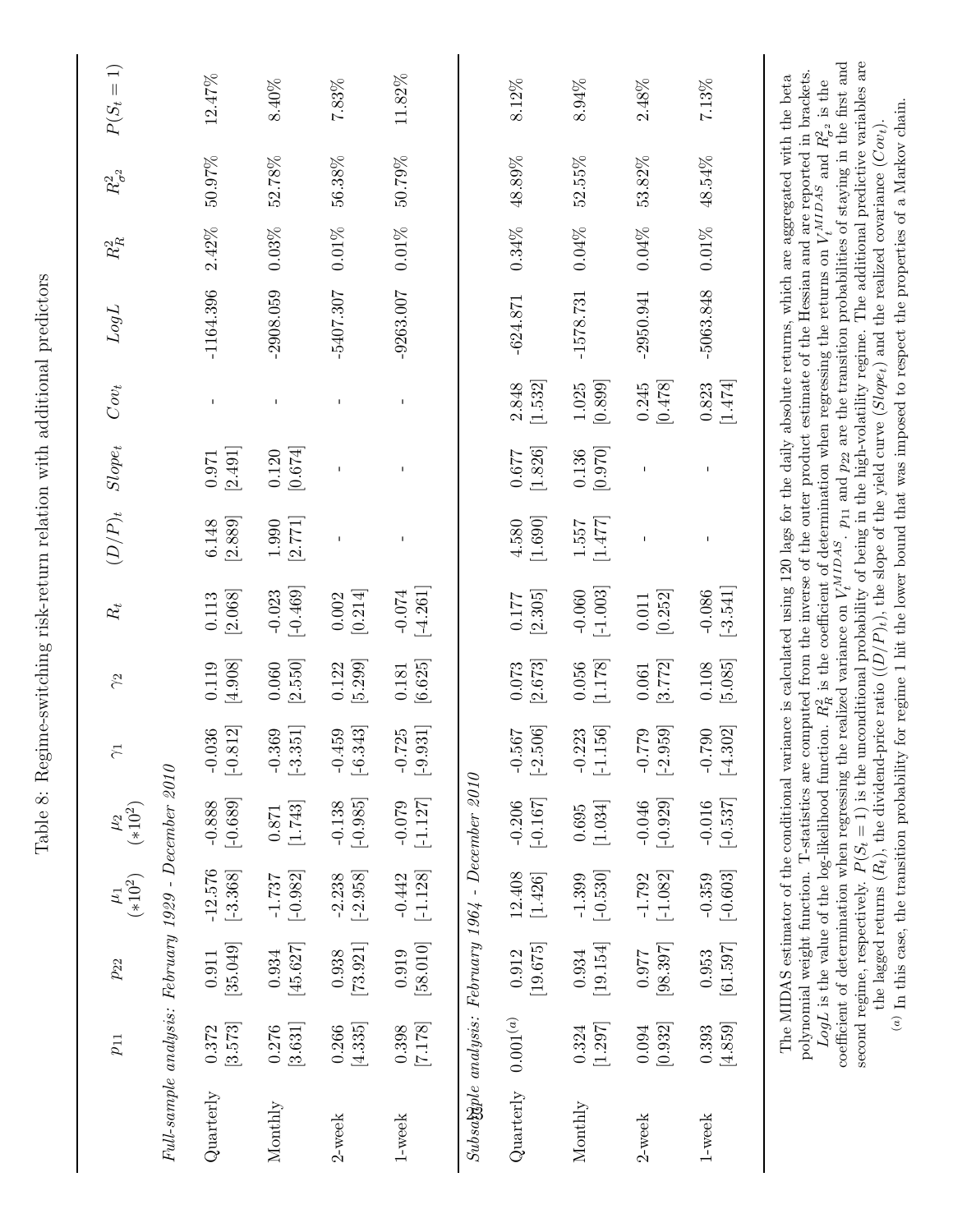#### 4.2 Controlling for asymmetries in stock returns

Modelling asymmetries in the process for conditional variance is potentially important, since one can expect different responses of the conditional variance following negative or positive shocks. For example, Glosten, Jagannathan, and Runkle (1993) find that the sign of the risk-return trade-off becomes negative when allowing for a different effect of positive and negative returns on the conditional variance. Ghysels, Santa-Clara, and Valkanov (2005) instead introduce the asymmetric MIDAS estimator of the conditional variance, which gives different weights to the lagged returns depending on whether they are positive or negative. They find that negative returns initially have a stronger effect on the conditional variance, but this effect dies away quickly; whereas positive returns have a smaller effect initially, but are more persistent.

The asymmetric MIDAS estimator of the conditional variance is given by:

$$
V_t^{ASYMIDAS} = N[\phi \sum_{d=0}^{\infty} w_d(\kappa_1^-, \kappa_2^-) 1_{t-d}^- | r_{t-d}| + (2 - \phi) \sum_{d=0}^{\infty} w_d(\kappa_1^+, \kappa_2^+) 1_{t-d}^+ | r_{t-d}|] \tag{12}
$$

where  $1_{t-d}^-$  is the indicator function for  $\{r_{t-d} < 0\}$  and  $1_{t-d}^+$  is the indicator function for  ${r_{t-d} \geq 0}.$ 

Table 9 shows the results when estimating a linear and regime-switching risk-return relation at the monthly frequency with an asymmetric MIDAS estimator of the conditional variance. First, the results are broadly consistent with Table 4. In the linear case, the coefficients  $\gamma$  entering before the conditional variance are not significant at the 10% level for both the full-sample and subsample analyses. In the regime-switching case, the risk-return relation is reversed in the first regime, while the traditional positive risk-return trade-off holds in the second regime. Moreover, the coefficient  $\phi$ , which governs the weights allocated to the negative returns, is higher than 1 in all cases, suggesting that negative returns have a stronger impact on the conditional variance than positive returns. In addition, the restrictions  $\kappa_1^+ = \kappa_1^-$ ,  $\kappa_2^+ = \kappa_2^-$ ,  $\phi = 1$  are rejected and therefore asymmetric MIDAS is not rejected by the data.

Figure 8 plots the weights attached to the positive and negative returns, the overall asymmetric weights and the symmetric weights for a regime-switching risk-return relation. The positive weights have a bell shape with a maximum effect on the conditional variance after about 20 trading days. The negative returns have a maximum effect on the conditional variance initially and the effect dies away after 80 trading days.<sup>10</sup> Overall, the symmetric and asymmetric weights are relatively close to each other.

<sup>&</sup>lt;sup>10</sup>We find the same shapes for the weight functions when we use Student-t rather than Normal innovations and the exponential Almon lag weight function rather than the beta polynomial weight function for aggregating the lagged daily absolute returns. We use 80 daily lagged returns for estimating the asymmetric MIDAS estimator of the conditional variance, since we encountered convergence problems of the algorithm when we included more than 80 daily lagged returns.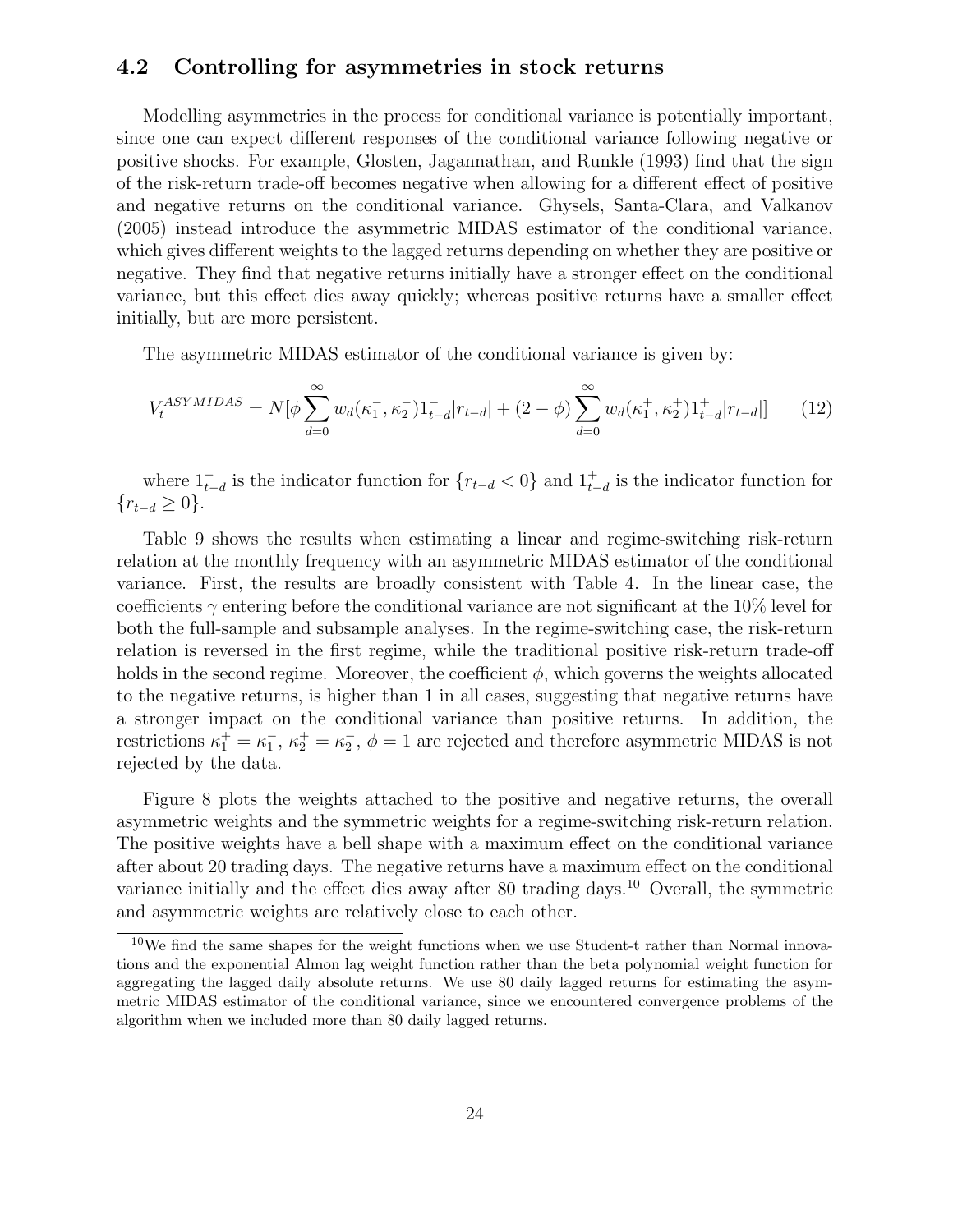|                                                                                                                                                      | $p_{11}$         | $p_{22}$          | $\frac{\mu_1}{(*10^2)}$ | $\mu_2$ $\left(*10^2\right)$ | $\zeta$                | $\gamma_2$       |                   | LogL                                                                                                                                           | LRtest                    | $R_{\cal R}^2$ | $R^2_{\sigma^2}$ | $P(S_t = 1)$ |
|------------------------------------------------------------------------------------------------------------------------------------------------------|------------------|-------------------|-------------------------|------------------------------|------------------------|------------------|-------------------|------------------------------------------------------------------------------------------------------------------------------------------------|---------------------------|----------------|------------------|--------------|
| $A symmetric MIDAS conditional variance (regime-switching risk-return relation)$                                                                     |                  |                   |                         |                              |                        |                  |                   |                                                                                                                                                |                           |                |                  |              |
| $1929:02 - 2010:12$                                                                                                                                  | [3.153]<br>0.258 | [21.354]<br>0.890 | [1.580]<br>$-1.939$     | [0.766]<br>0.204             | $[-3.954]$<br>$-0.275$ | [3.099]<br>0.082 | [7.575]<br>1.514  | $-2911.398$                                                                                                                                    | [0.059]<br>7.432          | $0.02\%$       | 59.19%           | 12.89%       |
| 1964:02 - 2010:12                                                                                                                                    | [0.166]<br>0.032 | [18.604]<br>0.882 | $[-5.064]$<br>$-4.667$  | [3.132]<br>0.930             | $[-0.371]$<br>$-0.036$ | [0.374]<br>0.009 | [11.520]<br>1.592 | $-1590.444$                                                                                                                                    | 15.718<br>[0.001]         | $0.05\%$       | 49.30%           | 10.84%       |
|                                                                                                                                                      |                  |                   |                         |                              |                        |                  |                   |                                                                                                                                                |                           |                |                  |              |
| Asymmetric MIDAS conditional variance (linear risk-return relation)                                                                                  |                  |                   |                         |                              |                        |                  |                   |                                                                                                                                                |                           |                |                  |              |
| $1929:02 - 2010:12$                                                                                                                                  | $\mathbf I$      |                   | $[1.593]$<br>0.357      | $\mathbf I$                  | [0.173]<br>0.003       |                  | 7.55.7 <br>1.242  | $-2977.774$                                                                                                                                    | $[2 * 10^{-4}]$<br>19.404 | $0.02\%$       | 58.09%           | $\mathbf I$  |
| $1964:02 - 2010:12$                                                                                                                                  | $\mathsf I$      | Ţ                 | [0.907]<br>0.267        | $\bar{\rm I}$                | [0.357]<br>0.008       |                  | [14.148]<br>1.690 | $-1585.467$                                                                                                                                    | 15.608<br>[0.001]         | $0.03\%$       | 55.07%           | $\mathbf{I}$ |
| computed using 80 lags for the daily absolute returns, which are aggregated with the beta polynomial weight function. T-statistics are computed from |                  |                   |                         |                              |                        |                  |                   | The asymmetric MIDAS estimator of the conditional variance is computed following equation (12). The estimators of the conditional variance are |                           |                |                  |              |

 $\phi = 1,$  p-values for the LR tests are reported in brackets.  $R_{\rm R}^2$  $\tilde{f}_R$  is the coefficient of determination when regressing the returns on  $\tilde{f}_R$ .  $V_t^{MIDAS}$  and  $R^{2}_{\sigma^{2}}$ is the coefficient of determination when regressing the realized variance on  $V_t^{MIDAS}$ and second regime, respectively.  $P(S_t = 1)$  is the unconditional probability of being in the high-volatility regime. .  $p_{11}$  and p22 are the transition probabilities of staying in the first and second regime, respectively.  $P(S_t = 1)$  is the unconditional probability of being in the high-volatility regime.

the inverse of the outer product estimate of the Hessian and are reported in brackets. LogL is the value of the log-likelihood function. LRtest reports

the value of a likelihood ratio test statistic. Under the null hypothesis of no asymmetric effects for the MIDAS conditional variance

and φ

 $\kappa_1^+ = \kappa_1^-, \; \kappa_2^+ = \kappa_2^ \overline{1}$ 

 $\overline{\phantom{a}}$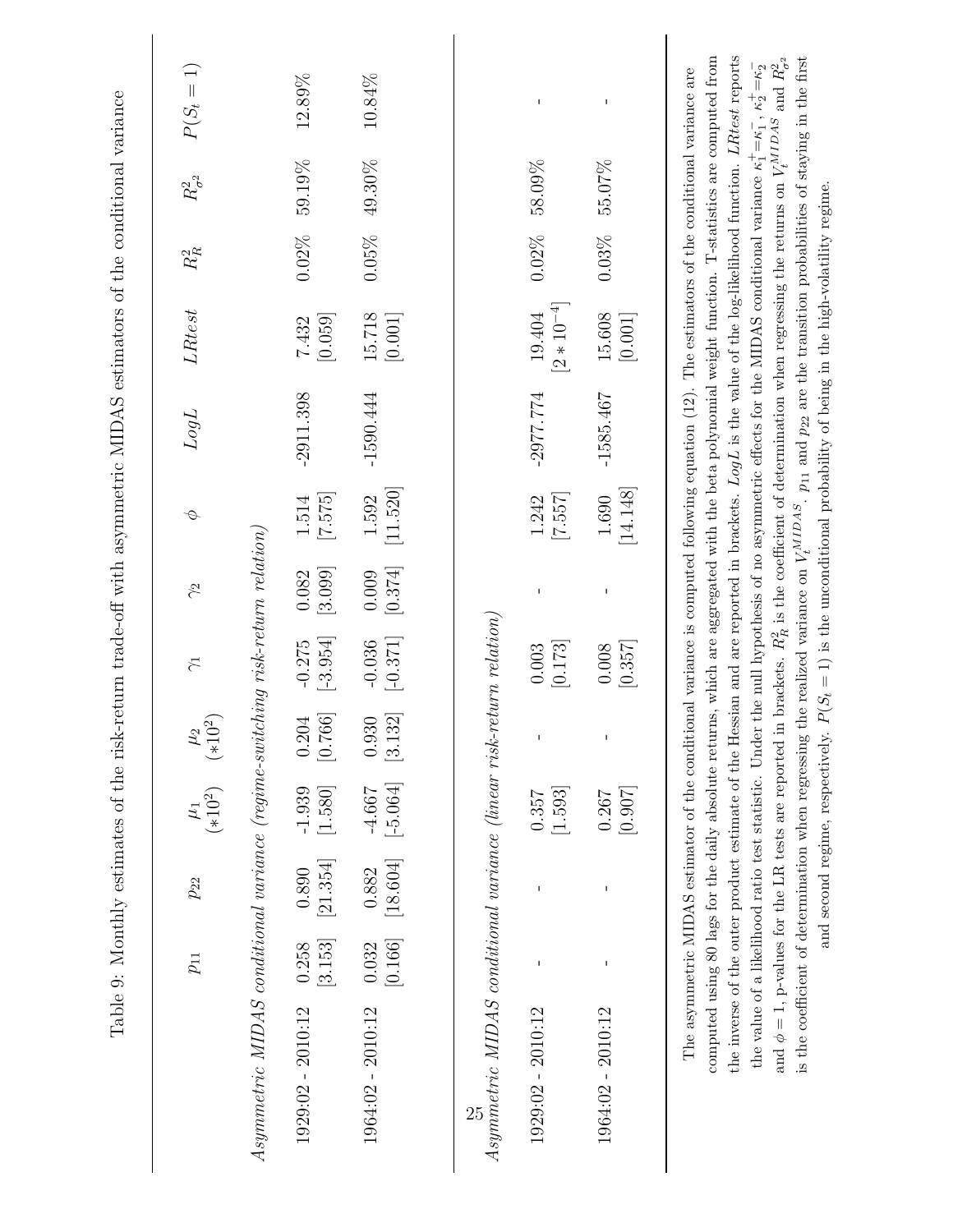Figure 8: weights for the asymmetric midas estimator of the conditional variance (regime switching risk-return relation), february 1929–december 2010



### 4.3 The risk-return trade-off with Student-t innovations

As an additional robustness check, we use a Student-t rather than a Normal distribution for the innovations since the Student-t distributions can better account for outliers that are present in stock returns. The log-likelihood function is then written as:

$$
\mathcal{L}_{\mathcal{T}}(\theta) = \sum_{t=1}^{T} l_t(\theta) \tag{13}
$$

where

$$
l_{t+1}(\theta) = ln \Gamma(\frac{1+\nu}{2}) - ln \Gamma(\frac{\nu}{2}) - 0.5ln(\pi(\nu-2)) - 0.5ln(V_t^{MIDAS}) - \frac{(\nu+1)}{2}ln(1 + \frac{\epsilon_{t+1}(S_{t+1})^2}{(\nu-2)V_t^{MIDAS}})
$$

and

$$
\epsilon_{t+1}(S_{t+1}) = R_{t+1} - \mu(S_{t+1}) - \gamma(S_{t+1})V_t^{MIDAS}
$$

 $\Gamma(.)$  is the Gamma function,  $\nu$  are the degrees of freedom for the Student-t innovations and  $\theta$  is the vector of parameters to be estimated. The maximum likelihood estimates  $\theta^{\hat{MLE}}$ are obtained with the EM algorithm and are reported in Table 10.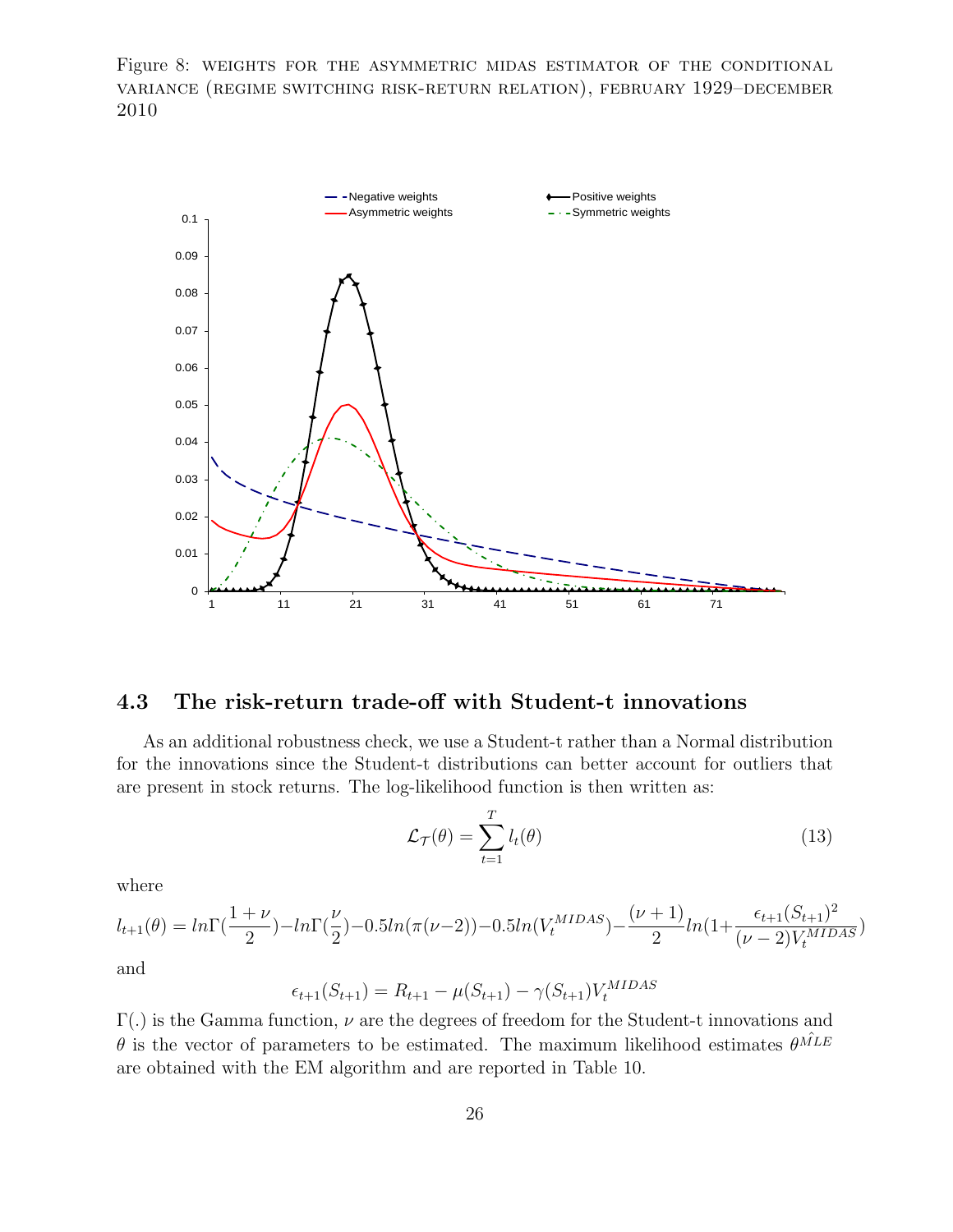First, the coefficient  $\gamma_1$  is always negative, whereas the coefficient  $\gamma_2$  is always positive in the second regime. Both coefficients are significant across all the frequencies that we consider (except for  $\gamma_1$  in the subsample analysis at the quarterly horizon). This is in line with the results reported in Table 4. However, in absolute terms, the coefficients  $\gamma_1$  are smaller than they are in Table 4 (except at the quarterly frequency). This is not surprising since the use of Student-t innovations - unlike Normal innovations - makes the estimates less sensitive to outliers. As a result, the first regime now captures periods with less volatile and less negative returns. This translates into higher unconditional probabilities of being in the first regime. Conversely, the coefficients  $\gamma_2$  are typically higher than they are in Table 4, since the second regime captures fewer episodes of negative returns and moderate volatility, which are now mostly associated with the first regime.

The  $R^2_{\sigma^2}$ s are comparable to those reported in Table 4, except for regressions at the monthly and quarterly frequencies, where the coefficients of determination for the realized variance  $R_{\sigma^2}^2$  are higher for the full-sample (1929–2010) estimates.

Table 11 shows the results when regressing the smoothed probabilities of being in the first regime on the slope of the yield curve, the expected returns, the changes in volatility and the Aruoba, Diebold, and Scotti (2009) index of business cycle conditions. We also report in Table 11 results for logistic regressions using as a dependent variable a dummy variable that takes on a value of 1 if the smoothed probability of being in regime 1 is higher than 0.5 and zero otherwise. First, the coefficients for the slope of the yield curve are negative (except at the 1-week horizon for OLS regressions and the 1-week and monthly horizons for logistic regressions). Second, the changes in volatility affects positively the regime probabilities (except at the 1-week horizon). Third, the coefficients on expected returns are negative and strongly significant, which is consistent with the results reported in Table 5. The coefficient on the ADS index of business cycle conditions is negative and significant (except at the 2-week horizon in the case of logistic regressions). Overall, the results are broadly consistent with those presented in Table 5 in that the first regime tends to be characterized by a flattening of the yield curve, a weakening of economic activity and an increase in volatility owing to negative returns.

#### 4.4 Time-varying transition probabilities

In this subsection, we consider the use of time-varying transition probabilities, since (i) we have provided evidence that some variables can explain the pattern of the probability of being in a given regime; (ii) it can help us to better understand the regime probabilities; and (iii) it could improve the fit with respect to Markov-switching models with constant transition probabilities. Filardo (1994) relaxes the assumption of constant transition probabilities and uses logistic functions to bound the transition probabilities between 0 and 1. The transition probability matrix  $P$  is then given by:

$$
P = \begin{bmatrix} p_t^{11} = q(z_t) & p_t^{12} = 1 - p(z_t) \\ p_t^{21} = 1 - q(z_t) & p_t^{22} = p(z_t) \end{bmatrix}
$$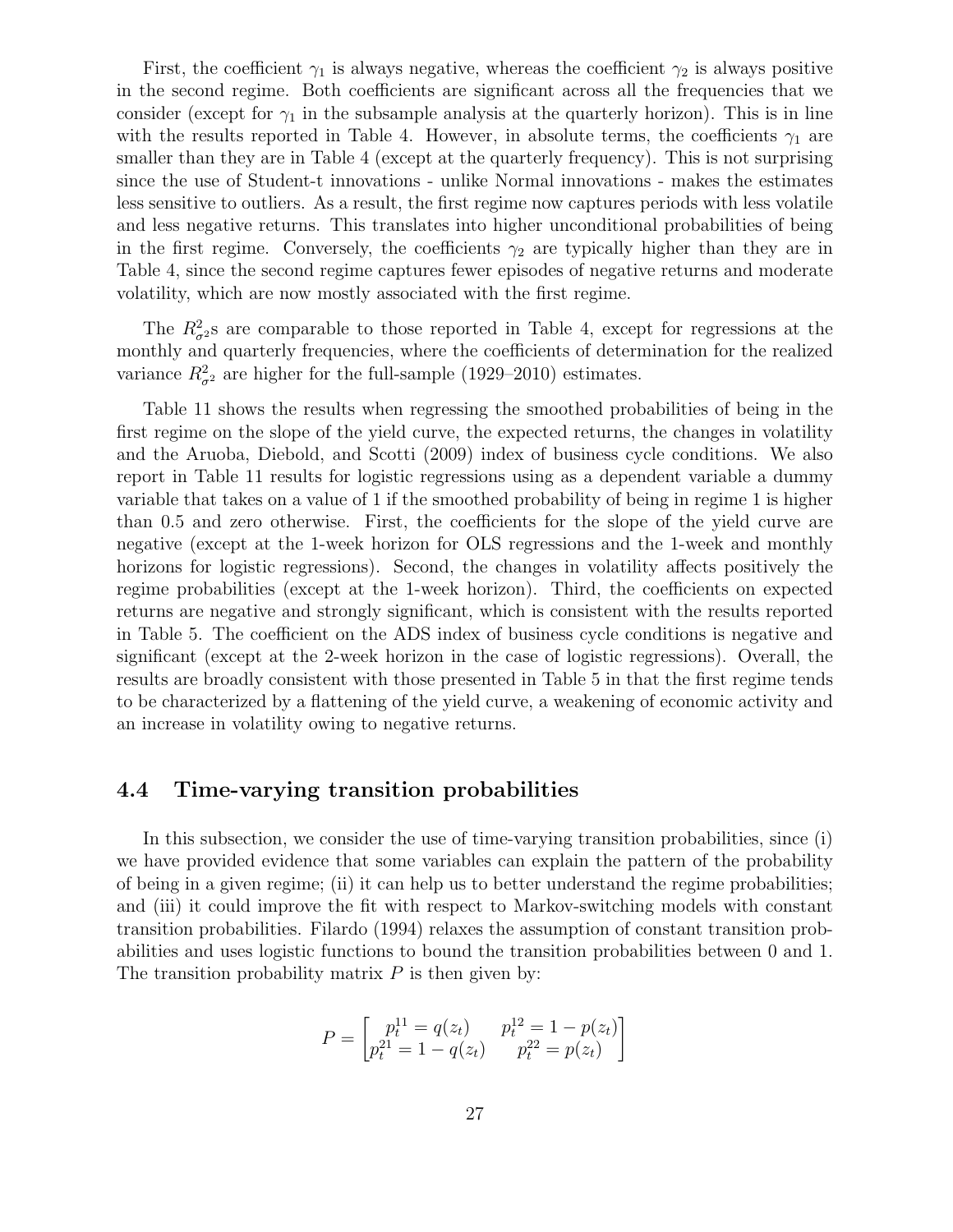|                                                     | $p_{11}$           | $p_{22}$                       | $\mu_1$ (*10 <sup>2</sup> ) | $(*10^2)$<br>$\mu_2$               | $\widetilde{\gamma}$    | $\gamma$ <sup>2</sup>          | $\overline{a}$                | $LogL$      | $R_{\cal R}^2$ | $R^2_{\sigma^2}$ | $P(S_t = 1)$                                                                                                                                                                                                                                                                                                                                                                                                                                                                 |
|-----------------------------------------------------|--------------------|--------------------------------|-----------------------------|------------------------------------|-------------------------|--------------------------------|-------------------------------|-------------|----------------|------------------|------------------------------------------------------------------------------------------------------------------------------------------------------------------------------------------------------------------------------------------------------------------------------------------------------------------------------------------------------------------------------------------------------------------------------------------------------------------------------|
| Full-sample analysis: February 1929 - December 2010 |                    |                                |                             |                                    |                         |                                |                               |             |                |                  |                                                                                                                                                                                                                                                                                                                                                                                                                                                                              |
| Quarterly                                           | [8.428]<br>0.509   | [14.177]<br>0.782              | $[-1.170]$<br>$-1.732$      | $\left[ 0.913\right]$<br>0.985     | $[-4.023]$<br>$-0.104$  | [3.621]<br>0.088               | [5.967]<br>4.189              | $-1159.082$ | $0.23\%$       | $63.01\%$        | $30.72\%$                                                                                                                                                                                                                                                                                                                                                                                                                                                                    |
| Monthly                                             | $[5.781]$<br>0.380 | $\left[10.961\right]$<br>0.703 | $[-0.517]$<br>$-0.260$      | [1.597]<br>0.603                   | $[-5.406]$<br>$-0.196$  | [4.166]<br>0.109               | [6.605]<br>5.022              | $-2882.261$ | $0.01\%$       | 62.66%           | 32.40%                                                                                                                                                                                                                                                                                                                                                                                                                                                                       |
| $2$ -week                                           | [5.967]<br>0.383   | [25.759]<br>0.825              | $[-0.459]$<br>$-0.105$      | [0.779]<br>0.152                   | $[-5.940]$<br>$-0.388$  | [3.580]<br>0.136               | [9.006]<br>4.966              | $-5331.816$ | $0.01\%$       | 56.74%           | 22.09%                                                                                                                                                                                                                                                                                                                                                                                                                                                                       |
| 1-week                                              | [12.610]<br>0.407  | [14.774]<br>0.660              | [1.718]<br>0.172            | $[-2.148]$<br>$-0.053$             | $[-10.570]$<br>$-0.444$ | [15.799]<br>0.311              | [11.241]<br>5.332             | $-9167.628$ | $0.01\%$       | $50.80\%$        | 36.47%                                                                                                                                                                                                                                                                                                                                                                                                                                                                       |
| Subsample analysis: February 1964 - December 2010   |                    |                                |                             |                                    |                         |                                |                               |             |                |                  |                                                                                                                                                                                                                                                                                                                                                                                                                                                                              |
| Quarterly                                           | [3.255]<br>0.563   | [10.310]<br>0.857              | $[-0.710]$<br>$-2.526$      | $\left[-0.664\right]$<br>$-1.955$  | $[-0.962]$<br>$-0.079$  | [2.105]<br>0.142               | [2.193]<br>4.568              | $-630.823$  | $0.36\%$       | 51.01%           | 24.63%                                                                                                                                                                                                                                                                                                                                                                                                                                                                       |
| Monthly                                             | [2.545]<br>0.388   | [3.979]<br>0.785               | $[-0.264]$<br>$-0.374$      | [0.187]<br>0.050                   | $[-2.866]$<br>$-0.162$  | [3.045]<br>$0.107\,$           | $\left[1.814\right]$<br>6.766 | $-1579.143$ | $0.05\%$       | 55.12%           | 26.02%                                                                                                                                                                                                                                                                                                                                                                                                                                                                       |
| $2$ -week                                           | $[5.590]$<br>0.403 | [15.490]<br>0.813              | $[-1.174]$<br>$-0.650$      | [0.258]<br>0.012                   | $[-2.892]$<br>$-0.234$  | $\left[ 6.144\right]$<br>0.150 | [7.176]<br>4.061              | $-2931.188$ | $0.07\%$       | 53.68%           | 23.87%                                                                                                                                                                                                                                                                                                                                                                                                                                                                       |
| 1-week                                              | [3.952]<br>0.382   | [24.558]<br>0.486              | [1.657]<br>0.374            | $\left[ -1.670\right]$<br>$-0.245$ | $[-4.677]$<br>$-0.360$  | [10.769]<br>0.350              | [4.361]<br>7.344              | $-5056.935$ | $0.01\%$       | $47.95\%$        | 45.37%                                                                                                                                                                                                                                                                                                                                                                                                                                                                       |
|                                                     |                    |                                |                             |                                    |                         |                                |                               |             |                |                  | polynomial weight function. T-statistics are computed from the inverse of the outer product estimate of the Hessian and are reported in brackets.<br>The MIDAS estimator of the conditional variance is computed using 120 lags for the daily absolute returns, which are aggregated with the beta<br>LogL is the value of the log-likelihood function. $R_R^2$ is the coefficient of determination when regressing the returns on $V_t^{MIDAS}$ and $R_{\sigma^2}^2$ is the |

Table 10: Regime-switching risk-return relation with Student-t innovations Table 10: Regime-switching risk-return relation with Student-t innovations

coefficient of determination when regressing the realized variance on  $V_t^{MIDAS}$ second regime, respectively.  $P(S_t = 1)$  is the unconditional probability of being in the high-volatility regime. .  $p_{11}$  and p22 are the transition probabilities of staying in the first and second regime, respectively.  $P(S_t = 1)$  is the unconditional probability of being in the high-volatility regime.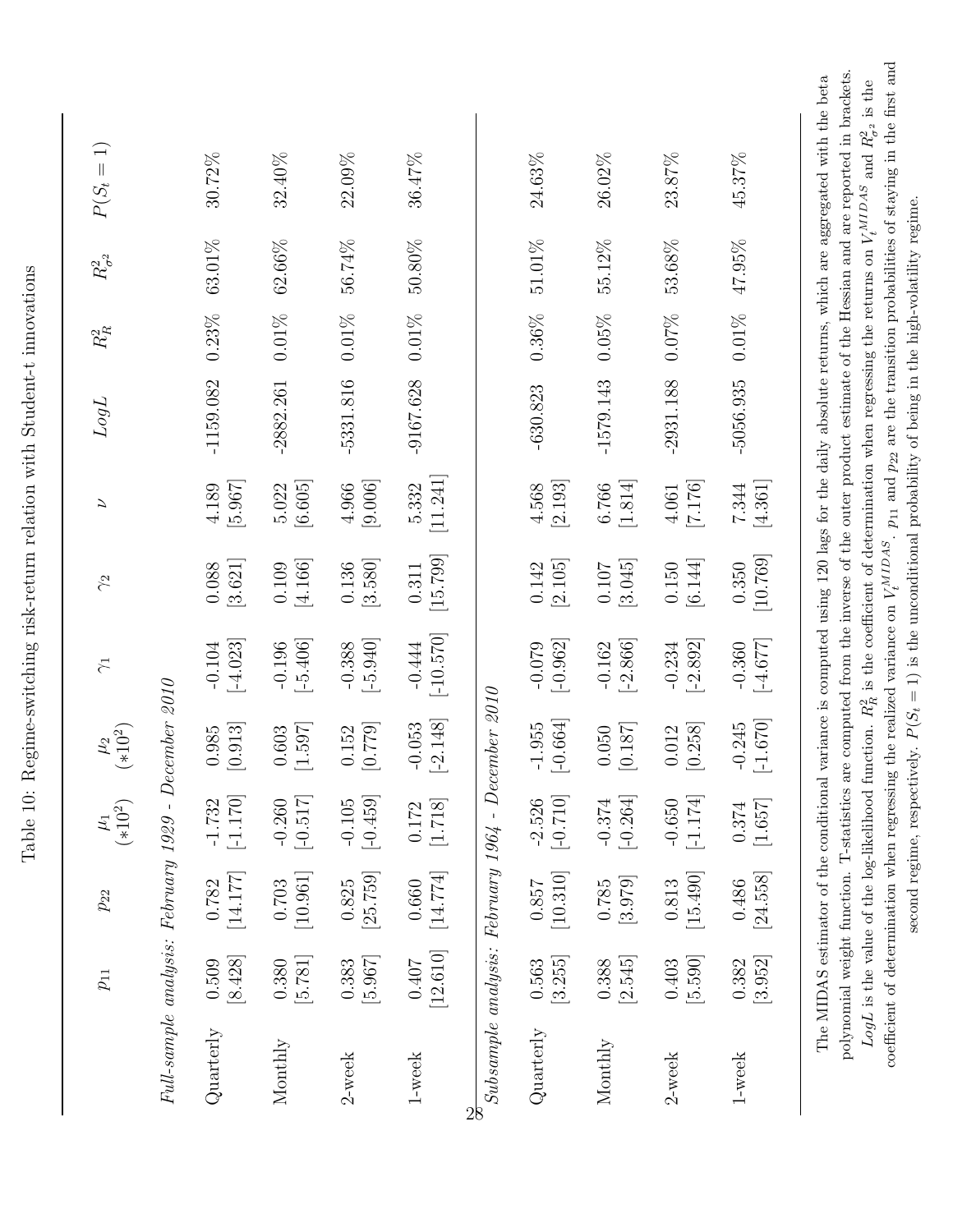Table 11: Explaining the regime probabilities  $P(S_{t+1})$ 

|           | (Slope of the<br>yield curve) $_{t+1}$ | $\Delta V^{MIDAS}_{t+1}$ | $R_{t+1}$   | $ADS_{t+1}$ |
|-----------|----------------------------------------|--------------------------|-------------|-------------|
|           | Panel A: OLS regression                |                          |             |             |
| 1-week    | $0.002*$                               | $-0.019***$              | $-0.094***$ | $-0.003*$   |
| 2-week    | $-0.001$                               | 0.004                    | $-0.065***$ | $-0.023***$ |
| Monthly   | $-0.004$                               | $0.002*$                 | $-0.045***$ | $-0.022***$ |
| Quarterly | $-0.021*$                              | $0.001*$                 | $-0.028***$ | $-0.056***$ |
|           | Panel B: Logistic regression           |                          |             |             |
| $1$ -week | 0.017                                  | $-0.516*$                | $-6.636***$ | $-0.322**$  |
| 2-week    | $-0.143$                               | 0.089                    | $-2.703***$ | $-0.081$    |
| Monthly   | 0.013                                  | 0.050                    | $-2.250***$ | $-0.667*$   |
| Quarterly | $-0.367$                               | $0.059*$                 | $-0.727**$  | $-0.735*$   |
|           |                                        |                          |             |             |

Panel A reports the results of OLS regressions of the estimated smoothed probability of being in the first regime  $P(S_{t+1})$  on the level of the slope of the yield curve, the changes in the MIDAS estimator of the conditional variance  $\Delta V_{t+1}^{MIDAS}$ , the returns  $R_{t+1}$  and the level of the ADS index of business cycle conditions  $ADS_{t+1}$ . Panel B reports results of logistic regressions using a dummy variable as a dependent variable and the same set of explanatory variables. The dummy variable takes on a value of 1 if the smoothed probability of being in regime 1 is higher than 0.5 and 0 otherwise. The slope of the yield curve is defined as the difference between the yields on a 10-year Treasury bond and the yields on a 3-month Treasury bill. \*, \*\*, \*\*\* indicate significance at the 10% level, 5% level and 1% level, respectively. We use only the subsample 1964–2010, since we do not have data for the ADS index and the weekly slope of the yield curve for the entire sample.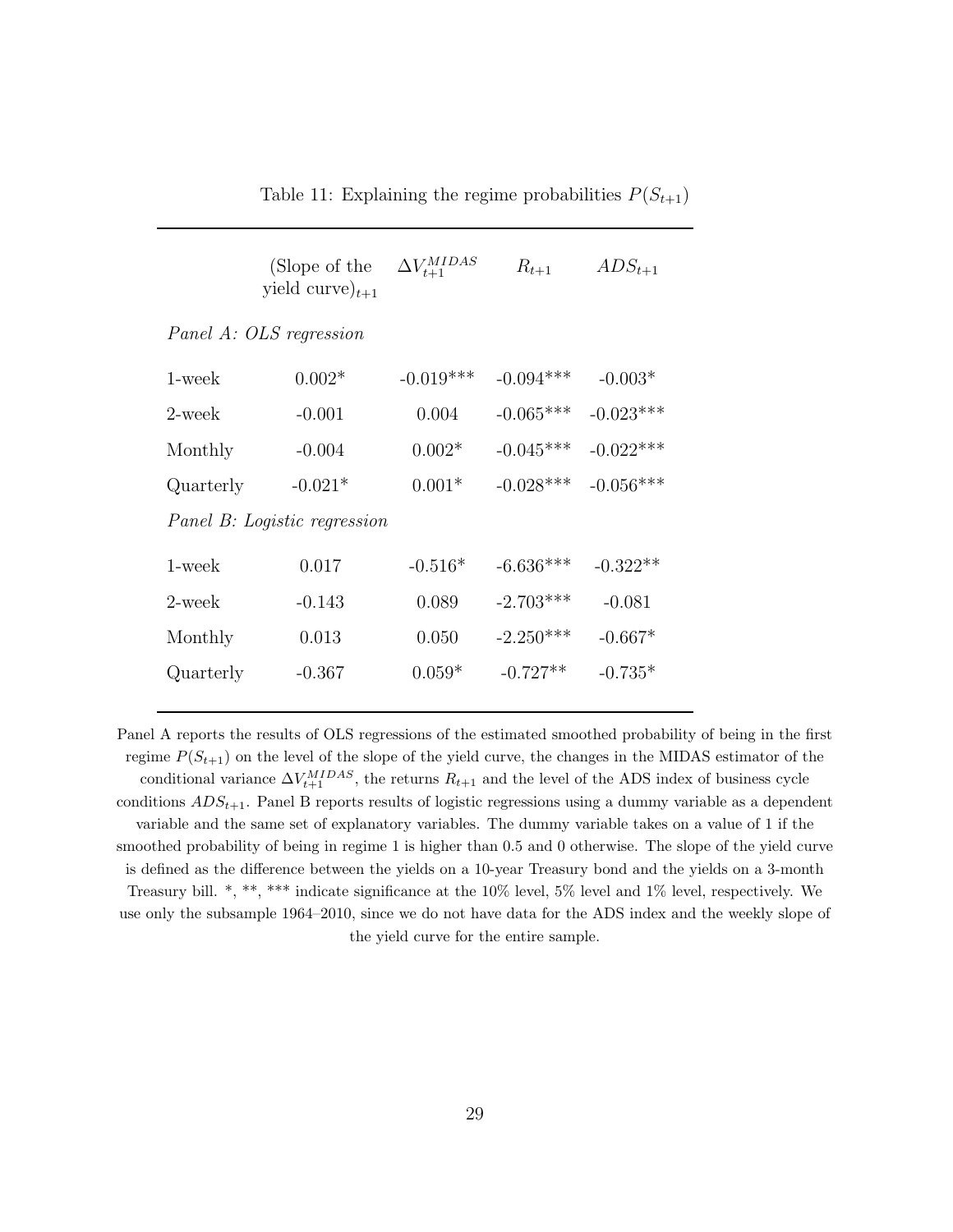where

$$
q(z_t) = \frac{exp(\theta_1 + \theta_2 z_t)}{1 + exp(\theta_1 + \theta_2 z_t)}
$$

and

$$
p(z_t) = \frac{exp(\theta_3 + \theta_4 z_t)}{1 + exp(\theta_3 + \theta_4 z_t)}
$$

We alternate the slope of the yield curve  $(Slope_{t+1})$ , the dividend-price ratio  $((D/P)_{t+1})$ , the lagged returns  $(R_t)$  and the realized covariance measure  $(Cov_{t+1})$  calculated as the product between the changes in the ADS index and the returns as the driving variable for the transition probabilities. All regressions are sampled at the monthly frequency.

Table 12 displays the results. First, the coefficients  $\gamma_1$  and  $\gamma_2$  are close to the estimates reported in Table 4: across all indicators, the risk-return relation is negative in the first regime and positive in the second regime. None of the indicators enters significantly for explaining the transition probabilities of the first regime, whereas all indicators enter significantly at the 5% level in explaining the transition probabilities of the second regime (except for the slope of the yield curve for the full-sample analysis and the dividend-price ratio for the subsample analysis).

Table 12 also reports a likelihood ratio test for the statistical significance of the timevarying transition probabilities. Under the null hypothesis of constant transition probabilities,  $\theta_2 = \theta_4 = 0$ . The null hypothesis of no time variation in the transition probabilities cannot be rejected at the 5% level when using the slope of the yield curve (full-sample analysis) and the dividend-price ratio (subsample analysis). This provides mixed evidence for the use of time-varying transition probabilities for estimating the risk-return trade-off with regime switching, but, overall, confirms the robustness of our results.

#### 4.5 Out-of-sample forecasting exercise

In this section, we look at the forecasting performance of the MIDAS estimators for forecasting realized volatility. We use the MIDAS estimators from both the linear and regime-switching risk-return relation and we use as a benchmark a standard AR(1) model for realized variance following Ludvigson and Ng (2007). Unlike Welch and Goyal (2008) and Campbell and Thompson (2008), who study the prediction of excess returns, we concentrate our analysis on the prediction of realized variance, since the MIDAS approach is primarily designed for modelling the conditional variance.

The design of the out-of-sample forecasting exercise is the following. The first estimation sample extends from February 1929 to December 1969 so that we first forecast the realized volatility for January 1970. We then expand the sample size recursively until we reach the end of the sample at December 2010. Therefore, the evaluation sample extends from January 1970 to December 2010. We concentrate our analysis on one-step-ahead forecasts.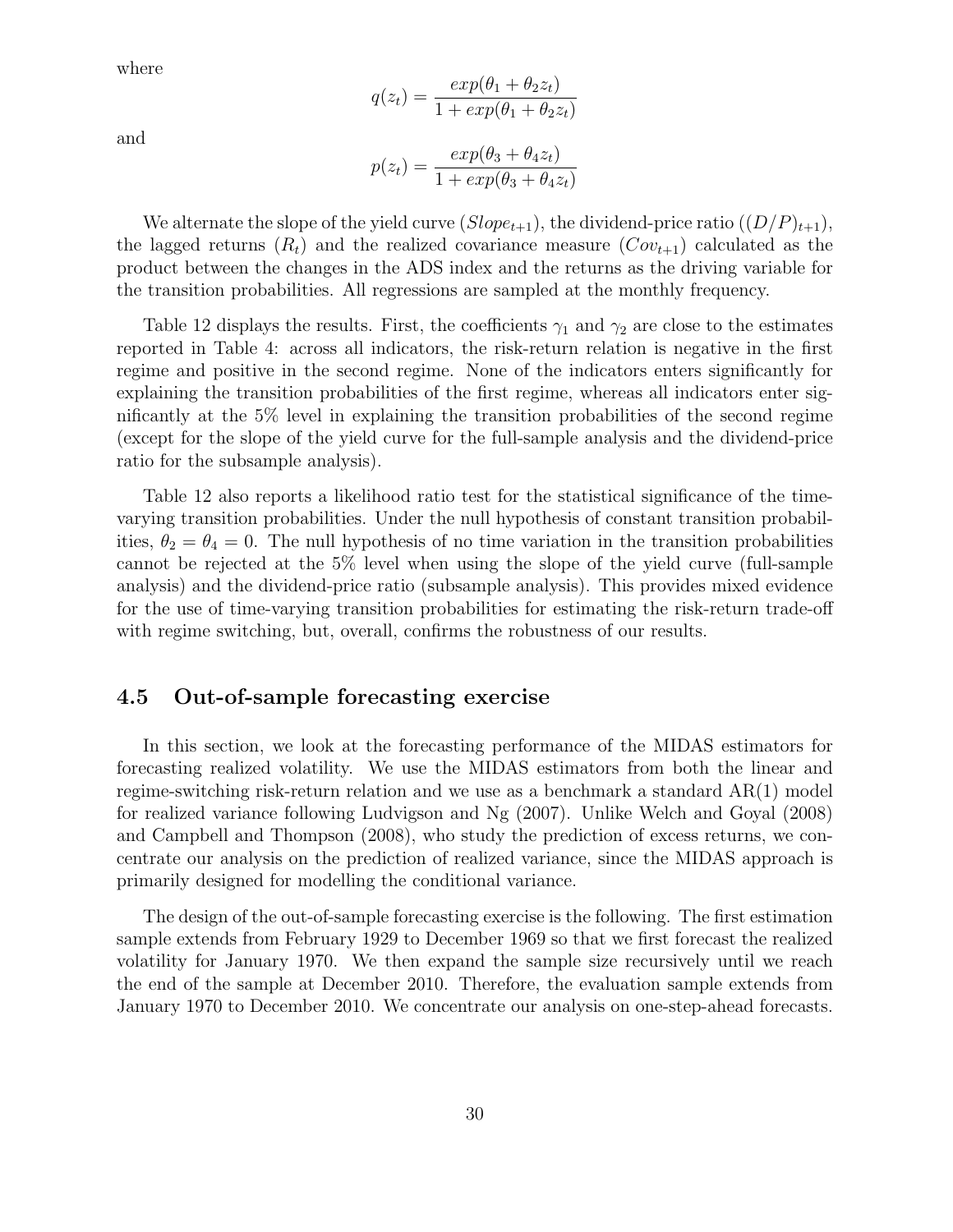|                                                                  | $\frac{\mu_1}{(*10^2)}$                             | $\frac{\mu_2}{(*10^2)}$ | $\widetilde{\gamma}$   | $\gamma$ <sup>2</sup>                 | $\theta_1$               | $\theta_2$              | $\theta_3$         | $\theta_4$             | $LogL$      | LRtest            | $R_{\rm R}^2$ | $R^2_{\sigma^2}$ |
|------------------------------------------------------------------|-----------------------------------------------------|-------------------------|------------------------|---------------------------------------|--------------------------|-------------------------|--------------------|------------------------|-------------|-------------------|---------------|------------------|
|                                                                  | Full-sample analysis: February 1929 - December 2010 |                         |                        |                                       |                          |                         |                    |                        |             |                   |               |                  |
| $Slope_{t+1}$                                                    | $[-0.786]$<br>$-2.143$                              | [607.0]<br>0.233        | $[-2.601]$<br>$-0.374$ | 2.804<br>1.062<br>$\overline{\omega}$ | $[-0.841]$<br>$-1.233$   | [0.086]<br>0.089        | [5.327]<br>2.227   | [1.392]<br>0.273       | $-2913.387$ | [0.178]<br>3.454  | $0.03\%$      | 54.03%           |
| $(D/P)_{t+1}$                                                    | $[-2.052]$<br>$-3.296$                              | [0.437]<br>0.095        | $[-3.116]$<br>$-0.310$ | [022:<br>1.069<br>$\mathbb{C}$        | $[-1.439]$<br>$-0.923$   | [0.374]<br>0.990        | [3.932]<br>1.579   | $[-2.857]$<br>$-3.278$ | $-2909.457$ | 11.314<br>[0.004] | $0.02\%$      | 54.45%           |
| $R_{t}$                                                          | $[-1.650]$<br>$-2.421$                              | [0.760]<br>0.226        | $[-4.512]$<br>$-0.378$ | 0.054<br>0.060<br>$\overline{\omega}$ | $[-1.800]$<br>$-2.096$   | $[-0.543]$<br>$-0.219$  | [7.092]<br>2.658   | [3.013]<br>0.895       | $-2910.712$ | [0.012]<br>8.804  | $0.04\%$      | 51.19%           |
| $\mathcal{S}^{ubsample}$ analysis: February 1964 - December 2010 |                                                     |                         |                        |                                       |                          |                         |                    |                        |             |                   |               |                  |
| $Slope_{t+1}$                                                    | $[-0.462]$<br>$-2.514$                              | [0.408]<br>0.237        | $[-0.633]$<br>$-0.249$ | .913<br>1.042<br>$\subseteq$          | $[-1.268]$<br>$-1.873$   | [0.380]<br>0.399        | [3.653]<br>2.046   | [2.522]<br>0.743       | $-1579.038$ | [0.012]<br>8.530  | $0.05\%$      | 53.37%           |
| $(D/P)_{t+1}$                                                    | $[-0.215]$<br>$-0.854$                              | [0.675]<br>0.307        | $[-1.348]$<br>$-0.405$ | .954<br>0.32<br>$\subseteq$           | $[-0.181]$<br>$-0.018$   | [1.207]<br>5.521        | [1.637]<br>1.843   | $[-0.949]$<br>$-2.504$ | $-1581.855$ | [0.235]<br>2.896  | $0.05\%$      | 52.59%           |
| $R_{t}$                                                          | $[-1.088]$<br>$-2.925$                              | $[-0.262]$<br>$-0.011$  | $[-1.791]$<br>$-0.364$ | [4.018]<br>050                        | $-70.819$<br>$[-0.331]$  | 100.379<br>$[0.331]$    | $[6.161]$<br>3.511 | [2.877]<br>1.145       | $-1580.194$ | [0.045]<br>6.218  | $0.13\%$      | 40.19%           |
| $Cov_{t+1}$                                                      | $[-0.810]$<br>$-2.052$                              | [0.408]<br>0.162        | $[-2.319]$<br>$-0.349$ | .307<br>1.80<br>$\equiv$              | $-196.454$<br>$[-0.077]$ | $-39.320$<br>$[-0.076]$ | [6.057]<br>3.678   | $[2.583]$<br>1.299     | $-1577.947$ | 10.712<br>[0.005] | $0.06\%$      | 52.86%           |

Table 12: Monthly regime-switching risk-return relation with time-varying transition probabilities Table 12: Monthly regime-switching risk-return relation with time-varying transition probabilities

 $\frac{2}{h}$  is the coefficient of determination when  $\frac{2}{h}$ polynomial weight function. T-statistics are computed from the inverse of the outer product estimate of the Hessian and are reported in brackets. LogL is the value of the log-likelihood function. LRtest reports the value of a likelihood ratio test statistic. Under the null hypothesis of no time  $\tilde{\mathbf{e}}$ polynomial weight function. T-statistics are computed from the inverse of the outer product estimate of the Hessian and are reported in brackets. LogL is the value of the log-likelihood function. LRtest reports the value of a likelihood ratio test statistic. Under the null hypothesis of no time .  $V_t^{MIDAS}$  $\frac{z}{\sigma^2}$  is the coefficient of determination when regressing the realized variance on  $R_{R}^{2}$ variation in the transition probabilities,  $\theta_2 = \theta_4 = 0$ ; p-values for the LR tests are reported in brackets.  $R^2$  $V_t^{MIDAS}$  and regressing the returns on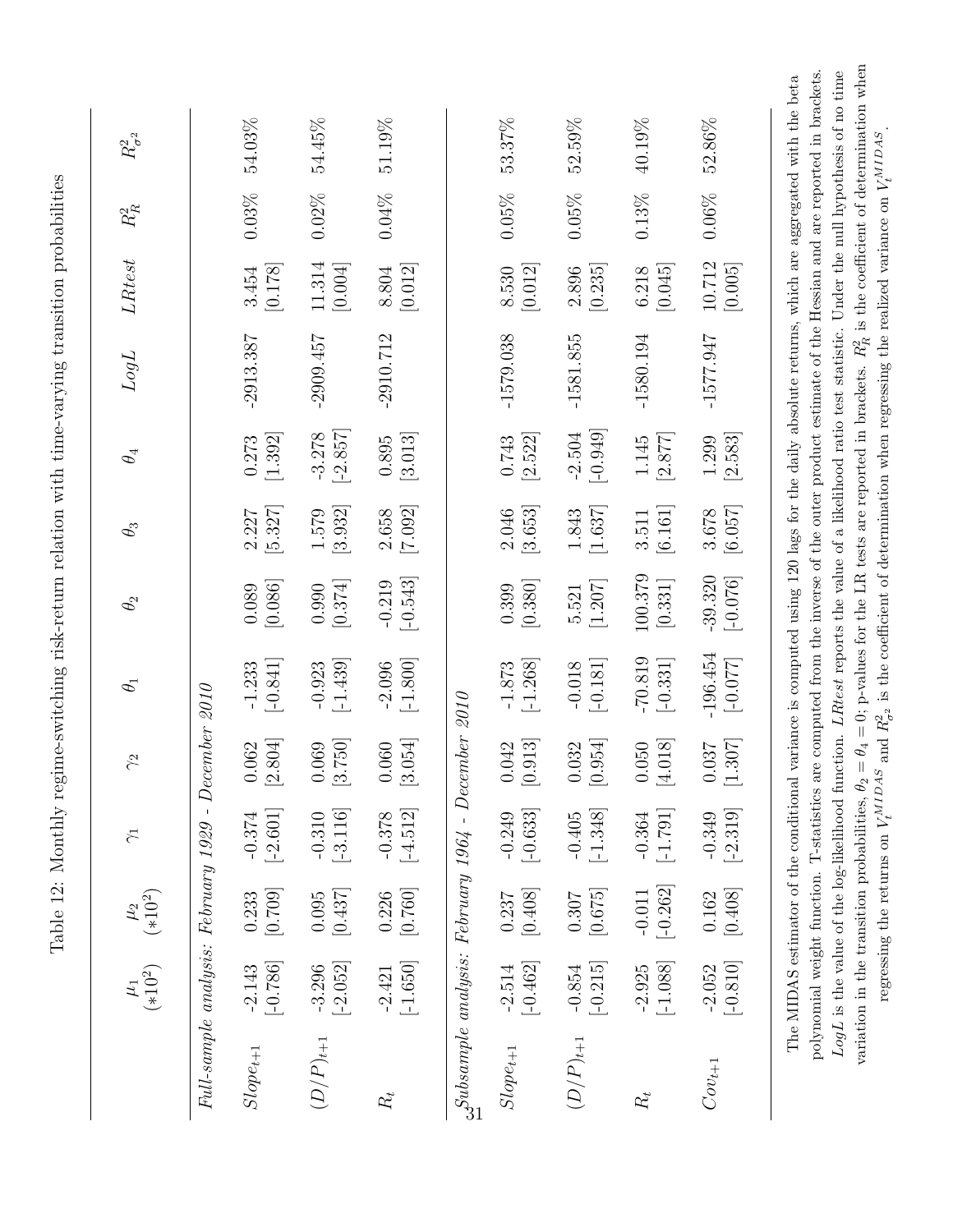We forecast 1-week, 2-week, 3-week and monthly realized volatility, and compute relative mean squared forecast error (RMSE) and relative mean absolute forecast error (RMAE):

$$
RMSE = \frac{\sum_{t=1}^{T} (V_{t+1|t}^{MIDAS} - RVAR_{t+1})^2}{\sum_{t=1}^{T} (V_{t+1|t}^{AR(1)} - RVAR_{t+1})^2}
$$

$$
RMAE = \frac{\sum_{t=1}^{T} |V_{t+1|t}^{MIDAS} - RVAR_{t+1}|}{\sum_{t=1}^{T} |V_{t+1|t}^{AR(1)} - RVAR_{t+1}|}
$$

where  $V_{t+1|t}^{MIDAS}$  is the one-step-ahead MIDAS forecast of the realized variance  $RVAR_{t+1}$ , and  $V_{t+1|t}^{AR(1)}$  $t_{t+1|t}^{AR(1)}$  is the one-step-ahead forecast of the realized variance  $RVAR_{t+1}$  from an AR(1) model. Table 13 presents the results. For monthly forecasts, the  $AR(1)$  model outperforms both MIDAS conditional forecasts. At the monthly horizon, the MIDAS forecasts from the linear risk-return relation are better than the MIDAS forecasts obtained from the regimeswitching risk-return relation. However, at the 1-week horizon, MIDAS forecasts are better than the forecasts from the  $AR(1)$  model. The MIDAS forecasts from the regime-switching risk-return relation are (slightly) better than the ones from the linear risk-return relation. This reasonably confirms the in-sample evidence, since we found more evidence for regime switching at the 1-week frequency than at the monthly frequency (see Table 7).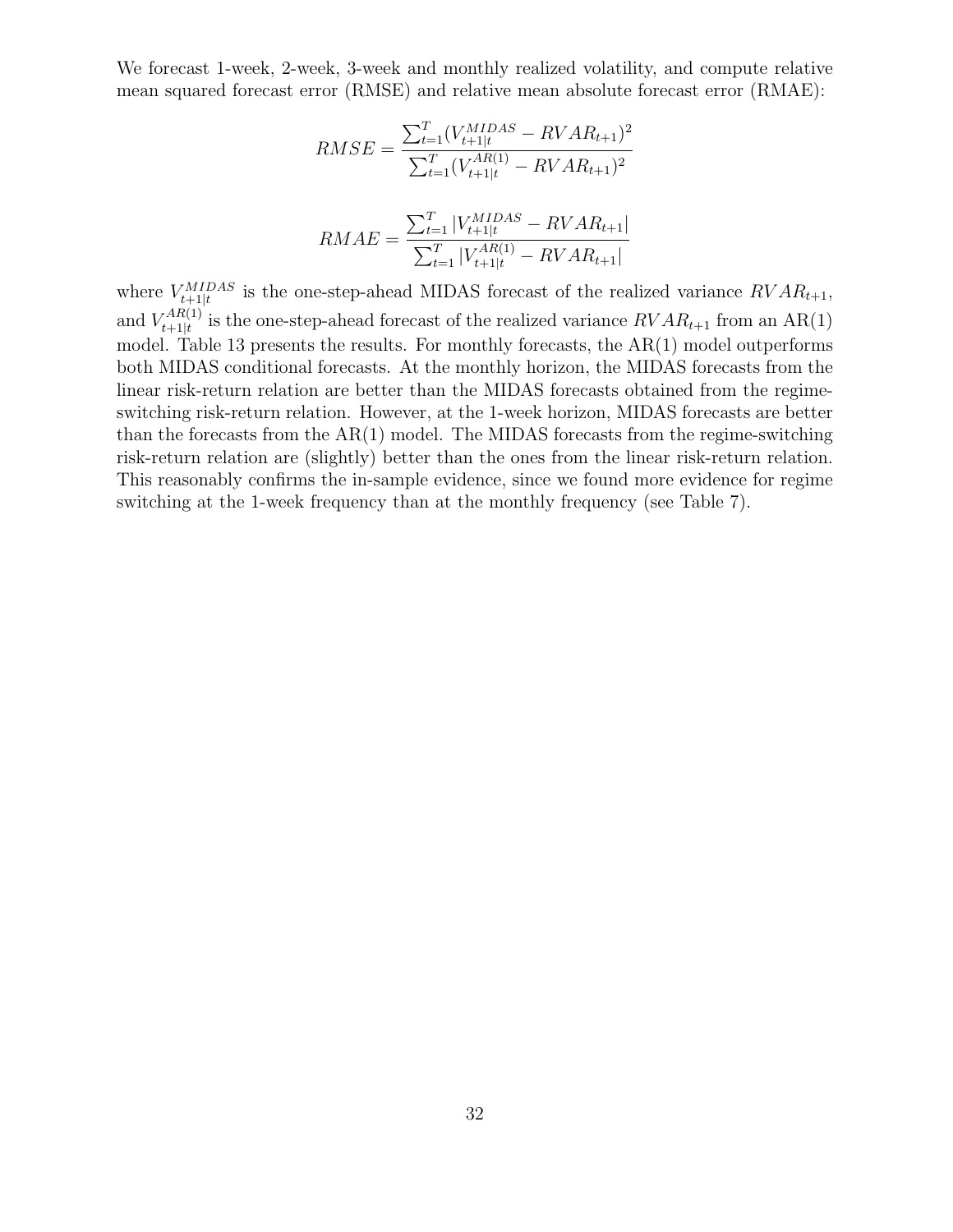|              | Model          | RMSE  | RMAE  |
|--------------|----------------|-------|-------|
| $1$ -wee $k$ | MIDAS (linear) | 0.920 | 0.915 |
|              | MIDAS (MS)     | 0.915 | 0.913 |
| 2-week       | MIDAS (linear) | 1.078 | 1.015 |
|              | MIDAS (MS)     | 1.072 | 1.013 |
| 3-week       | MIDAS (linear) | 1.196 | 1.043 |
|              | MIDAS (MS)     | 1.185 | 1.039 |
| Monthly      | MIDAS (linear) | 1.178 | 1.097 |
|              | MIDAS (MS)     | 1.292 | 1.128 |

Table 13: Forecasting realized volatility: One-step-ahead forecast

This table reports the relative mean squared forecast error (RMSE) and the relative mean absolute forecast error (RMAE) for forecasting one-step-ahead realized volatility. The two competing models - MIDAS (linear) and MIDAS (MS) - are two MIDAS estimators of the conditional variance: one is estimated from a linear risk-return relation and the other one is estimated from a Markov-switching (MS) risk-return relation. The benchmark model is a standard AR(1) model for realized volatility. The first estimation sample goes from February 1929 to December 1969 and is recursively expanded until we reach the end of the sample at December 2010.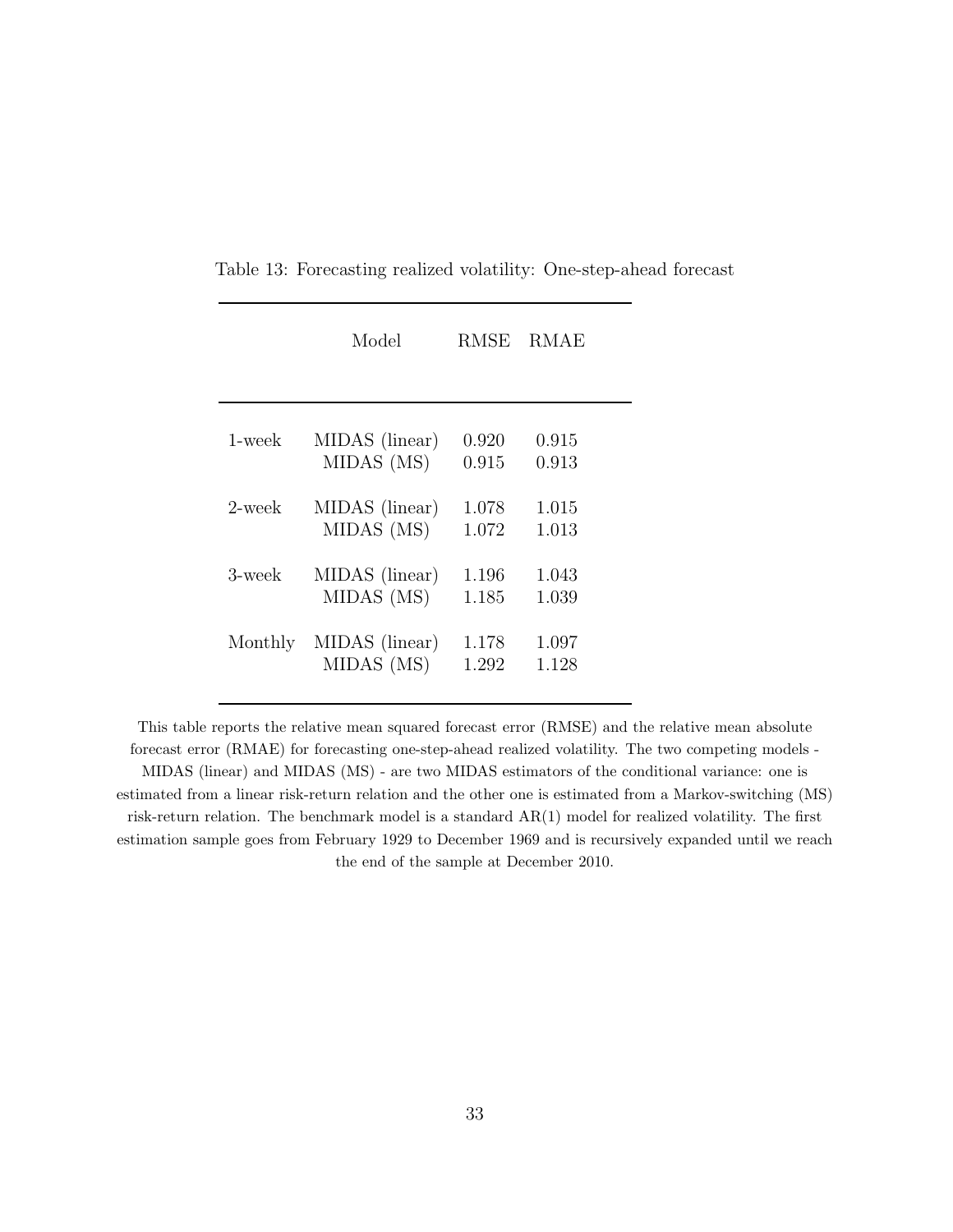## 5 Conclusions

This paper provides evidence for time instability in the risk-return relation. We allow for regime changes in the risk-return relation through regime switching in the parameter entering before the conditional variance as well as in the intercept of the risk-return relation. The conditional variance is modelled with a MIDAS estimator, which is less prone to misspecifications than GARCH models. We consider as a dependent variable the U.S. excess stock returns ranging from the weekly to the quarterly frequency and use two different estimation samples: (i) from February 1929 to December 2010 and (ii) from February 1964 to December 2010. We find strong statistical evidence for regime changes in the riskreturn relation using the test recently introduced by Carrasco, Hu, and Ploberger (2013) for Markov-switching parameters.

In the first regime, we find that the risk-return relation is reversed. Conversely, in the second regime, we uncover the traditional positive risk-return relation. The regime probabilities for the first regime are associated with a decline in stock returns, an increase in volatility and a flattening of the yield curve, which is concomitant with flight-to-quality episodes. Our findings help to explain why the literature has reported conflicting results and are qualitatively close to the recent contribution of Rossi and Timmermann (2010). Our results are also robust to a wide range of modifications: (i) the inclusion of additional predictors, (ii) the use of Student-t rather than Normal innovations, (iii) the use of time-varying rather than constant transition probabilities, and (iv) an asymmetric MIDAS estimator of the conditional variance.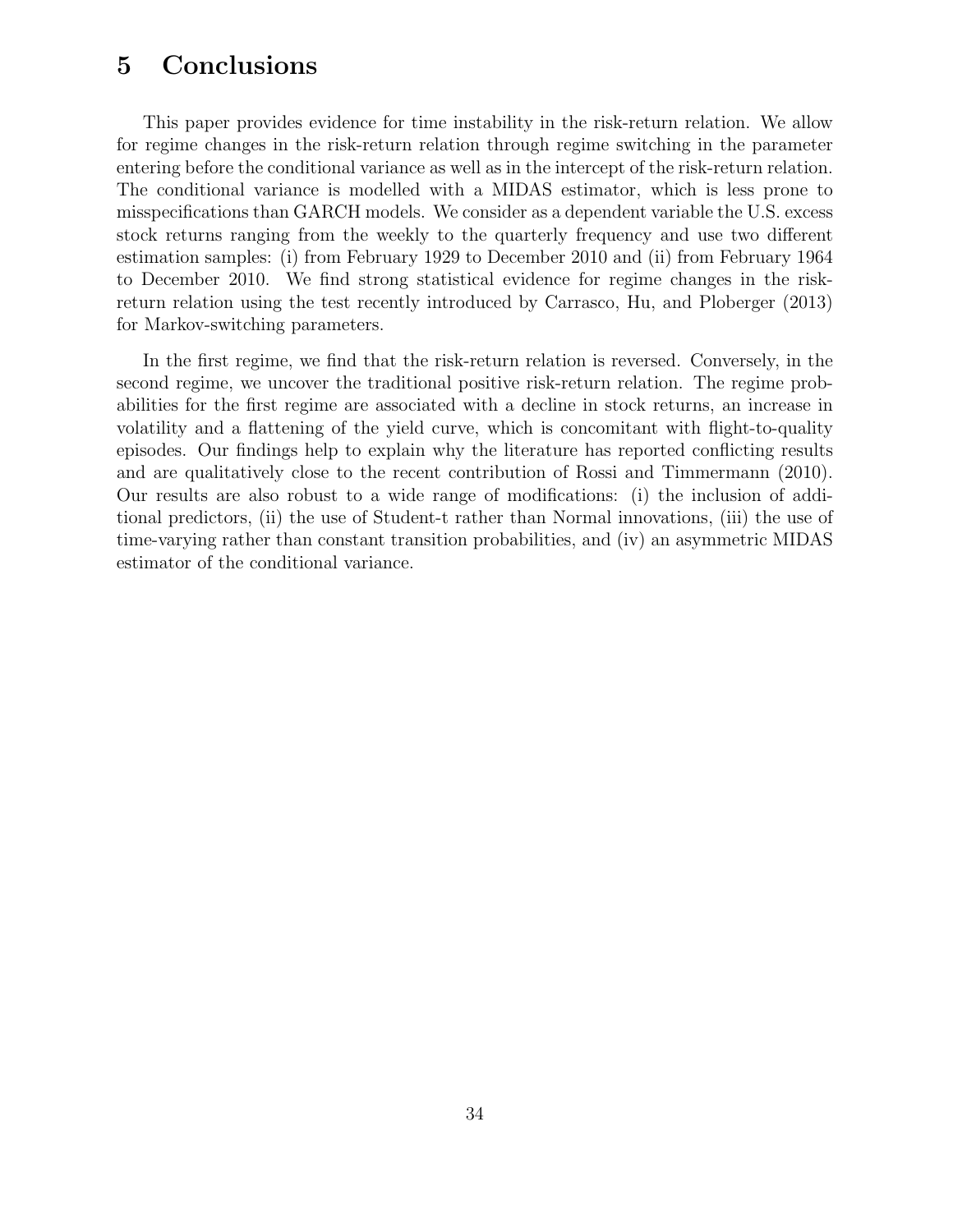## References

- Arago, V., C. Floros, and E. Salvador (2013). Re-examining the risk-return relationship in Europe: linear or non-linear trade-off? *mimeo*.
- Aruoba, S. B., F. X. Diebold, and C. Scotti (2009). Real-Time Measurement of Business Conditions. Journal of Business & Economic Statistics  $27(4)$ , 417-427.
- Backus, D. K. and A. W. Gregory (1993). Theoretical Relations between Risk Premiums and Conditional Variances. Journal of Business  $\mathcal C$  Economic Statistics 11(2), 177–85.
- Brandt, M. W. and Q. Kang (2004). On the relationship between the conditional mean and volatility of stock returns: A latent VAR approach. Journal of Financial Economics 72(2), 217-257.
- Campbell, J. Y. and J. Cochrane (1999). Force of Habit: A Consumption-Based Explanation of Aggregate Stock Market Behavior. Journal of Political Economy  $107(2)$ , 205–251.
- Campbell, J. Y. and S. B. Thompson (2008). Predicting Excess Stock Returns Out of Sample: Can Anything Beat the Historical Average? Review of Financial Studies 21(4), 1509–1531.
- Carrasco, M., L. Hu, and W. Ploberger (2013). Optimal Test for Markov Switching Parameters. mimeo.
- Filardo, A. J. (1994). Business-Cycle Phases and Their Transitional Dynamics. Journal of Business & Economic Statistics  $12(3)$ , 299-308.
- Forsberg, L. and E. Ghysels (2007). Why do absolute returns predict volatility so well? Journal of Financial Econometrics 5 (1), 31–67.
- French, K. R., G. W. Schwert, and R. F. Stambaugh (1987). Expected stock returns and volatility. Journal of Financial Economics  $19(1)$ , 3–29.
- Garcia, R. (1998). Asymptotic Null Distribution of the Likelihood Ratio Test in Markov Switching Models. *International Economic Review 39*(3), 763–88.
- Ghysels, E., A. Plazzi, and R. Valkanov (2013). The risk-return relationship and financial crises. Discussion Paper, University of North Carolina, University of Lugano and University of California, San Diego.
- Ghysels, E., P. Santa-Clara, and R. Valkanov (2005). There is a risk-return trade-off after all. Journal of Financial Economics 76 (3), 509–548.
- Ghysels, E., P. Santa-Clara, and R. Valkanov (2006). Predicting volatility: getting the most out of return data sampled at different frequencies. Journal of Econometrics 131 (1-2), 59–95.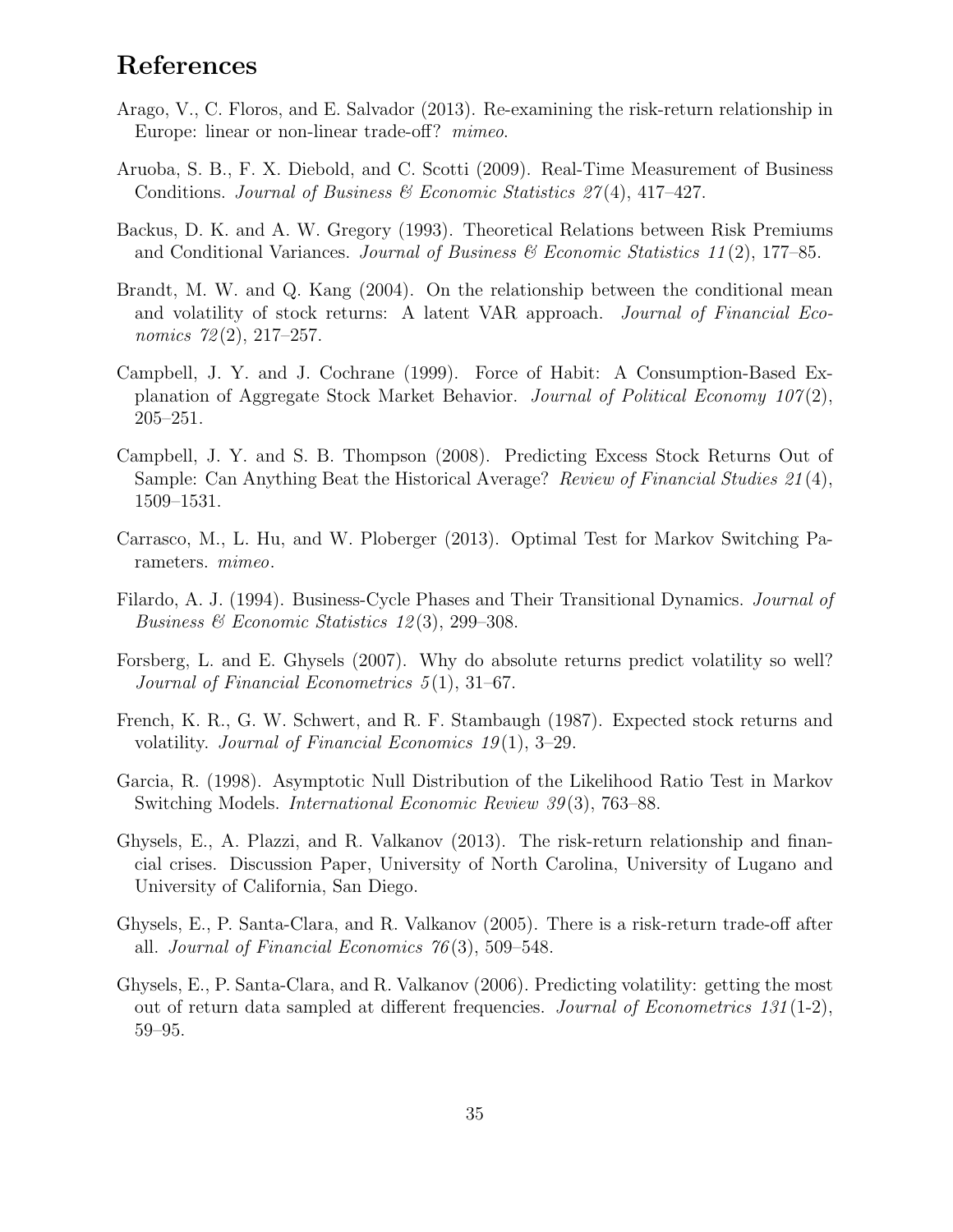- Glosten, L. R., R. Jagannathan, and D. E. Runkle (1993). On the Relation between the Expected Value and the Volatility of the Nominal Excess Return on Stocks. Journal of Finance  $\mu(8(5), 1779-1801)$ .
- Guérin, P. and M. Marcellino (2013). Markov-switching MIDAS models. *Journal of Busi*ness and Economic Statistics  $31(1)$ , 45–56.
- Guo, H. and R. F. Whitelaw (2006). Uncovering the Risk-Return Relation in the Stock Market. Journal of Finance 61 (3), 1433–1463.
- Hamilton, J. D. (1990). Analysis of time series subject to changes in regime. Journal of *Econometrics*  $45(1-2)$ , 39–70.
- Hansen, B. E. (1992). The Likelihood Ratio Test under Nonstandard Conditions: Testing the Markov Switching Model of GNP. Journal of Applied Econometrics 7(S), S61–82.
- Hedegaard, E. and R. Hodrick (2013). Estimating the Conditional CAPM with Overlapping Data Inference. Discussion Paper, Arizona State University and Columbia University.
- Kim, C.-J., J. C. Morley, and C. R. Nelson (2004). Is There a Positive Relationship between Stock Market Volatility and the Equity Premium? Journal of Money, Credit and Banking  $36(3)$ , 339–60.
- Lettau, M. and S. Ludvigson (2001). Resurrecting the (C)CAPM: A Cross-Sectional Test When Risk Premia Are Time-Varying. Journal of Political Economy 109(6), 1238–1287.
- Lettau, M. and S. Ludvigson (2010). Measuring and Modeling Variation in the Risk-Return Trade-off. Handbook of Financial Econometrics, 617–690.
- Ludvigson, S. C. and S. Ng (2007). The empirical risk-return relation: A factor analysis approach. Journal of Financial Economics 83 (1), 171–222.
- Mayfield, E. (2004). Estimating the market risk premium. *Journal of Financial Eco*nomics  $73(3)$ , 465–496.
- Merton, R. C. (1973). An Intertemporal Capital Asset Pricing Model. *Econometrica* 41(5), 867–87.
- Nyberg, H. (2012). Risk-Return Tradeoff in U.S. Stock Returns over the Business Cycle. Journal of Financial and Quantitative Analysis  $\frac{47(01)}{137-158}$ .
- Rossi, A. and A. Timmermann (2010). What is the Shape of the Risk-Return Relation? mimeo.
- Scruggs, J. T. (1998). Resolving the Puzzling Intertemporal Relation between the Market Risk Premium and Conditional Market Variance: A Two-Factor Approach. Journal of Finance  $53(2)$ , 575–603.
- Smith, A., P. A. Naik, and C.-L. Tsai (2006). Markov-switching model selection using Kullback-Leibler divergence. Journal of Econometrics 134 (2), 553–577.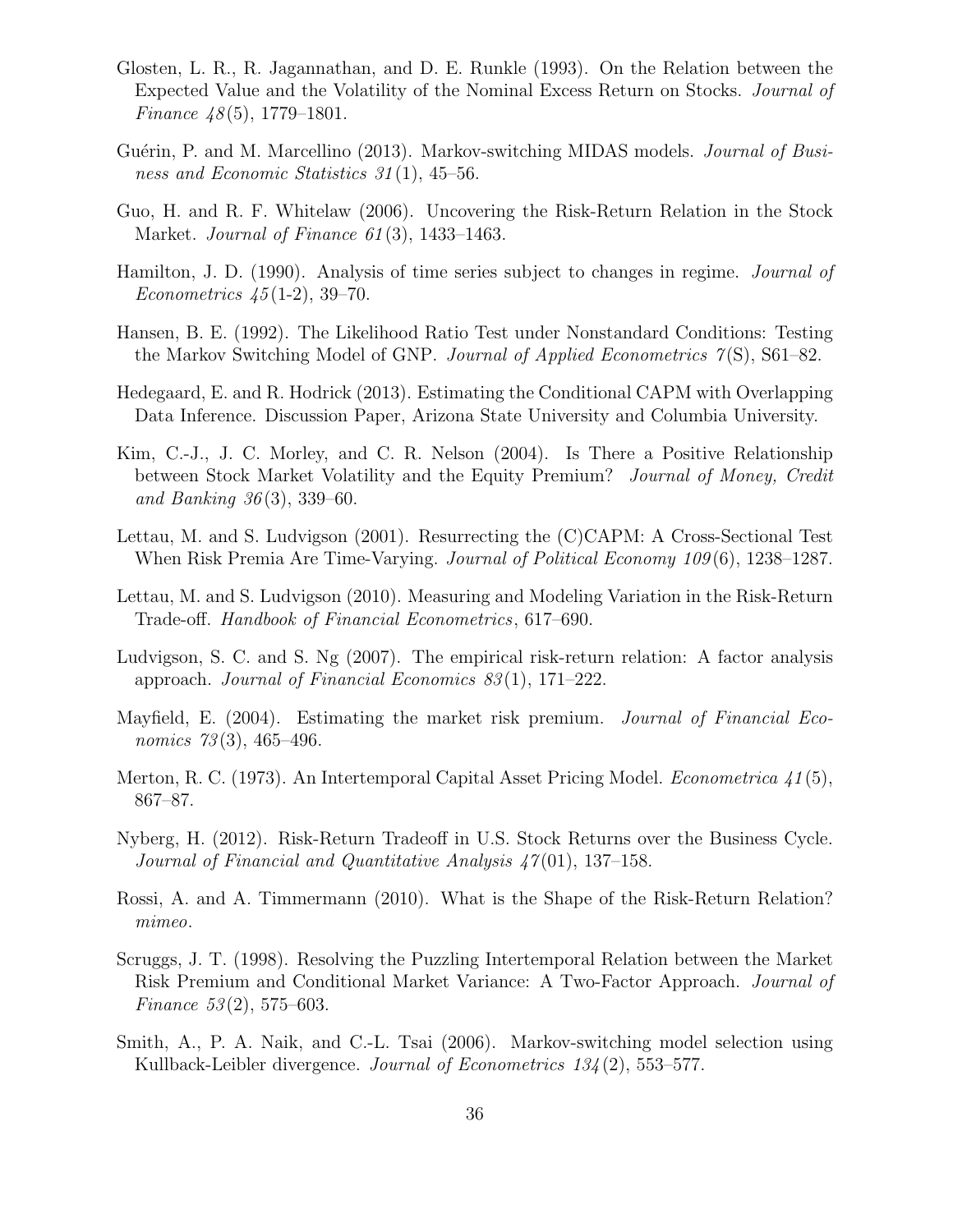Tauchen, G. (2004). Stochastic Volatility in General Equilibrium. mimeo.

- Welch, I. and A. Goyal (2008). A Comprehensive Look at The Empirical Performance of Equity Premium Prediction. Review of Financial Studies 21 (4), 1455–1508.
- Whitelaw, R. F. (2000). Stock Market Risk and Return: An Equilibrium Approach. Review of Financial Studies 13 (3), 521–47.
- Yu, J. and Y. Yuan (2011). Investor sentiment and the mean-variance relation. *Journal of* Financial Economics  $100(2)$ , 367-381.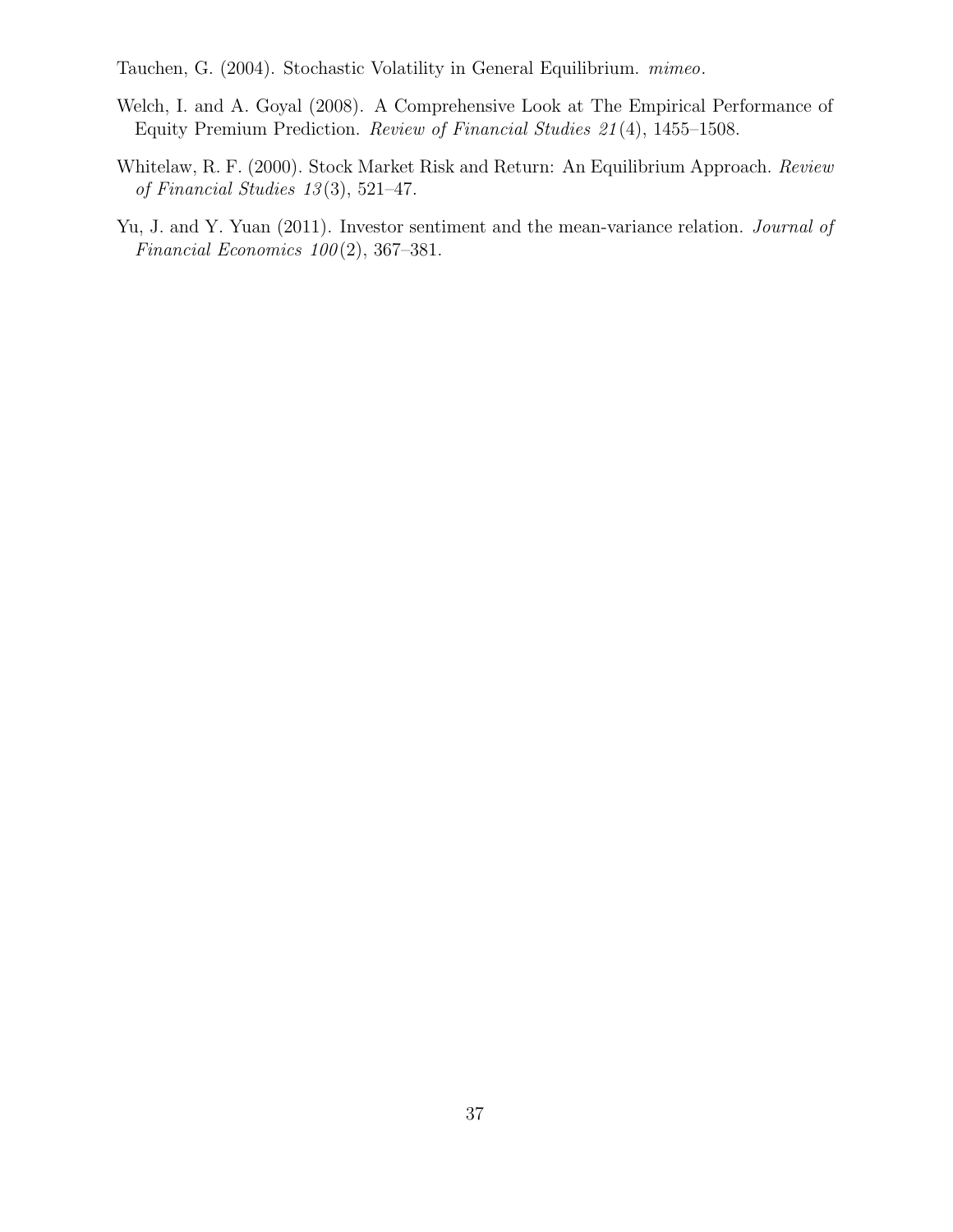Appendix A: We describe here the Carrasco, Hu, and Ploberger (2013) test for Markov-switching parameters.

Denote  $l_{t,\theta}^{(1)}$  and  $l_{t,\theta}^{(2)}$  the first and second derivatives of the log-likelihood function with respect to the regime-switching parameters  $\theta$  (where  $\theta = (\mu, \gamma)$ ).<sup>11</sup>

Owing to the presence of the nuisance parameters  $\beta$  that are not identified under the null hypothesis of no Markov switching, the Carrasco, Hu, and Ploberger (2013) test statistic for Markov-switching parameters  $TS$  can be constructed as a sup-type test, that is:

$$
\sup TS = \sup \frac{1}{2} \left( \max \left( 0, \frac{\Gamma_T}{\sqrt{\hat{\epsilon}^{*'} \hat{\epsilon}^*}} \right) \right)^2
$$

where

$$
\Gamma_T = \frac{1}{2\sqrt{T}} \sum_{t=1}^T \gamma_t(\beta) ,
$$
  

$$
\gamma_t(\beta) = tr \left( \left( l_{t,\theta}^{(2)} + l_{t,\theta}^{(1)} l_{t,\theta}^{(1)} \right) E[\eta_t \eta_t'] \right) + 2 \sum_{s < t} tr \left( l_{t,\theta}^{(1)} l_{s,\theta}^{(1)} E[\eta_t \eta_t'] \right),
$$
  

$$
\hat{\epsilon}^* = \frac{\hat{\epsilon}}{\sqrt{T}}
$$

and  $\hat{\epsilon}$  is the vector of residuals from the OLS regression of  $\frac{1}{2}\gamma_t(\beta)$  on the entire vector of derivatives and  $\eta_t$  is the latent variable.

We find the maximum value of TS using a fixed range of values for  $\rho \in [-0.98, 0.98]$ with increments of 0.01.

We compute critical values with bootstrapping techniques. We first generate M data series using the maximum likelihood estimates as true parameter values such that:

$$
y_t^{(m)} \sim N(\hat{\mu} + \hat{\gamma} V_t^{MIDAS}, V_t^{MIDAS})
$$

where m is the  $m<sup>th</sup>$  sample. We then estimate each of the M samples with maximum likelihood and compute the test statistic by maximizing  $TS<sup>(m)</sup>$  over a fixed range of values for  $\rho \in [-0.98, 0.98]$ . The 5% bootstrapped critical value is then calculated as the 95<sup>th</sup> percentile of the distribution of the M test statistics  $TS^{(m)}$ .

<sup>&</sup>lt;sup>11</sup>Note that here we kept the MIDAS parameters  $\kappa_1$  and  $\kappa_2$  constant, since the first derivatives with respect to these parameters are often zero, which is problematic when we regress  $\gamma_t(\beta)$  on the vector of derivatives.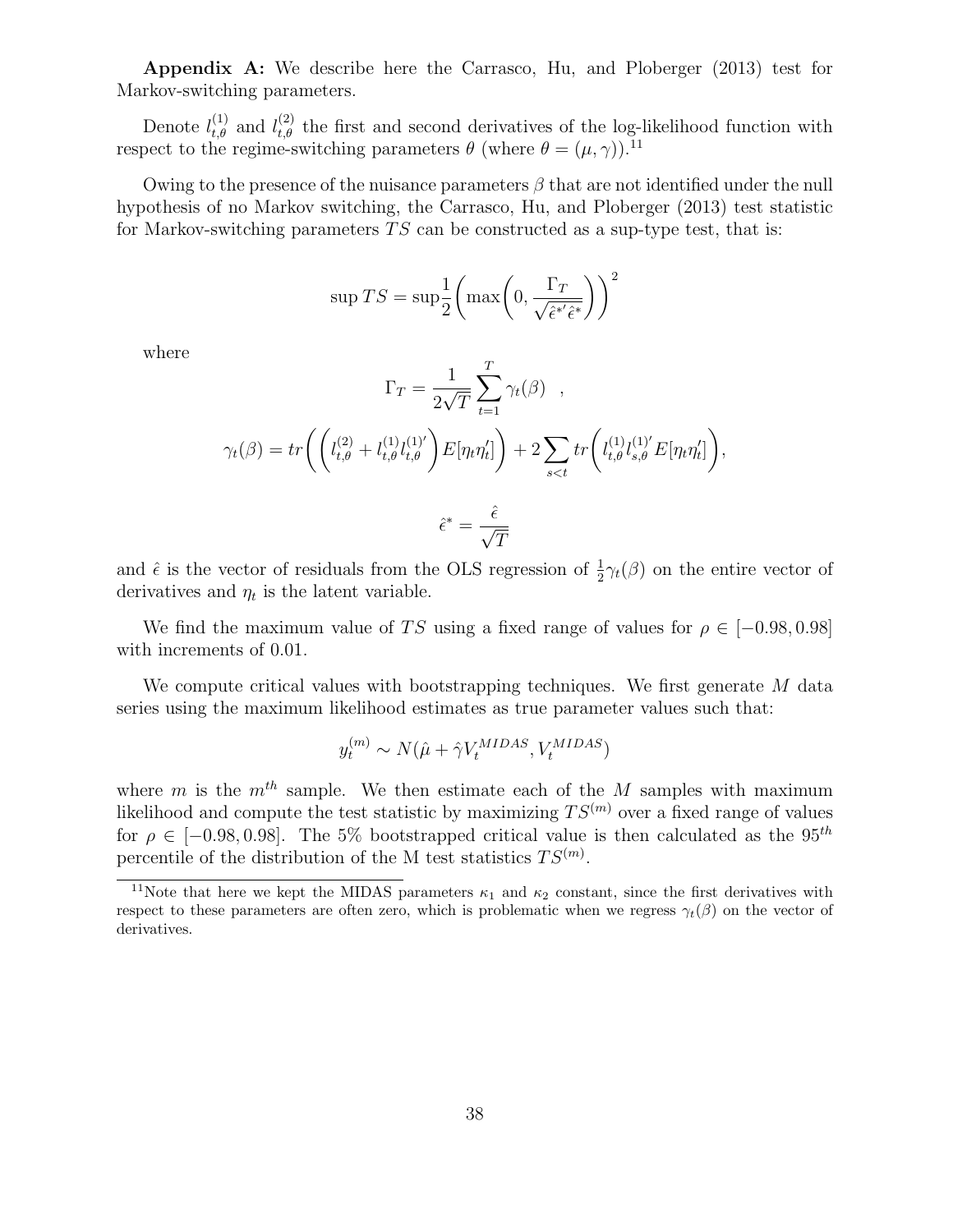|           |            | $M=1$       | $M=2$                                               | $M=2$<br>switch in        | $M=3$       | at least one $\gamma(S_{t+1})$<br>is not significant |
|-----------|------------|-------------|-----------------------------------------------------|---------------------------|-------------|------------------------------------------------------|
|           |            |             |                                                     | $\kappa_1$ and $\kappa_2$ |             | when $M=3$                                           |
|           |            |             |                                                     |                           |             |                                                      |
|           |            |             | Full-sample analysis: February 1929 - December 2010 |                           |             |                                                      |
| Quarterly | LogL       | $-1227.190$ | $-1174.979$                                         | $-1178.063$               | $-1151.743$ | <b>YES</b>                                           |
|           | <b>SIC</b> | 2464.439    | 2370.074                                            | 2381.272                  | 2338.690    |                                                      |
| Monthly   | LogL       | $-2987.476$ | $-2915.114$                                         | $-2926.598$               | $-2887.108$ | <b>YES</b>                                           |
|           | <b>SIC</b> | 5986.922    | 5854.169                                            | 5883.121                  | 5816.111    |                                                      |
| 2-week    | LogL       | $-5562.106$ | $-5407.312$                                         | $-5421.151$               | $-5362.068$ | N <sub>O</sub>                                       |
|           | <b>SIC</b> | 11137.531   | 10841.261                                           | 10875.599                 | 10770.749   |                                                      |
| 1-week    | LogL       | $-9532.267$ | $-9271.982$                                         | $-9304.984$               | $-9160.942$ | N <sub>O</sub>                                       |
|           | <b>SIC</b> | 19079.056   | 18573.009                                           | 18646.277                 | 18372.714   |                                                      |
|           |            |             | Subsample analysis: February 1964 - December 2010   |                           |             |                                                      |
| Quarterly | LogL       | $-642.927$  | $-632.893$                                          | $-633.033$                | $-627.604$  | <b>YES</b>                                           |
|           | <b>SIC</b> | 1294.942    | 1283.960                                            | 1288.785                  | 1287.013    |                                                      |
| Monthly   | LogL       | $-1593.271$ | $-1583.303$                                         | $-1580.036$               | $-1579.456$ | <b>YES</b>                                           |
|           | <b>SIC</b> | 3197.544    | 3188.610                                            | 3187.578                  | 3197.419    |                                                      |
| 2-week    | LogL       | $-2992.930$ | $-2951.106$                                         | $-2951.495$               | $-2939.819$ | NO                                                   |
|           | <b>SIC</b> | 5998.212    | 5926.914                                            | 5933.868                  | 5922.866    |                                                      |
| 1-week    | LogL       | $-5133.369$ | $-5070.936$                                         | $-5084.024$               | $-5042.182$ | N <sub>O</sub>                                       |
|           | <b>SIC</b> | 10280.293   | 10168.9819                                          | 10201.936                 | 10131.809   |                                                      |

Appendix B: Comparison of linear, 2-regime and 3-regime models for the risk-return trade-off

LogL is the value of the log-likelihood function, SIC is the Schwarz Information Criterion. The fifth column reports the LogL and SIC for the models with switches in  $\mu$ ,  $\gamma$  and the MIDAS parameters  $\kappa_1$ and  $\kappa_2$  so that the weight function aggregating the lagged daily returns also changes across regimes. The last column indicates whether or not at least one parameter  $\gamma(S_{t+1})$  entering before the conditional variance is significant at the 10% confidence level when a 3-regime model is estimated. Entries in bold outline the model with the lowest SIC for each regression.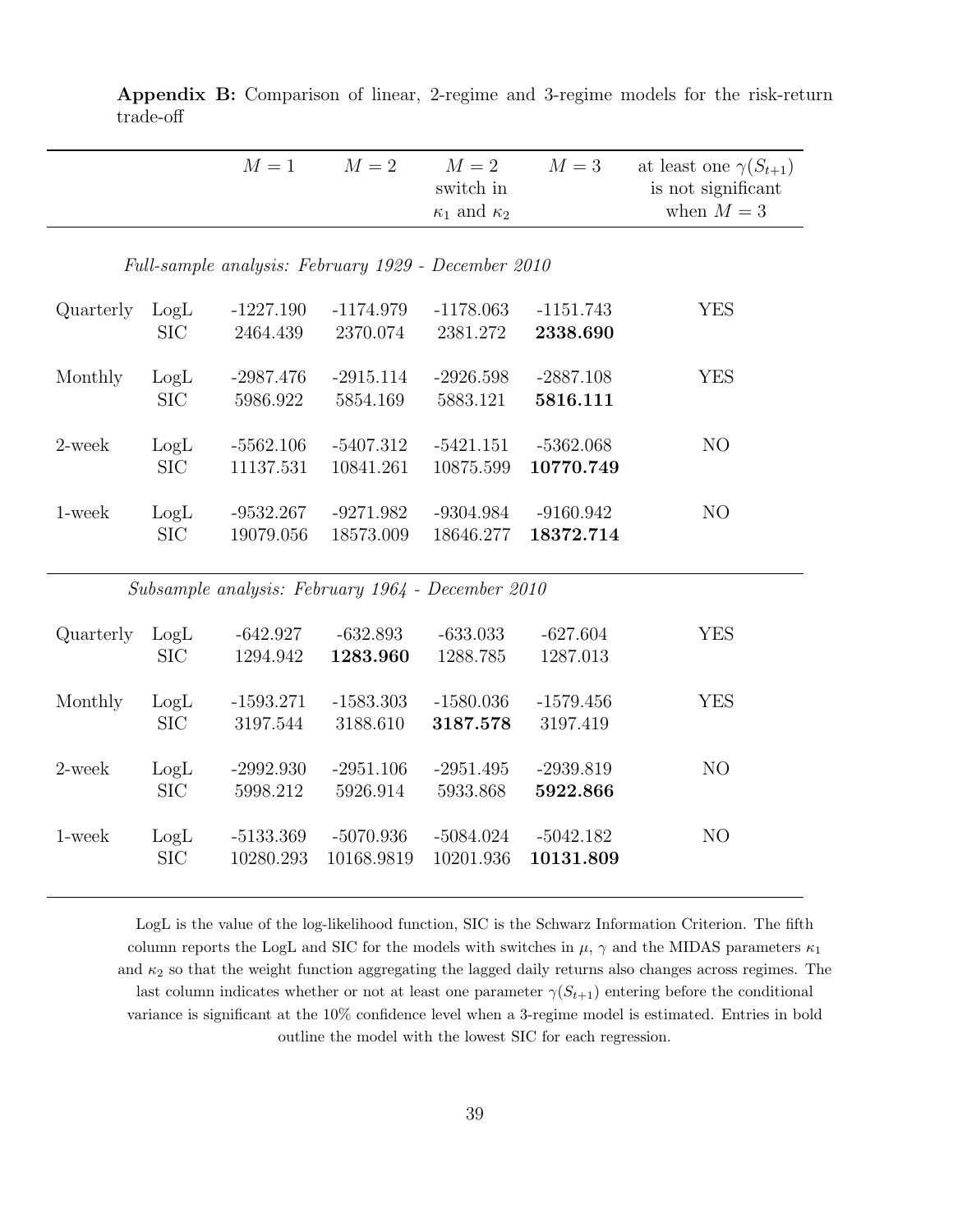#### Appendix C: Additional robustness checks

We report below the additional estimation results of the risk-return trade-off for the regime-switching risk-return relation with a MIDAS estimator of the conditional variance:

- We stop the estimation in December 2000 for both the full-sample and subsample analyses following Ghysels, Santa-Clara, and Valkanov (2005) and Mayfield (2004) so that we do not include the 2007–2009 financial crisis in the estimation sample.
- We consider estimates of the risk-return trade-off at the weekly frequency for two short estimation samples, 2001–2010 and 2007–2010.
- We use as a proxy for stock returns data from the CRSP rather than the S&P 500 composite portfolio.
- We use a model with an NBER dummy variable entering before the estimate of the conditional variance. The NBER dummy variable takes a value of 1 if the U.S. economy is in recession and a value of 0 is the U.S. economy is in expansion, according to the NBER business cycle dating committee.<sup>12</sup>
- We use a credit spread (defined as the difference between the yields on the Moody's Corporate bond (all industries - BAA) and the yields on the 10-year U.S. Treasury bond) instead of the slope of the yield curve as an additional predictor in the riskreturn relation.
- We use the realized variance instead of a MIDAS estimator for the conditional variance.

First, the results shown in Panel A of Table C1 are consistent with the results reported previously, indicating that the choice of the estimation window does not appear to drive our results. Second, using the CRSP value-weighted portfolio as a proxy for stock market returns yields comparable results to those obtained using the S&P500 composite portfolio index. Third, in the full-sample case, estimating the risk-return relation with an NBER dummy variable entering before the estimate of the conditional variance to take into account the fluctuations of the business cycle also yields an inverted risk-return relation during U.S. recessions, while the risk-return relation remains positive during U.S. expansions. Fourth, using the lagged realized variance as a proxy for the conditional variance (instead of a MIDAS estimator) does not qualitatively affect the results. Finally, using the credit spread as an additional predictor in the risk-return relation yields similar results to when using the slope of the yield curve.

<sup>&</sup>lt;sup>12</sup>Nyberg (2012) estimates a regime-switching GARCH model where regime changes are based on an NBER business cycle indicator to study the risk-relation over the U.S. business cycle. He uses post-WWII data, and finds that a positive risk-return trade-off holds over both phases of the U.S. business cycle.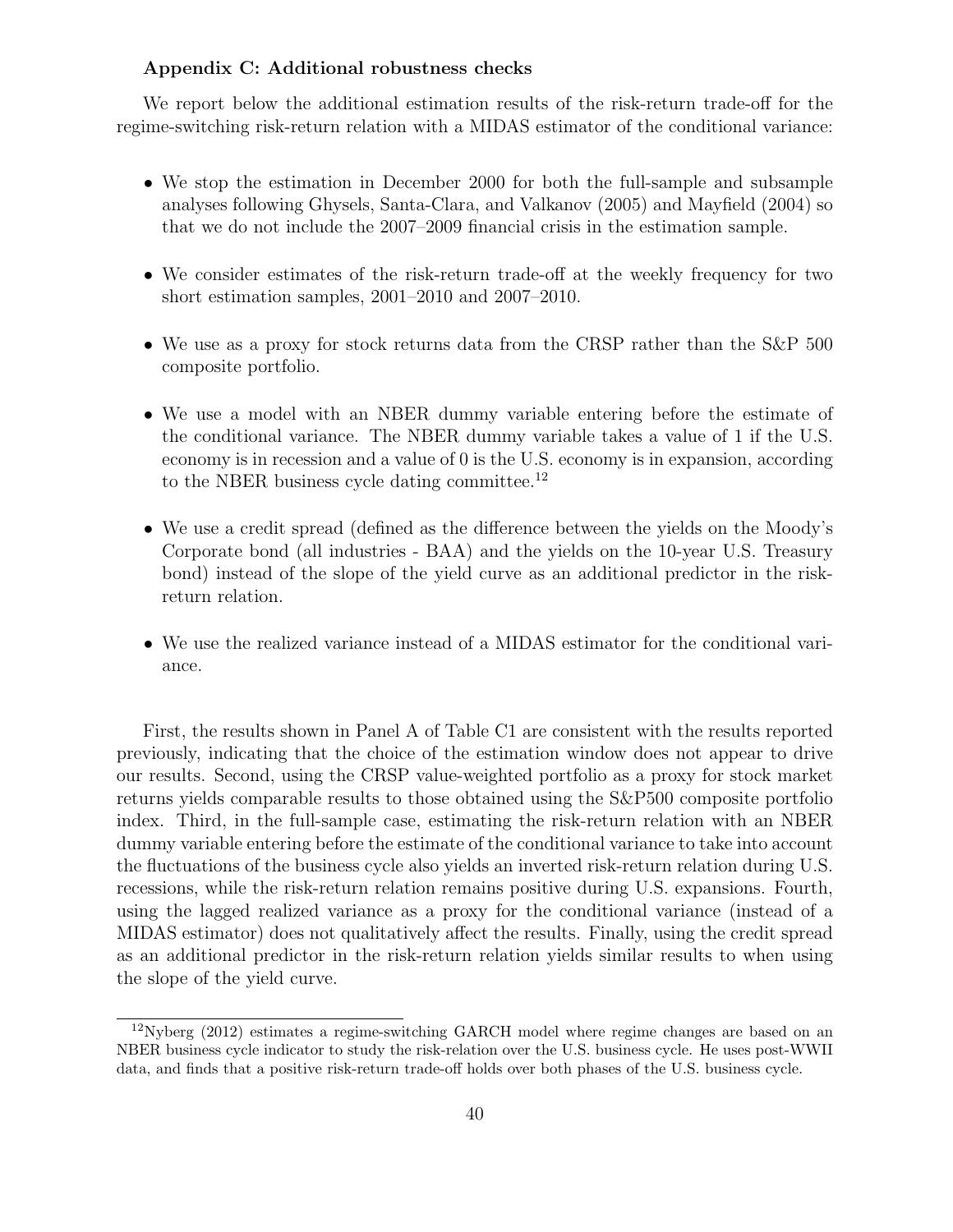|                                                                                                                                         |         |                    |                   | $\mu_1$ (*10 <sup>2</sup> ) | $\mu_2$ (*10 <sup>2</sup> ) |                        |                      |             |          |           |            |
|-----------------------------------------------------------------------------------------------------------------------------------------|---------|--------------------|-------------------|-----------------------------|-----------------------------|------------------------|----------------------|-------------|----------|-----------|------------|
| Panel A: Regime-switching risk-return relation: $R_{t+1} \sim N(\mu(S_{t+1}) + \gamma(S_{t+1})V_t^{MIDAS}, V_t^{MIDAS})$                |         |                    |                   |                             |                             |                        |                      |             |          |           |            |
| 1929:02-2000:12                                                                                                                         | Monthly | [3.455]<br>0.257   | [38.901]<br>0.926 | $[-1.415]$<br>$-2.184$      | [0.264]<br>0.034            | $[-3.578]$<br>$-0.373$ | $[5.379]$<br>0.087   | $-2569.827$ | $0.19\%$ | 53.54%    | $9.09\%$   |
| 1964:02-2000:12                                                                                                                         | Monthly | [1.762]<br>0.249   | [54.051]<br>0.961 | [0.088]<br>0.525            | $[-1.239]$<br>$-0.571$      | $[-1.538]$<br>$-0.624$ | [3.086]<br>$0.108\,$ | $-1238.063$ | $2.64\%$ | $27.35\%$ | $4.98\%$   |
| 2001:02-2010:12                                                                                                                         | Weekly  | [2.998]<br>0.423   | [27.615]<br>0.934 | [2.812]<br>2.927            | $[-0.963]$<br>$-0.183$      | $[-4.912]$<br>$-1.234$ | [2.056]<br>$0.104\,$ | $-1135.468$ | $0.01\%$ | $61.94\%$ | $10.30\%$  |
| 2007:02-2010:12                                                                                                                         | Weekly  | [2.752]<br>0.349   | [13.058]<br>0.842 | $[-1.588]$<br>$-1.431$      | [0.779]<br>0.283            | $[-2.621]$<br>$-0.393$ | [1.400]<br>$0.114\,$ | $-497.281$  | $0.18\%$ | $63.05\%$ | 19.54%     |
| Panel B: Regime-switching risk-return relation: $R_{t+1} \sim N(\mu(S_{t+1}) + \gamma(S_{t+1})V_t^{MIDAS}, V_t^{MIDAS})$ with CRSP data |         |                    |                   |                             |                             |                        |                      |             |          |           |            |
| 1929:02-2000:12<br>41                                                                                                                   | Monthly | $[3.618]$<br>0.274 | [32.338]<br>0.914 | $[-1.358]$<br>$-2.393$      | [0.954]<br>0.378            | $[-2.695]$<br>$-0.323$ | [3.124]<br>0.104     | $-2581.244$ | $0.22\%$ | 55.67%    | $10.63~\%$ |
| 1964:02-2000:12                                                                                                                         | Monthly | [0.399]<br>0.046   | [74.226]<br>0.966 | 14.440<br>$[2.180]$         | [0.229]<br>0.027            | $[-3.759]$<br>$-2.079$ | [5.403]<br>0.092     | $-1253.604$ | $2.04\%$ | 27.06%    | 3.49%      |
| Panel C: Risk-return relation with an NBER                                                                                              |         |                    |                   | $dummy\ variable$           |                             |                        |                      |             |          |           |            |
| 1929:02-2010:12                                                                                                                         | Monthly |                    |                   | [0.297]<br>0.190            | $[-1.380]$<br>$-0.410$      | $[-1.498]$<br>$-0.045$ | [3.496]<br>0.080     | $-2974.156$ | $0.01\%$ | 58.70%    |            |
| 1964:02-2010:12                                                                                                                         | Monthly |                    |                   | $[-0.119]$<br>$-0.076$      | $[-1.165]$<br>$-1.693$      | [1.046]<br>0.050       | [0.599]<br>0.041     | $-1588.072$ | $0.04\%$ | 52.30%    | I          |

the CRSP value-weighted portfolio for the 2001-2010 period. Panel C reports results when using an NBER dummy variable entering before the the CRSP value-weighted portfolio for the 2001–2010 period. Panel C reports results when using an NBER dummy variable entering before the conditional variance instead of a regime-switching parameter. conditional variance instead of a regime-switching parameter.

coefficient of determination when regressing the realized variance on

second regime, respectively.

 $V_t^{MIDAS}$ second regime, respectively.  $P(S_t = 1)$  is the unconditional probability of being in the high-volatility regime. Panel A reports estimation results using

.  $p_{11}$  and

 $P(S_t = 1)$  is the unconditional probability of being in the high-volatility regime. Panel A reports estimation results using

the S&P500 composite portfolio, while Panel B reports estimation results using the CRSP value-weighted portfolio. Note that we do not have data for

the S&P500 composite portfolio, while Panel B reports estimation results using the CRSP value-weighted portfolio. Note that we do not have data for

p22 are the transition probabilities of staying in the first and